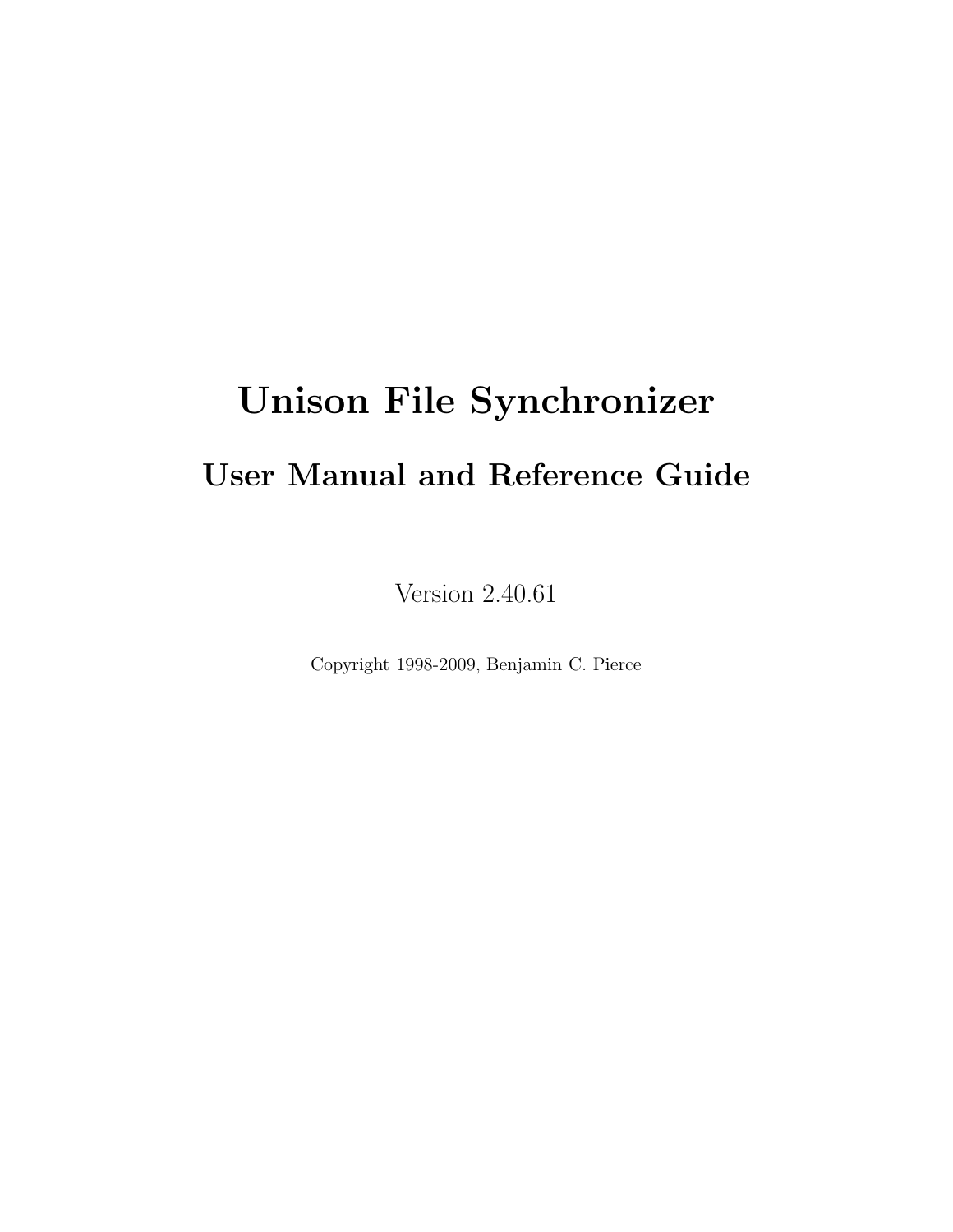# Contents

|              | 1 Overview<br>$\overline{\mathbf{4}}$ |                                                    |                |
|--------------|---------------------------------------|----------------------------------------------------|----------------|
| $\mathbf{2}$ | Preface                               |                                                    | 5              |
|              | 2.1                                   |                                                    | $\overline{5}$ |
|              | 2.2                                   |                                                    | $\overline{5}$ |
|              | 2.3                                   |                                                    | $\overline{5}$ |
|              | 2.4                                   |                                                    | $\overline{5}$ |
|              | 2.5                                   |                                                    | 6              |
|              |                                       |                                                    |                |
| 3            |                                       | Installation                                       | 7              |
|              | 3.1                                   |                                                    | $\overline{7}$ |
|              | 3.2                                   |                                                    | $\overline{7}$ |
|              | 3.3                                   |                                                    | 7              |
|              | 3.4                                   |                                                    | 8              |
|              |                                       | 3.4.1                                              | 8              |
|              |                                       | 3.4.2                                              | 8              |
|              |                                       |                                                    |                |
|              |                                       | 3.4.3                                              | 9              |
|              |                                       | 3.4.4                                              | 9              |
| 4            | <b>Tutorial</b>                       |                                                    | 10             |
|              | 4.1                                   |                                                    | 10             |
|              |                                       |                                                    |                |
|              | 4.2                                   |                                                    | 10             |
|              | 4.3                                   |                                                    | 12             |
|              | 4.4                                   |                                                    | 12             |
|              | 4.5                                   |                                                    | 13             |
|              | 4.6                                   |                                                    | 13             |
|              | 4.7                                   | Using Unison to Synchronize More Than Two Machines | 14             |
|              | 4.8                                   |                                                    | 14             |
| $\bf{5}$     |                                       | <b>Basic Concepts</b><br>15                        |                |
|              | 5.1                                   |                                                    | 15             |
|              | 5.2                                   |                                                    | 16             |
|              |                                       | Paths                                              |                |
|              | 5.3                                   |                                                    | 16             |
|              | 5.4                                   |                                                    | 16             |
|              | 5.5                                   |                                                    | 16             |
|              | 5.6                                   |                                                    | 17             |
|              | 5.7                                   |                                                    | 18             |
|              |                                       | 6 Reference Guide                                  | 19             |
|              | 6.1                                   | Running Unison                                     | 19             |
|              | 6.2                                   |                                                    |                |
|              |                                       |                                                    | 19             |
|              | 6.3                                   |                                                    | 19             |
|              | 6.4                                   |                                                    | <b>20</b>      |
|              | 6.5                                   | Profiles                                           | 30             |
|              | 6.6                                   |                                                    | 31             |
|              |                                       | 6.6.1                                              | 31             |
|              |                                       | 6.6.2                                              | 31             |
|              |                                       | 6.6.3                                              | 31             |
|              | 6.7                                   |                                                    | 33             |
|              | 6.8                                   |                                                    | 33             |
|              | 6.9                                   |                                                    | 36             |
|              |                                       |                                                    | 36             |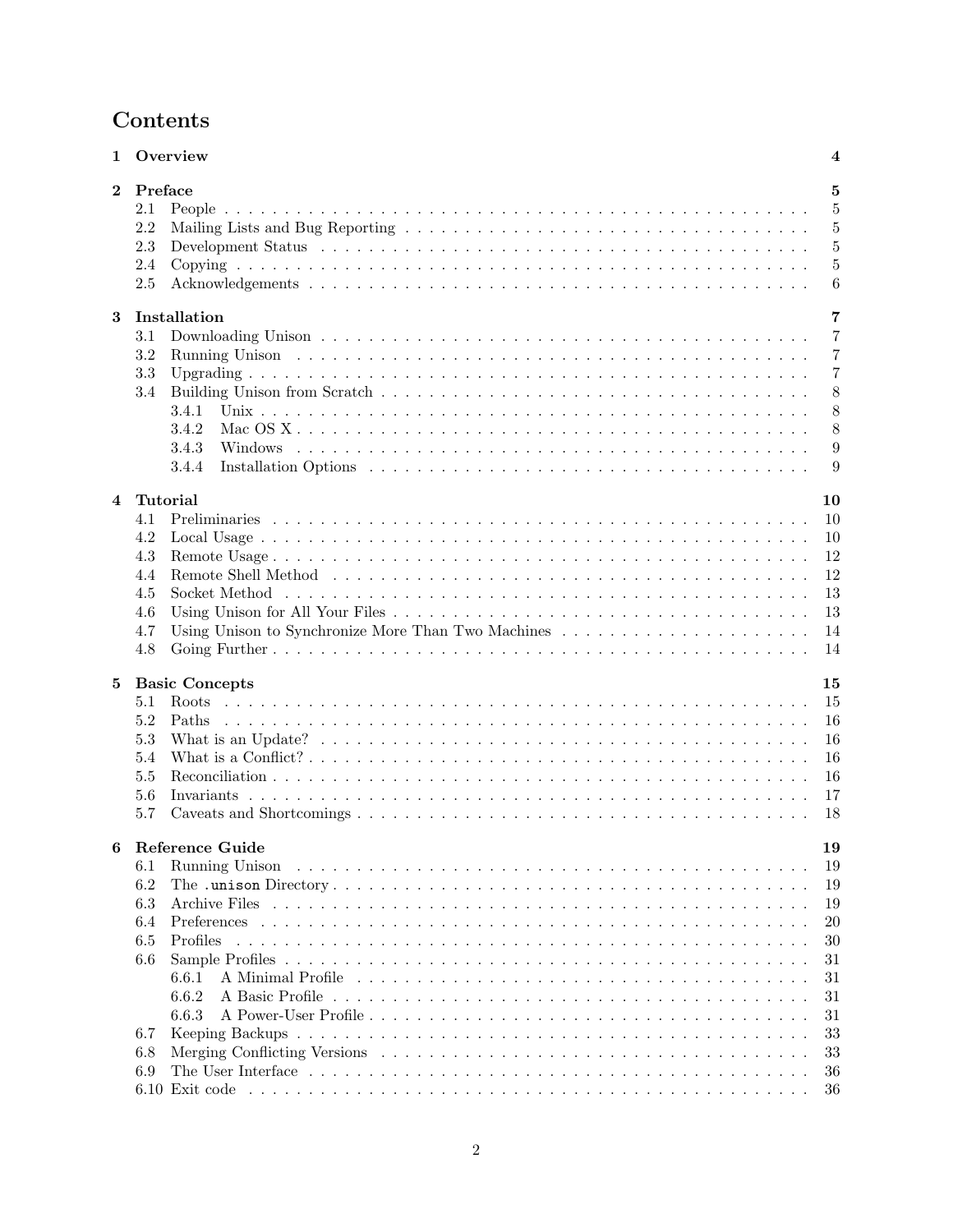| A Installing Ssh             | 42 |
|------------------------------|----|
|                              |    |
|                              |    |
| B Changes in Version 2.40.61 |    |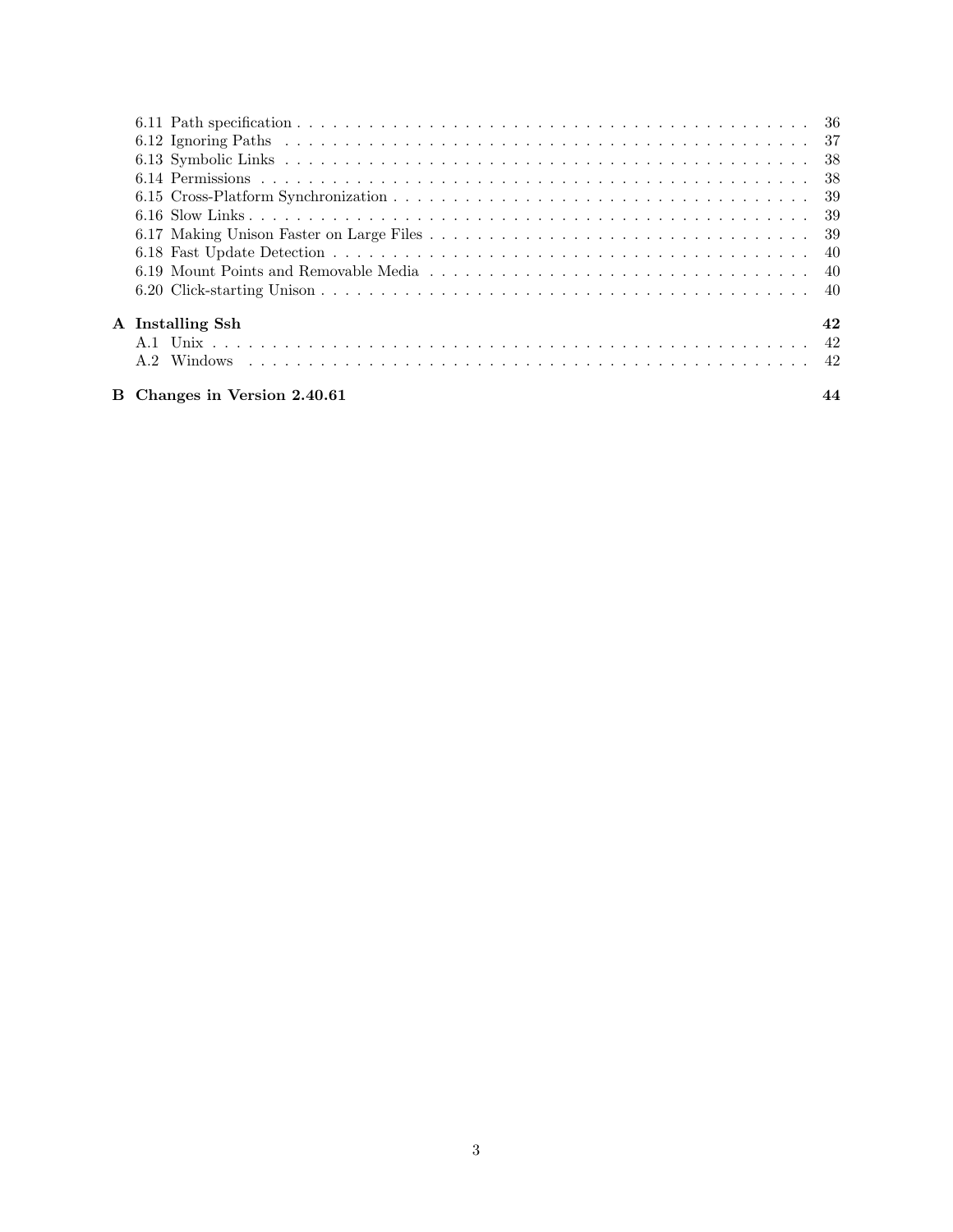# 1 Overview

Unison is a file-synchronization tool for Unix and Windows. It allows two replicas of a collection of files and directories to be stored on different hosts (or different disks on the same host), modified separately, and then brought up to date by propagating the changes in each replica to the other.

Unison shares a number of features with tools such as configuration management packages (CVS, PRCS, etc.), distributed filesystems (Coda, etc.), uni-directional mirroring utilities (rsync, etc.), and other synchronizers (Intellisync, Reconcile, etc). However, there are several points where it differs:

- Unison runs on both Windows (95, 98, NT, 2k, and XP) and Unix (OSX, Solaris, Linux, etc.) systems. Moreover, Unison works across platforms, allowing you to synchronize a Windows laptop with a Unix server, for example.
- Unlike a distributed filesystem, Unison is a user-level program: there is no need to modify the kernel or to have superuser privileges on either host.
- Unlike simple mirroring or backup utilities, Unison can deal with updates to both replicas of a distributed directory structure. Updates that do not conflict are propagated automatically. Conflicting updates are detected and displayed.
- Unison works between any pair of machines connected to the internet, communicating over either a direct socket link or tunneling over an encrypted ssh connection. It is careful with network bandwidth, and runs well over slow links such as PPP connections. Transfers of small updates to large files are optimized using a compression protocol similar to rsync.
- Unison has a clear and precise specification, described below.
- Unison is resilient to failure. It is careful to leave the replicas and its own private structures in a sensible state at all times, even in case of abnormal termination or communication failures.
- Unison is free; full source code is available under the GNU Public License.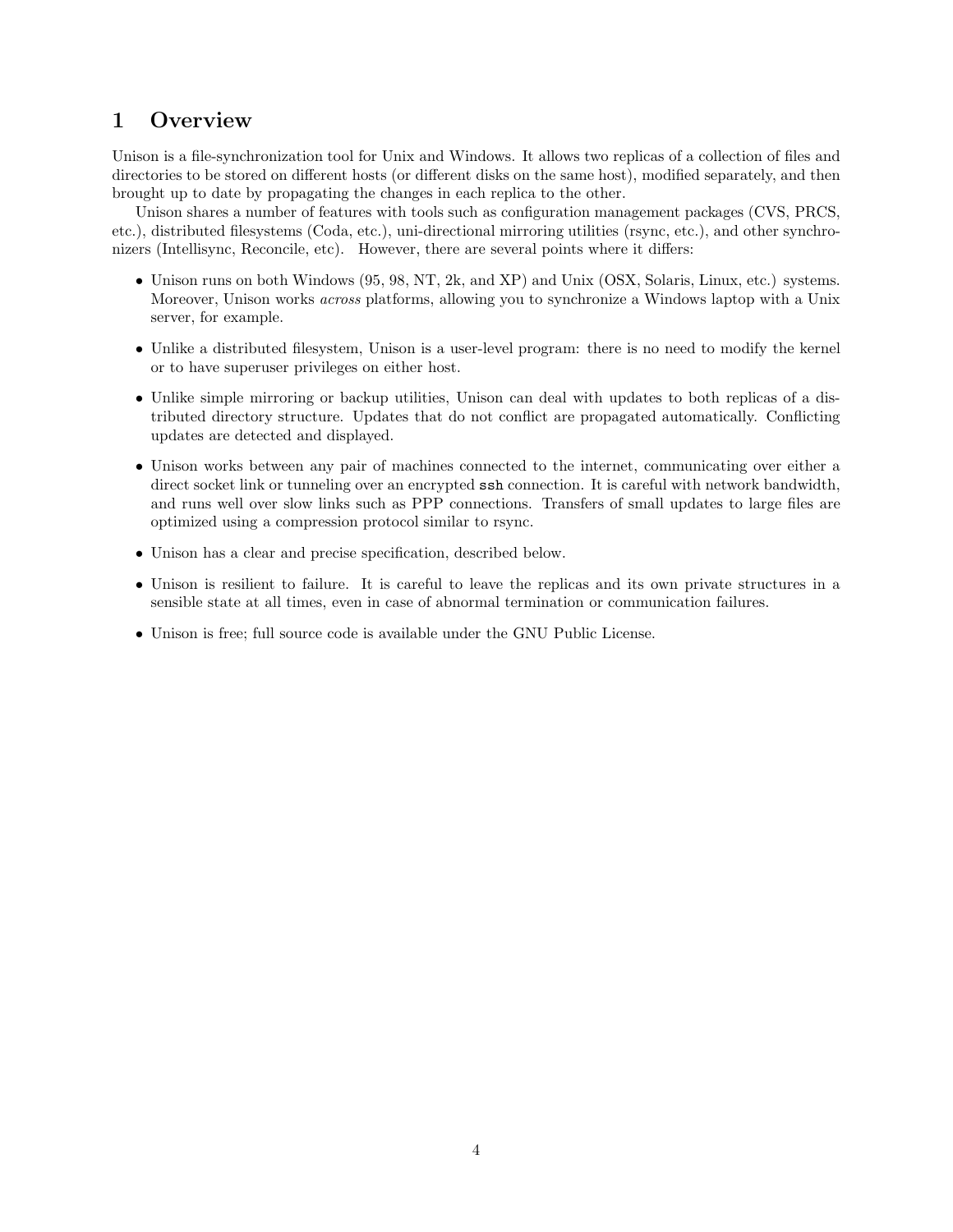# 2 Preface

# 2.1 People

Benjamin Pierce leads the Unison project. The current version of Unison was designed and implemented by Trevor Jim, Benjamin Pierce, and Jérôme Vouillon, with Alan Schmitt, Malo Denielou, Zhe Yang, Sylvain Gommier, and Matthieu Goulay. The Mac user interface was started by Trevor Jim and enormously improved by Ben Willmore. Our implementation of the rsync protocol was built by Norman Ramsey and Sylvain Gommier. It is based on Andrew Tridgell's thesis work and inspired by his rsync utility. The mirroring and merging functionality was implemented by Sylvain Roy, improved by Malo Denielou, and improved yet further by Stéphane Lescuyer. Jacques Garrigue contributed the original Gtk version of the user interface; the Gtk2 version was built by Stephen Tse. Sundar Balasubramaniam helped build a prototype implementation of an earlier synchronizer in Java. Insik Shin and Insup Lee contributed design ideas to this implementation. Cedric Fournet contributed to an even earlier prototype.

## 2.2 Mailing Lists and Bug Reporting

Mailing Lists: Moderated mailing lists are available for bug reporting, announcements of new versions, discussions among users, and discussions among developers. See

http://www.cis.upenn.edu/~ bcpierce/unison/lists.html

for more information.

#### 2.3 Development Status

Unison is no longer under active development as a research project. (Our research efforts are now focused on a follow-on project called Harmony, described at http://www.cis.upenn.edu/~ bcpierce/harmony.) At this point, there is no one whose job it is to maintain Unison, fix bugs, or answer questions.

However, the original developers are all still using Unison daily. It will continue to be maintained and supported for the foreseeable future, and we will occasionally release new versions with bug fixes, small improvements, and contributed patches.

Reports of bugs affecting correctness or safety are of interest to many people and will generally get high priority. Other bug reports will be looked at as time permits. Bugs should be reported to the users list at unison-users@yahoogroups.com.

Feature requests are welcome, but will probably just be added to the ever-growing todo list. They should also be sent to unison-users@yahoogroups.com.

Patches are even more welcome. They should be sent to unison-hackers@lists.seas.upenn.edu. (Since safety and robustness are Unison's most important properties, patches will be held to high standards of clear design and clean coding.) If you want to contribute to Unison, start by downloading the developer tarball from the download page. For some details on how the code is organized, etc., see the file CONTRIB.

# 2.4 Copying

This file is part of Unison.

Unison is free software: you can redistribute it and/or modify it under the terms of the GNU General Public License as published by the Free Software Foundation, either version 3 of the License, or (at your option) any later version.

Unison is distributed in the hope that it will be useful, but WITHOUT ANY WARRANTY; without even the implied warranty of MERCHANTABILITY or FITNESS FOR A PARTICULAR PURPOSE. See the GNU General Public License for more details.

The GNU Public License can be found at http://www.gnu.org/licenses. A copy is also included in the Unison source distribution in the file COPYING.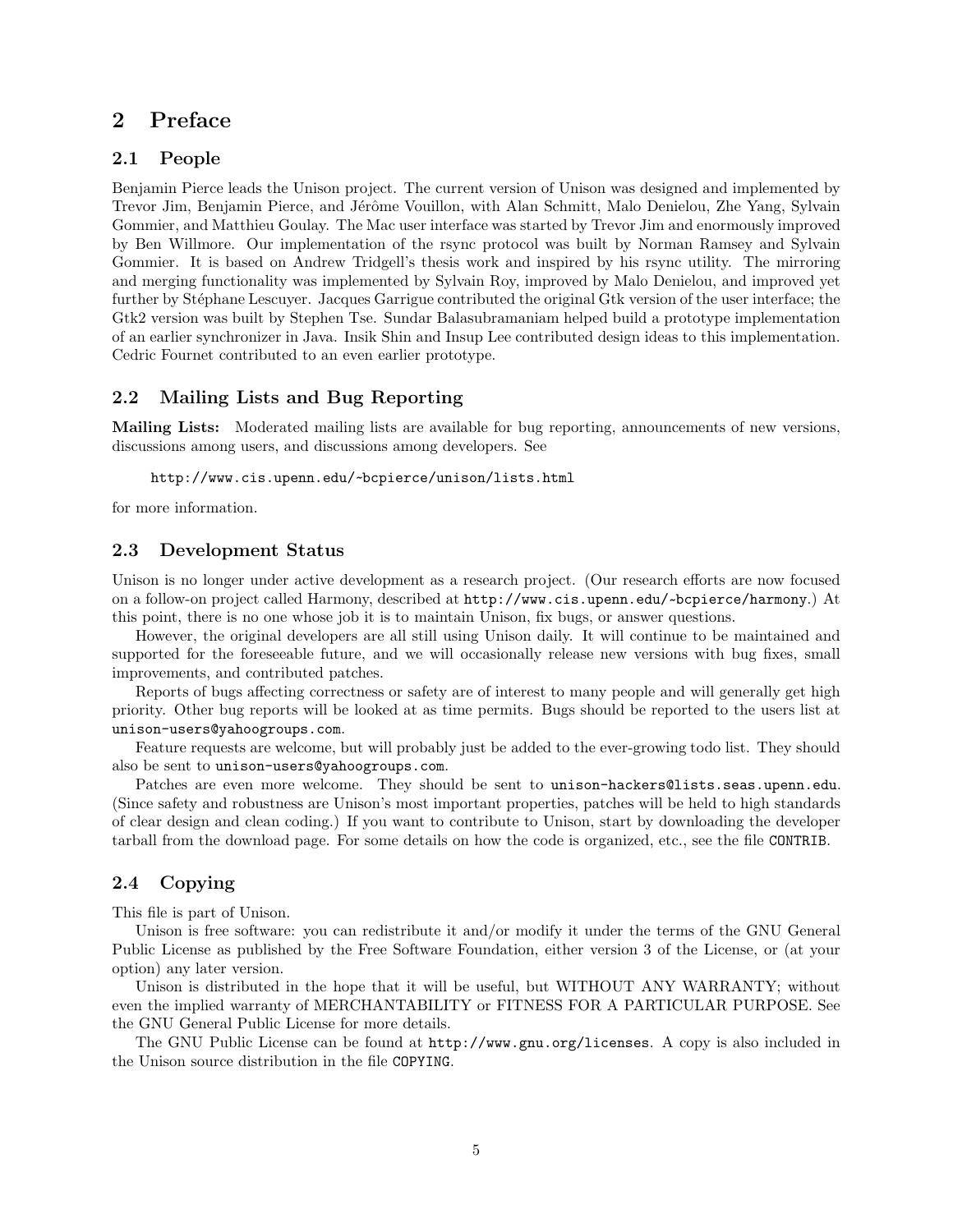# 2.5 Acknowledgements

Work on Unison has been supported by the National Science Foundation under grants CCR-9701826 and ITR-0113226, Principles and Practice of Synchronization, and by University of Pennsylvania's Institute for Research in Cognitive Science (IRCS).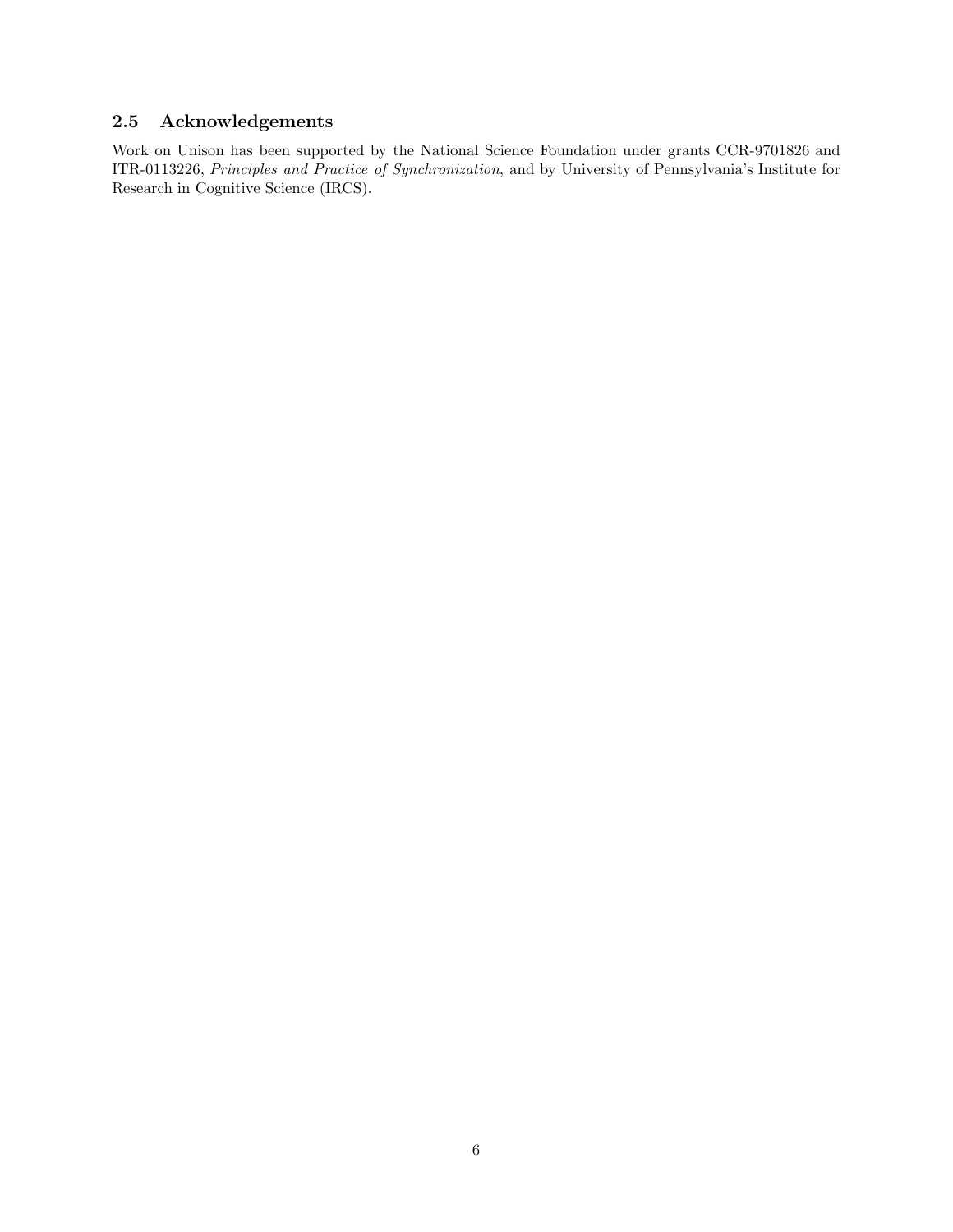# 3 Installation

Unison is designed to be easy to install. The following sequence of steps should get you a fully working installation in a few minutes. If you run into trouble, you may find the suggestions on the Frequently Asked Questions  $page<sup>1</sup>$  helpful. Pre-built binaries are available for a variety of platforms.

Unison can be used with either of two user interfaces:

- 1. a simple textual interface, suitable for dumb terminals (and running from scripts), and
- 2. a more sophisticated grapical interface, based on Gtk2 (on Linux/Windows) or the native UI framework (on OSX).

You will need to install a copy of Unison on every machine that you want to synchronize. However, you only need the version with a graphical user interface (if you want a GUI at all) on the machine where you're actually going to display the interface (the *client* machine). Other machines that you synchronize with can get along just fine with the textual version.

#### 3.1 Downloading Unison

The Unison download site lives under http://www.cis.upenn.edu/~ bcpierce/unison.

If a pre-built binary of Unison is available for the client machine's architecture, just download it and put it somewhere in your search path (if you're going to invoke it from the command line) or on your desktop (if you'll be click-starting it).

The executable file for the graphical version (with a name including **gtkui**) actually provides *both* interfaces: the graphical one appears by default, while the textual interface can be selected by including -ui text on the command line. The textui executable provides just the textual interface.

If you don't see a pre-built executable for your architecture, you'll need to build it yourself. See Section 3.4 [Building Unison]. There are also a small number of contributed ports to other architectures that are not maintained by us. See the Contributed Ports page<sup>2</sup> to check what's available.

Check to make sure that what you have downloaded is really executable. Either click-start it, or type unison -version at the command line.

Unison can be used in three different modes: with different directories on a single machine, with a remote machine over a direct socket connection, or with a remote machine using ssh for authentication and secure transfer. If you intend to use the last option, you may need to install ssh; see Section A [Installing Ssh].

# 3.2 Running Unison

Once you've got Unison installed on at least one system, read Section 4 [Tutorial] of the user manual (or type unison -doc tutorial) for instructions on how to get started.

# 3.3 Upgrading

Upgrading to a new version of Unison is as simple as throwing away the old binary and installing the new one.

Before upgrading, it is a good idea to run the old version one last time, to make sure all your replicas are completely synchronized. A new version of Unison will sometimes introduce a different format for the archive files used to remember information about the previous state of the replicas. In this case, the old archive will be ignored (not deleted  $-$  if you roll back to the previous version of Unison, you will find the old archives intact), which means that any differences between the replicas will show up as conflicts that need to be resolved manually.

<sup>1</sup>http://www.cis.upenn.edu/~ bcpierce/unison/faq.html

<sup>2</sup>http://www.cis.upenn.edu/~ bcpierce/unison/download.html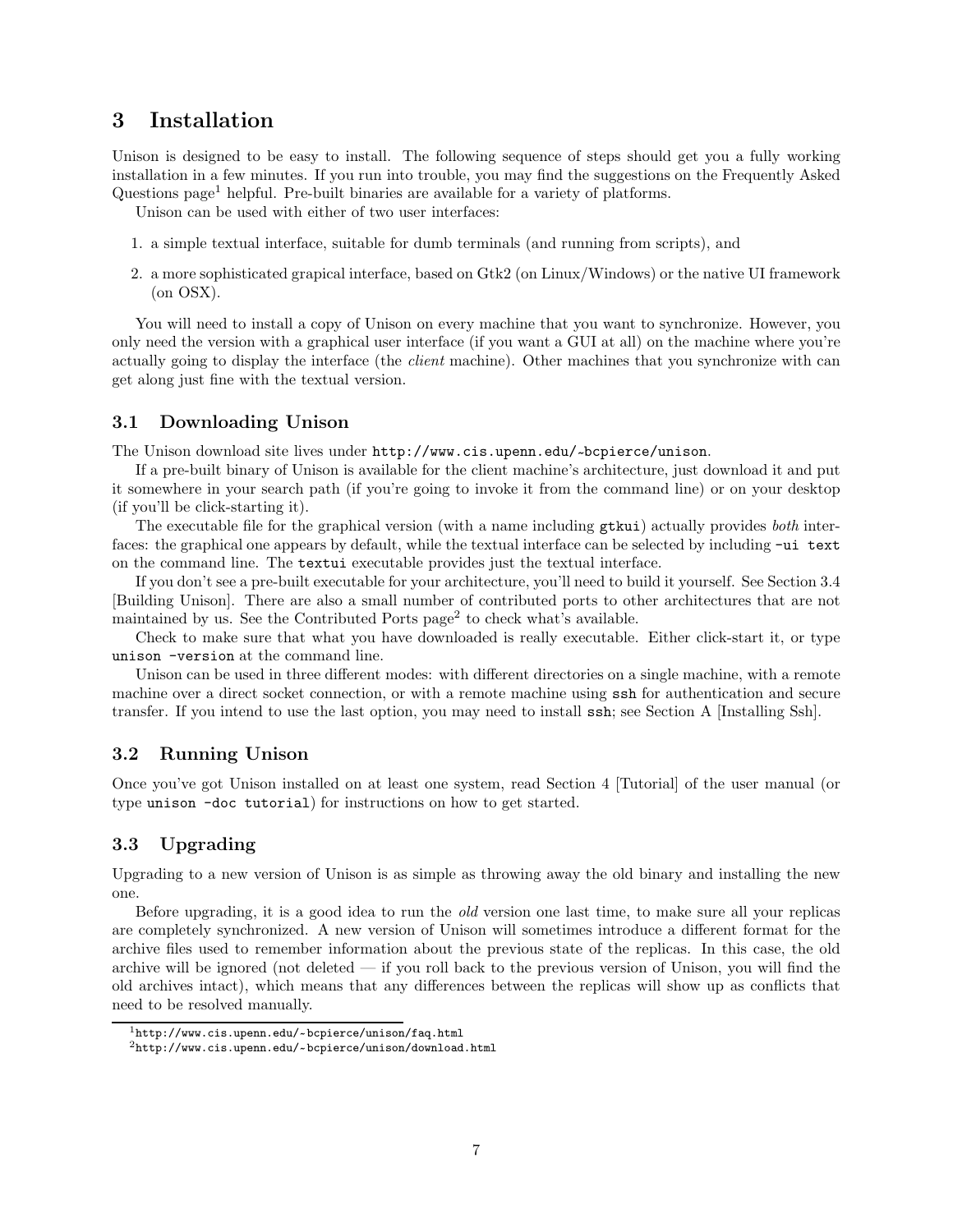#### 3.4 Building Unison from Scratch

If a pre-built image is not available, you will need to compile it from scratch; the sources are available from the same place as the binaries.

In principle, Unison should work on any platform to which OCaml has been ported and on which the Unix module is fully implemented. It has been tested on many flavors of Windows (98, NT, 2000, XP) and Unix (OS X, Solaris, Linux, FreeBSD), and on both 32- and 64-bit architectures.

#### 3.4.1 Unix

You'll need the Objective Caml compiler (version 3.11.2 or later), which is available from  $\text{http://cam.l.inria.fr.}$ Building and installing OCaml on Unix systems is very straightforward; just follow the instructions in the distribution. You'll probably want to build the native-code compiler in addition to the bytecode compiler, as Unison runs much faster when compiled to native code, but this is not absolutely necessary. (Quick start: on many systems, the following sequence of commands will get you a working and installed compiler: first do make world opt, then su to root and do make install.)

You'll also need the GNU make utility, standard on many Unix systems. (Type make --version to check that you've got the GNU version.)

Once you've got OCaml installed, grab a copy of the Unison sources, unzip and untar them, change to the new unison directory, and type "make UISTYLE=text." The result should be an executable file called unison. Type ./unison to make sure the program is executable. You should get back a usage message.

If you want to build the graphical user interface, you will need to install two additional things:

- The Gtk2 libraries. These areavailable from  $http://www.getk.org$  and are standard on many Unix installations.
- The lablgtk2 OCaml library. Grab the developers' tarball from

#### http://wwwfun.kurims.kyoto-u.ac.jp/soft/olabl/lablgtk.html,

untar it, and follow the instructions to build and install it.

(Quick start: make configure, then make, then make opt, then su and make install.)

Now build unison. If your search paths are set up correctly, simply typing make again should build a unison executable with a Gtk2 graphical interface. (In previous releases of Unison, it was necessary to add UISTYLE=gtk2 to the 'make' command above. This requirement has been removed: the makefile should detect automatically when lablgtk2 is present and set this flag automatically.)

Put the unison executable somewhere in your search path, either by adding the Unison directory to your PATH variable or by copying the executable to some standard directory where executables are stored.

#### 3.4.2 Mac OS X

To build the text-only user interface, follow the instructions above for building on Unix systems. You should do this first, even if you are also planning on building the GUI, just to make sure it works.

To build the basic GUI version, you'll first need to download and install the XCode developer tools from Apple. Once this is done, just type make UISTYLE=macnew in the src directory, and if things go well you should get an application that you can move from uimacnew/build/Default/Unison.app to wherever you want it.

There is also an experimental GUI with a somewhat smoother look and feel. To compile this one (once you've got the basic one working), proceed as follows:

- 1. Go to the uimacnew09 directory and double-click the file BWToolkit.ibplugin.
- 2. Go back up to the src directory and type make UISTYLE=macnew09.
- 3. You should get an application built for you at uimacnew09/build/Default/Unison.app.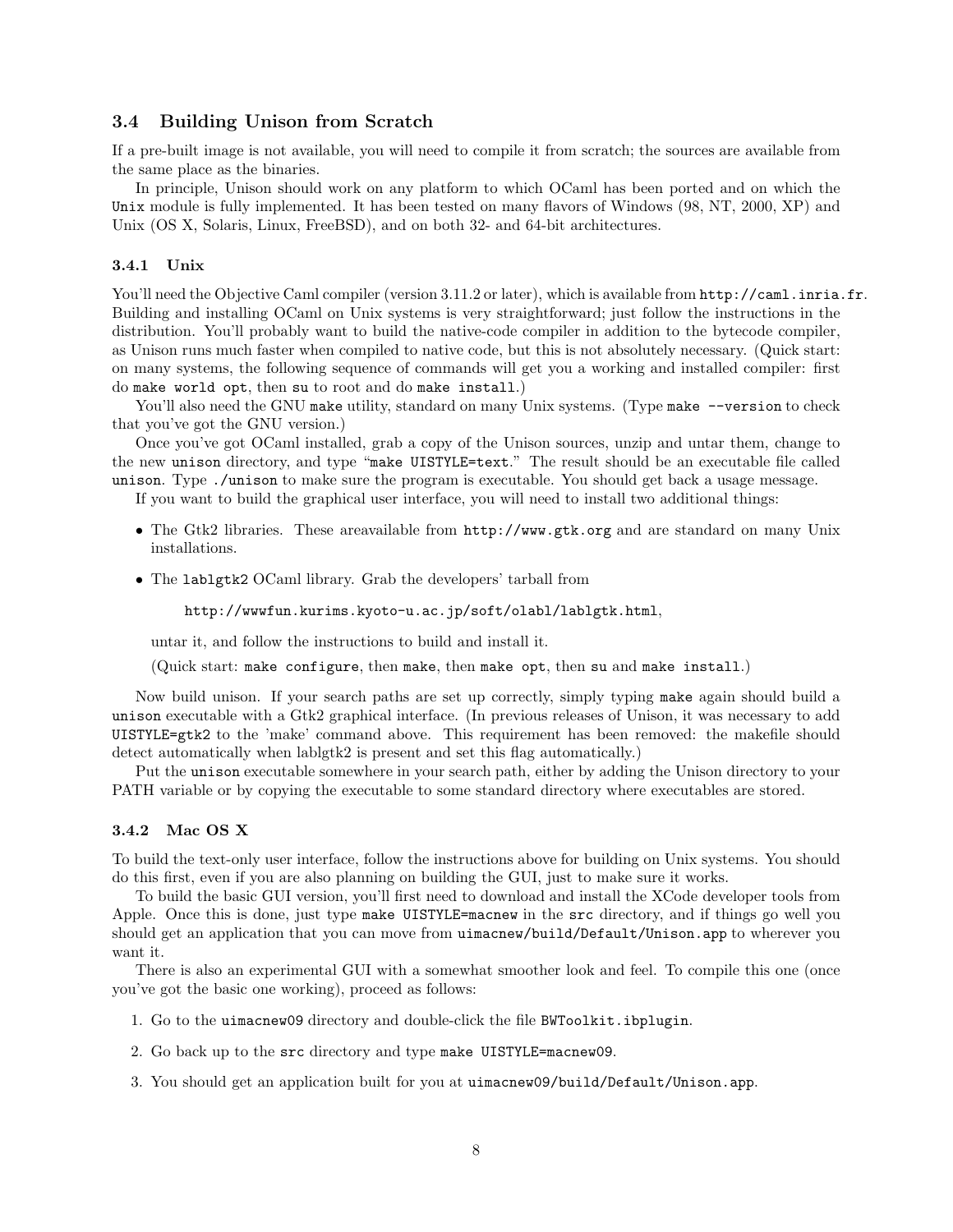#### 3.4.3 Windows

Although the binary distribution should work on any version of Windows, some people may want to build Unison from scratch on those systems too.

Bytecode version: The simpler but slower compilation option to build a Unison executable is to build a bytecode version. You need first install Windows version of the OCaml compiler (version 3.07 or later, available from http://caml.inria.fr). Then grab a copy of Unison sources and type

#### make NATIVE=false

to compile the bytecode. The result should be an executable file called unison.exe.

Native version: Building a more efficient, native version of Unison on Windows requires a little more work. See the file INSTALL.win32 in the source code distribution.

#### 3.4.4 Installation Options

The Makefile in the distribution includes several switches that can be used to control how Unison is built. Here are the most useful ones:

- Building with NATIVE=true uses the native-code OCaml compiler, yielding an executable that will run quite a bit faster. We use this for building distribution versions.
- Building with make DEBUGGING=true generates debugging symbols.
- Building with make STATIC=true generates a (mostly) statically linked executable. We use this for building distribution versions, for portability.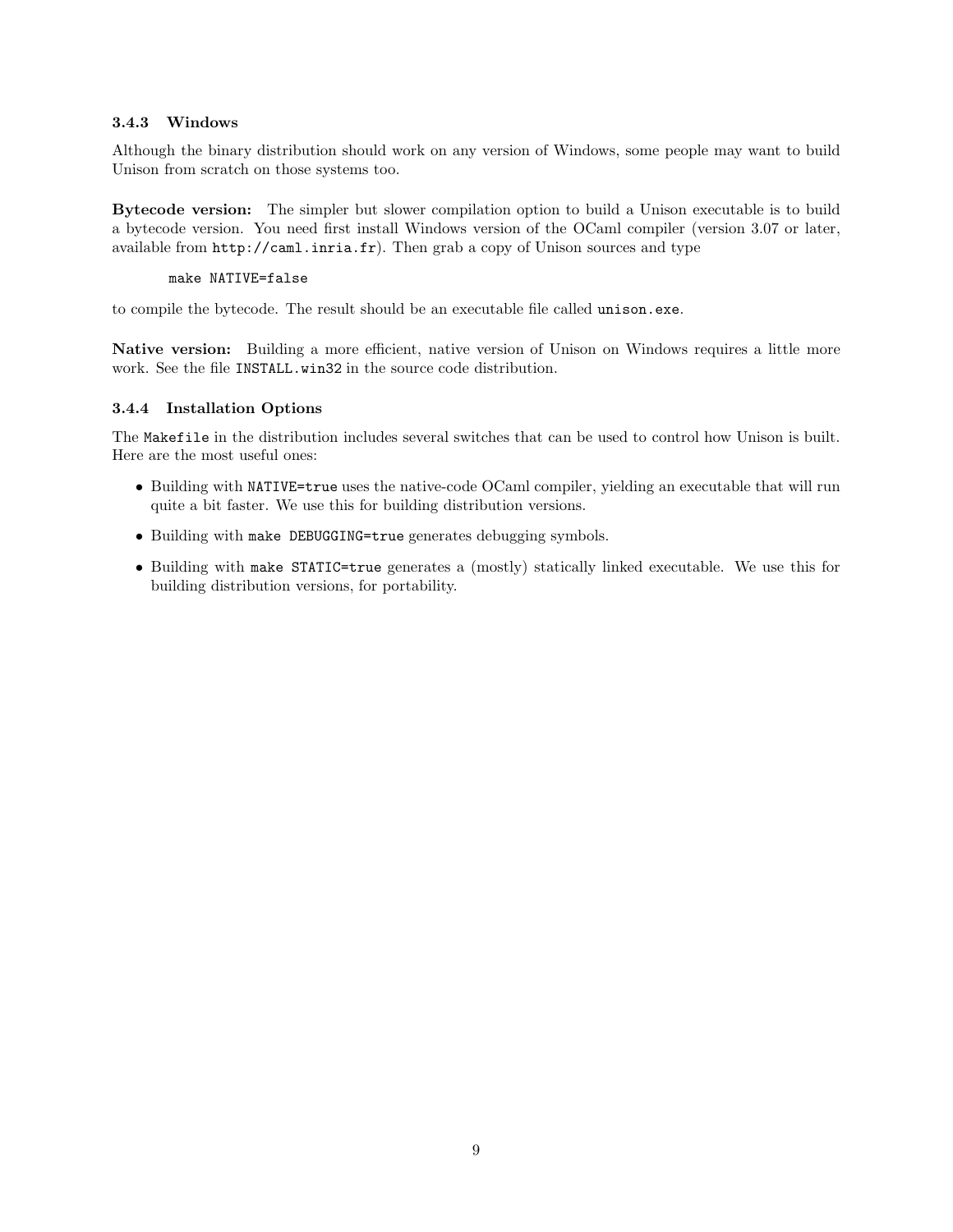# 4 Tutorial

# 4.1 Preliminaries

Unison can be used with either of two user interfaces:

- 1. a straightforward textual interface and
- 2. a more sophisticated graphical interface

The textual interface is more convenient for running from scripts and works on dumb terminals; the graphical interface is better for most interactive use. For this tutorial, you can use either. If you are running Unison from the command line, just typing unison will select either the text or the graphical interface, depending on which has been selected as default when the executable you are running was built. You can force the text interface even if graphical is the default by adding -ui text. The other command-line arguments to both versions are identical.

The graphical version can also be run directly by clicking on its icon, but this may require a little setup (see Section 6.20 [Click-starting Unison]). For this tutorial, we assume that you're starting it from the command line.

Unison can synchronize files and directories on a single machine, or between two machines on a network. (The same program runs on both machines; the only difference is which one is responsible for displaying the user interface.) If you're only interested in a single-machine setup, then let's call that machine the *client*. If you're synchronizing two machines, let's call them client and server.

# 4.2 Local Usage

Let's get the client machine set up first and see how to synchronize two directories on a single machine.

Follow the instructions in Section 3 [Installation] to either download or build an executable version of Unison, and install it somewhere on your search path. (If you just want to use the textual user interface, download the appropriate textui binary. If you just want to the graphical interface—or if you will use both interfaces [the gtkui binary actually has both compiled in]—then download the gtkui binary.)

Create a small test directory a.tmp containing a couple of files and/or subdirectories, e.g.,

```
mkdir a.tmp
touch a.tmp/a a.tmp/b
mkdir a.tmp/d
touch a.tmp/d/f
```
Copy this directory to b.tmp:

cp -r a.tmp b.tmp

Now try synchronizing a.tmp and b.tmp. (Since they are identical, synchronizing them won't propagate any changes, but Unison will remember the current state of both directories so that it will be able to tell next time what has changed.) Type:

```
unison a.tmp b.tmp
```
(You may need to add -ui text, depending how your unison binary was built.)

Textual Interface:

You should see a message notifying you that all the files are actually equal and then get returned to the command line.

#### Graphical Interface:

You should get a big empty window with a message at the bottom notifying you that all files are identical. Choose the Exit item from the File menu to get back to the command line.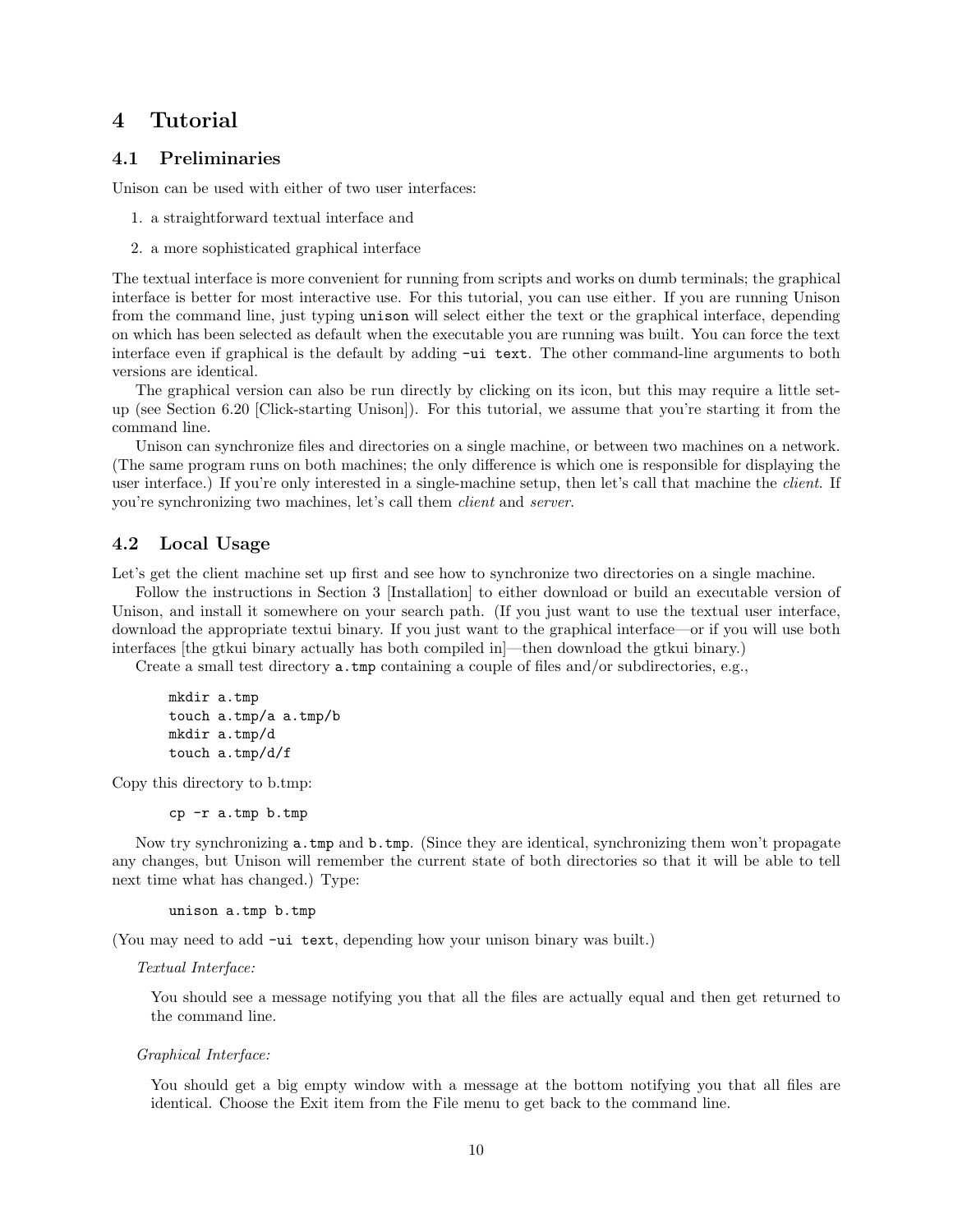Next, make some changes in a.tmp and/or b.tmp. For example:

```
rm a.tmp/a
echo "Hello" > a.tmp/b
echo "Hello" > b.tmp/b
date > b . \text{tmp}/cecho "Hi there" > a.tmp/d/h
echo "Hello there" > b.tmp/d/h
```
Run Unison again:

unison a.tmp b.tmp

This time, the user interface will display only the files that have changed. If a file has been modified in just one replica, then it will be displayed with an arrow indicating the direction that the change needs to be propagated. For example,

<--- new file c [f]

indicates that the file c has been modified only in the second replica, and that the default action is therefore to propagate the new version to the first replica. To follow Unison's recommendation, press the "f" at the prompt.

If both replicas are modified and their contents are different, then the changes are in conflict:  $\langle -\rangle$  is displayed to indicate that Unison needs guidance on which replica should override the other.

```
new file <-?-> new file d/h []
```
By default, neither version will be propagated and both replicas will remain as they are.

If both replicas have been modified but their new contents are the same (as with the file b), then no propagation is necessary and nothing is shown. Unison simply notes that the file is up to date.

These display conventions are used by both versions of the user interface. The only difference lies in the way in which Unison's default actions are either accepted or overridden by the user.

#### Textual Interface:

The status of each modified file is displayed, in turn. When the copies of a file in the two replicas are not identical, the user interface will ask for instructions as to how to propagate the change. If some default action is indicated (by an arrow), you can simply press Return to go on to the next changed file. If you want to do something different with this file, press " $\zeta$ " or ">" to force the change to be propagated from right to left or from left to right, or else press "/" to skip this file and leave both replicas alone. When it reaches the end of the list of modified files, Unison will ask you one more time whether it should proceed with the updates that have been selected.

When Unison stops to wait for input from the user, pressing "?" will always give a list of possible responses and their meanings.

#### Graphical Interface:

The main window shows all the files that have been modified in either a.tmp or b.tmp. To override a default action (or to select an action in the case when there is no default), first select the file, either by clicking on its name or by using the up- and down-arrow keys. Then press either the left-arrow or "">" key (to cause the version in b.tmp to propagate to a.tmp) or the right-arrow or " $\geq$ " key (which makes the a.tmp version override b.tmp).

Every keyboard command can also be invoked from the menus at the top of the user interface. (Conversely, each menu item is annotated with its keyboard equivalent, if it has one.)

When you are satisfied with the directions for the propagation of changes as shown in the main window, click the "Go" button to set them in motion. A check sign will be displayed next to each filename when the file has been dealt with.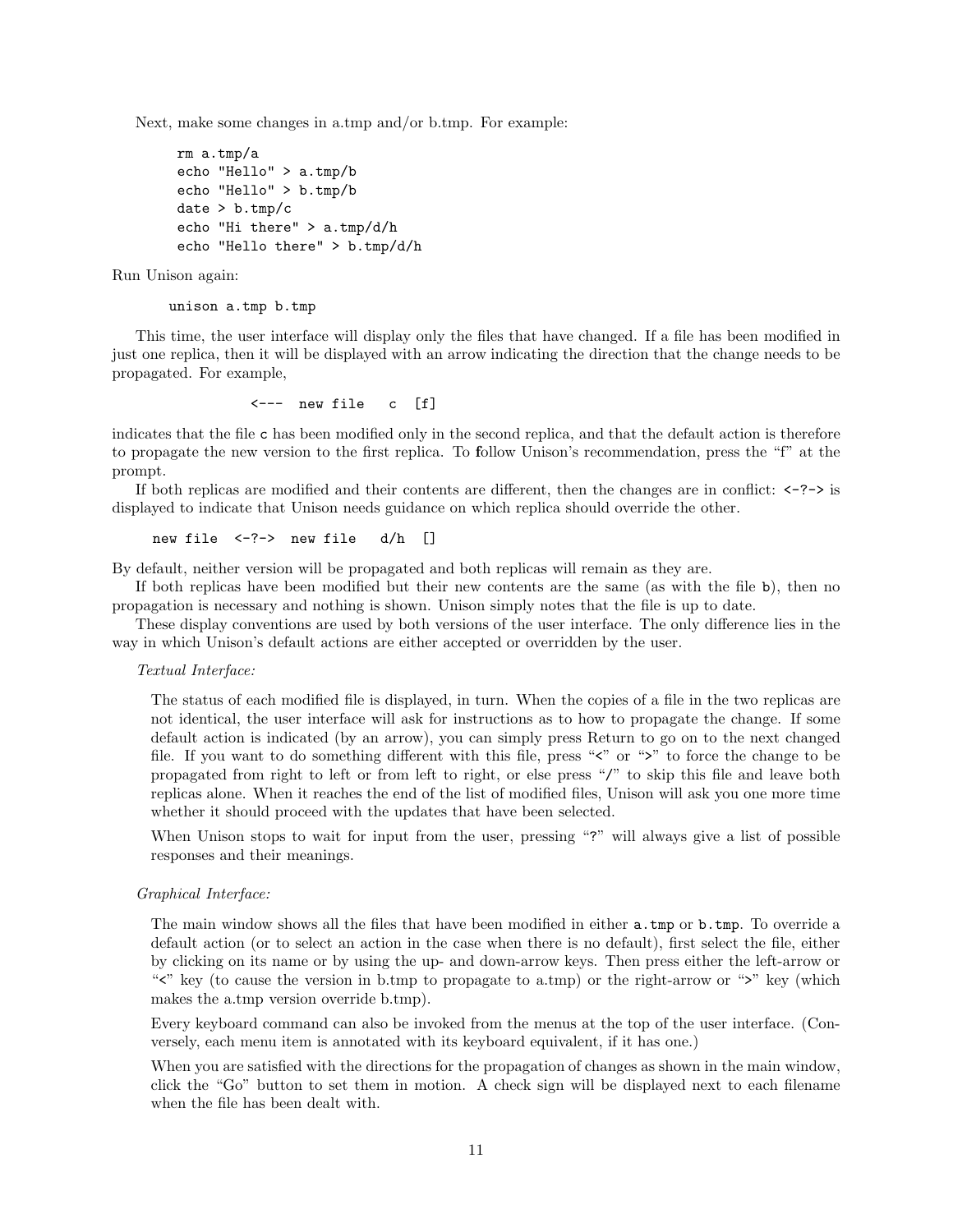#### 4.3 Remote Usage

Next, we'll get Unison set up to synchronize replicas on two different machines.

Follow the instructions in the Installation section to download or build an executable version of Unison on the server machine, and install it somewhere on your search path. (It doesn't matter whether you install the textual or graphical version, since the copy of Unison on the server doesn't need to display any user interface at all.)

It is important that the version of Unison installed on the server machine is the same as the version of Unison on the client machine. But some flexibility on the version of Unison at the client side can be achieved by using the -addversionno option; see Section 6.4 [Preferences].

Now there is a decision to be made. Unison provides two methods for communicating between the client and the server:

- Remote shell method: To use this method, you must have some way of invoking remote commands on the server from the client's command line, using a facility such as ssh. This method is more convenient (since there is no need to manually start a "unison server" process on the server) and also more secure (especially if you use ssh).
- Socket method: This method requires only that you can get TCP packets from the client to the server and back. A draconian firewall can prevent this, but otherwise it should work anywhere.

Decide which of these you want to try, and continue with Section 4.4 [Remote Shell Method] or Section 4.5 [Socket Method], as appropriate.

# 4.4 Remote Shell Method

The standard remote shell facility on Unix systems is ssh, which provides the same functionality as the older rsh but much better security. Ssh is available from ftp://ftp.cs.hut.fi/pub/ssh/; up-to-date binaries for some architectures can also be found at ftp://ftp.faqs.org/ssh/contrib. See section A.2 for installation instructions for the Windows version.

Running ssh requires some coordination between the client and server machines to establish that the client is allowed to invoke commands on the server; please refer to the ssh documentation for information on how to set this up. The examples in this section use ssh, but you can substitute rsh for ssh if you wish.

First, test that we can invoke Unison on the server from the client. Typing

```
ssh remotehostname unison -version
```
should print the same version information as running

```
unison -version
```
locally on the client. If remote execution fails, then either something is wrong with your ssh setup (e.g., "permission denied") or else the search path that's being used when executing commands on the server doesn't contain the unison executable (e.g., "command not found").

Create a test directory a.tmp in your home directory on the client machine.

Test that the local unison client can start and connect to the remote server. Type

unison -testServer a.tmp ssh://remotehostname/a.tmp

Now cd to your home directory and type:

```
unison a.tmp ssh://remotehostname/a.tmp
```
The result should be that the entire directory a.tmp is propagated from the client to your home directory on the server.

After finishing the first synchronization, change a few files and try synchronizing again. You should see similar results as in the local case.

If your user name on the server is not the same as on the client, you need to specify it on the command line: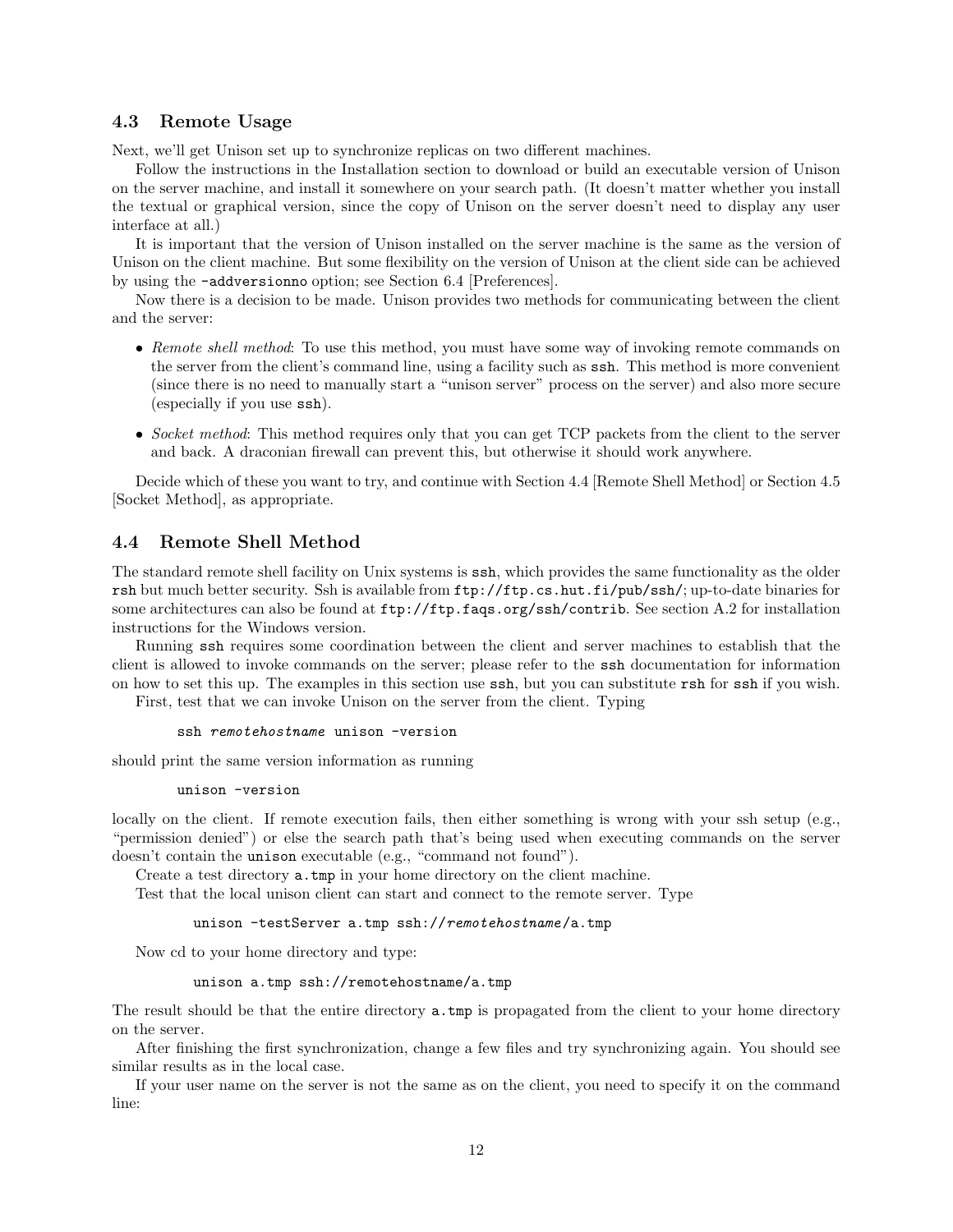#### Notes:

• If you want to put a.tmp some place other than your home directory on the remote host, you can give an absolute path for it by adding an extra slash between remotehostname and the beginning of the path:

unison a.tmp ssh://remotehostname//absolute/path/to/a.tmp

• You can give an explicit path for the unison executable on the server by using the command-line option -servercmd /full/path/name/of/unison or adding servercmd=/full/path/name/of/unison to your profile (see Section 6.5 [Profile]). Similarly, you can specify a explicit path for the ssh program using the -sshcmd option. Extra arguments can be passed to ssh by setting the -sshargs preference.

# 4.5 Socket Method

Warning: The socket method is insecure: not only are the texts of your changes transmitted over the network in unprotected form, it is also possible for anyone in the world to connect to the server process and read out the contents of your filesystem! (Of course, to do this they must understand the protocol that Unison uses to communicate between client and server, but all they need for this is a copy of the Unison sources.) The socket method is provided only for expert users with specific needs; everyone else should use the ssh method.

To run Unison over a socket connection, you must start a Unison daemon process on the server. This process runs continuously, waiting for connections over a given socket from client machines running Unison and processing their requests in turn.

To start the daemon, type

unison -socket NNNN

on the server machine, where NNNN is the socket number that the daemon should listen on for connections from clients. (NNNN can be any large number that is not being used by some other program; if NNNN is already in use, Unison will exit with an error message.) Note that paths specified by the client will be interpreted relative to the directory in which you start the server process; this behavior is different from the ssh case, where the path is relative to your home directory on the server.

Create a test directory a.tmp in your home directory on the client machine. Now type:

unison a.tmp socket://remotehostname:NNNN/a.tmp

The result should be that the entire directory a.tmp is propagated from the client to the server (a.tmp will be created on the server in the directory that the server was started from). After finishing the first synchronization, change a few files and try synchronizing again. You should see similar results as in the local case.

Since the socket method is not used by many people, its functionality is rather limited. For example, the server can only deal with one client at a time.

## 4.6 Using Unison for All Your Files

Once you are comfortable with the basic operation of Unison, you may find yourself wanting to use it regularly to synchronize your commonly used files. There are several possible ways of going about this:

- 1. Synchronize your whole home directory, using the Ignore facility (see Section 6.12 [Ignore]) to avoid synchronizing temporary files and things that only belong on one host.
- 2. Create a subdirectory called shared (or current, or whatever) in your home directory on each host, and put all the files you want to synchronize into this directory.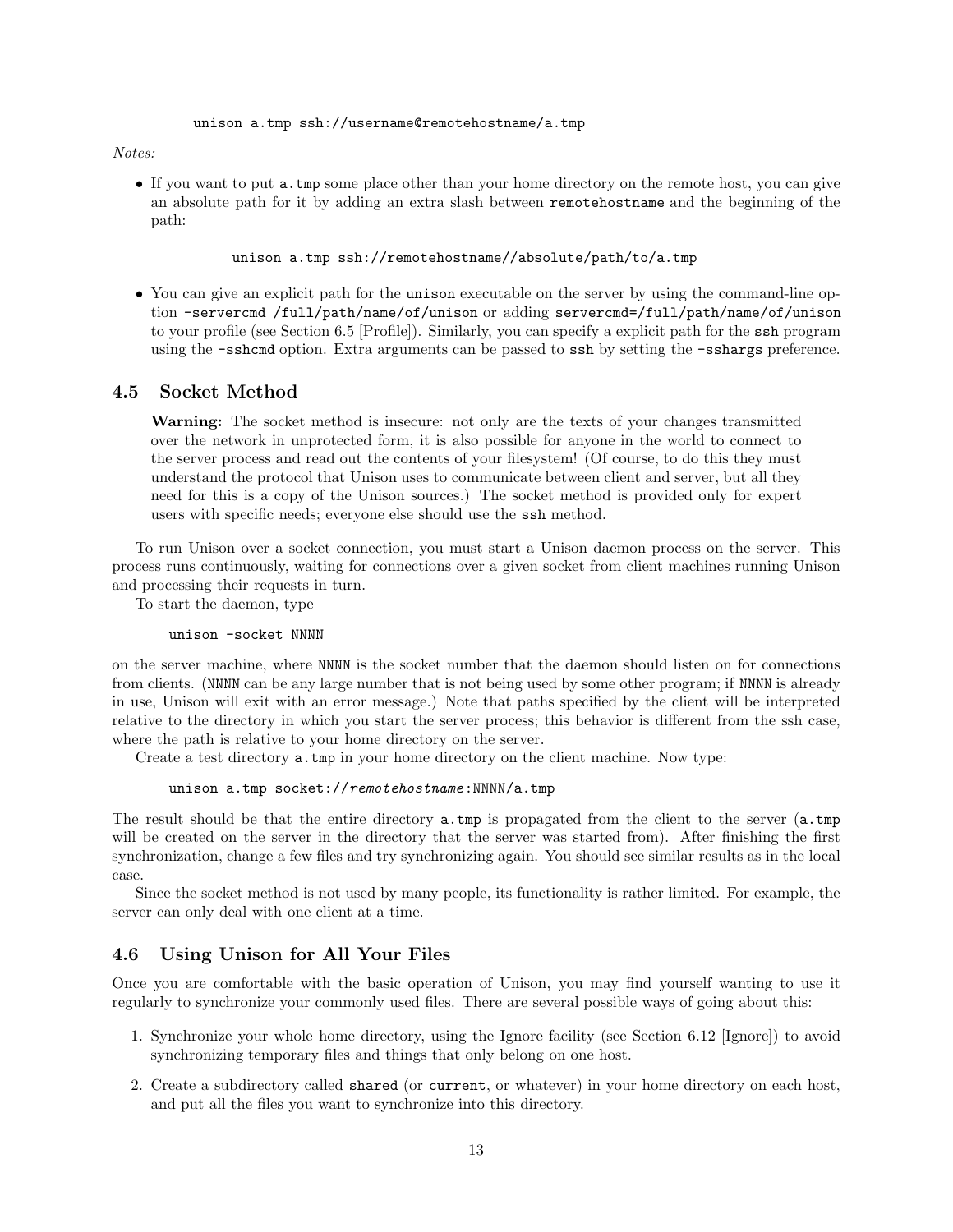- 3. Create a subdirectory called shared (or current, or whatever) in your home directory on each host, and put *links to* all the files you want to synchronize into this directory. Use the follow preference (see Section 6.13 [Symbolic Links]) to make Unison treat these links as transparent.
- 4. Make your home directory the root of the synchronization, but tell Unison to synchronize only some of the files and subdirectories within it on any given run. This can be accomplished by using the -path switch on the command line:

unison /home/username ssh://remotehost//home/username -path shared

The -path option can be used as many times as needed, to synchronize several files or subdirectories:

```
unison /home/username ssh://remotehost//home/username \
   -path shared \
   -path pub \
   -path .netscape/bookmarks.html
```
These -path arguments can also be put in your preference file. See Section 6.4 [Preferences] for an example.

Most people find that they only need to maintain a profile (or profiles) on one of the hosts that they synchronize, since Unison is always initiated from this host. (For example, if you're synchronizing a laptop with a fileserver, you'll probably always run Unison on the laptop.) This is a bit different from the usual situation with asymmetric mirroring programs like rdist, where the mirroring operation typically needs to be initiated from the machine with the most recent changes. Section 6.5 [Profile] covers the syntax of Unison profiles, together with some sample profiles.

Some tips on improving Unison's performance can be found on the Frequently Asked Questions page<sup>3</sup>.

## 4.7 Using Unison to Synchronize More Than Two Machines

Unison is designed for synchronizing pairs of replicas. However, it is possible to use it to keep larger groups of machines in sync by performing multiple pairwise synchronizations.

If you need to do this, the most reliable way to set things up is to organize the machines into a "star topology," with one machine designated as the "hub" and the rest as "spokes," and with each spoke machine synchronizing only with the hub. The big advantage of the star topology is that it eliminates the possibility of confusing "spurious conflicts" arising from the fact that a separate archive is maintained by Unison for every pair of hosts that it synchronizes.

# 4.8 Going Further

On-line documentation for the various features of Unison can be obtained either by typing

unison -doc topics

at the command line, or by selecting the Help menu in the graphical user interface. The on-line information and the printed manual are essentially identical.

If you use Unison regularly, you should subscribe to one of the mailing lists, to receive announcements of new versions. See Section 2.2 [Mailing Lists].

 $^3$ http://www.cis.upenn.edu/~bcpierce/unison/faq.html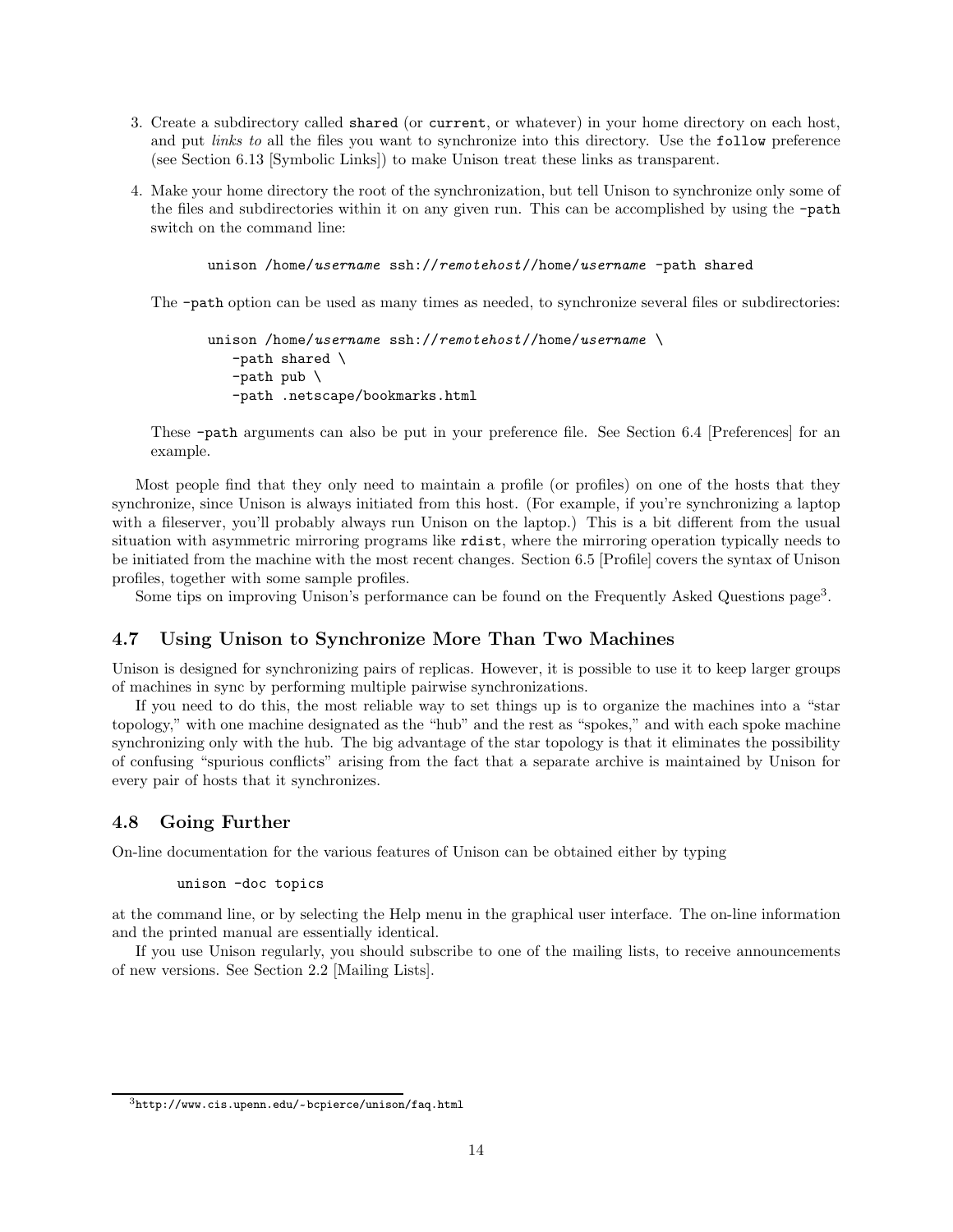# 5 Basic Concepts

To understand how Unison works, it is necessary to discuss a few straightforward concepts. These concepts are developed more rigorously and at more length in a number of papers, available at  ${\tt http://www.cis.upenn.edu/~bepiere.com/}$ But the informal presentation here should be enough for most users.

# 5.1 Roots

A replica's root tells Unison where to find a set of files to be synchronized, either on the local machine or on a remote host. For example,

```
relative/path/of/root
```
specifies a local root relative to the directory where Unison is started, while

```
/absolute/path/of/root
```
specifies a root relative to the top of the local filesystem, independent of where Unison is running. Remote roots can begin with  $\sin\frac{1}{1}$ ,  $\sin\frac{1}{1}$  to indicate that the remote server should be started with rsh or ssh:

```
ssh://remotehost//absolute/path/of/root
rsh://user@remotehost/relative/path/of/root
```
If the remote server is already running (in the socket mode), then the syntax

```
socket://remotehost:portnum //absolute/path/of/root
socket://remotehost:portnum /relative/path/of/root
```
is used to specify the hostname and the port that the client Unison should use to contact it. The syntax for roots is based on that of URIs (described in RFC 2396). The full grammar is:

```
replica ::= [protocol:]//[user@][host][:port][/path]| path
protocol :: = file| socket
         | ssh
         | rsh
user : := [-a-zA-Z0-9] +host : := [-a-zA-Z0-9.]+port ::= [0-9]+
```
When path is given without any protocol prefix, the protocol is assumed to be file:. Under Windows, it is possible to synchronize with a remote directory using the file: protocol over the Windows Network Neighborhood. For example,

#### unison foo //host/drive/bar

synchronizes the local directory foo with the directory drive:\bar on the machine host, provided that host is accessible via Network Neighborhood. When the file: protocol is used in this way, there is no need for a Unison server to be running on the remote host. However, running Unison this way is only a good idea if the remote host is reached by a very fast network connection, since the full contents of every file in the remote replica will have to be transferred to the local machine to detect updates.

The names of roots are canonized by Unison before it uses them to compute the names of the corresponding archive files, so //saul//home/bcpierce/common and //saul.cis.upenn.edu/common will be recognized as the same replica under different names.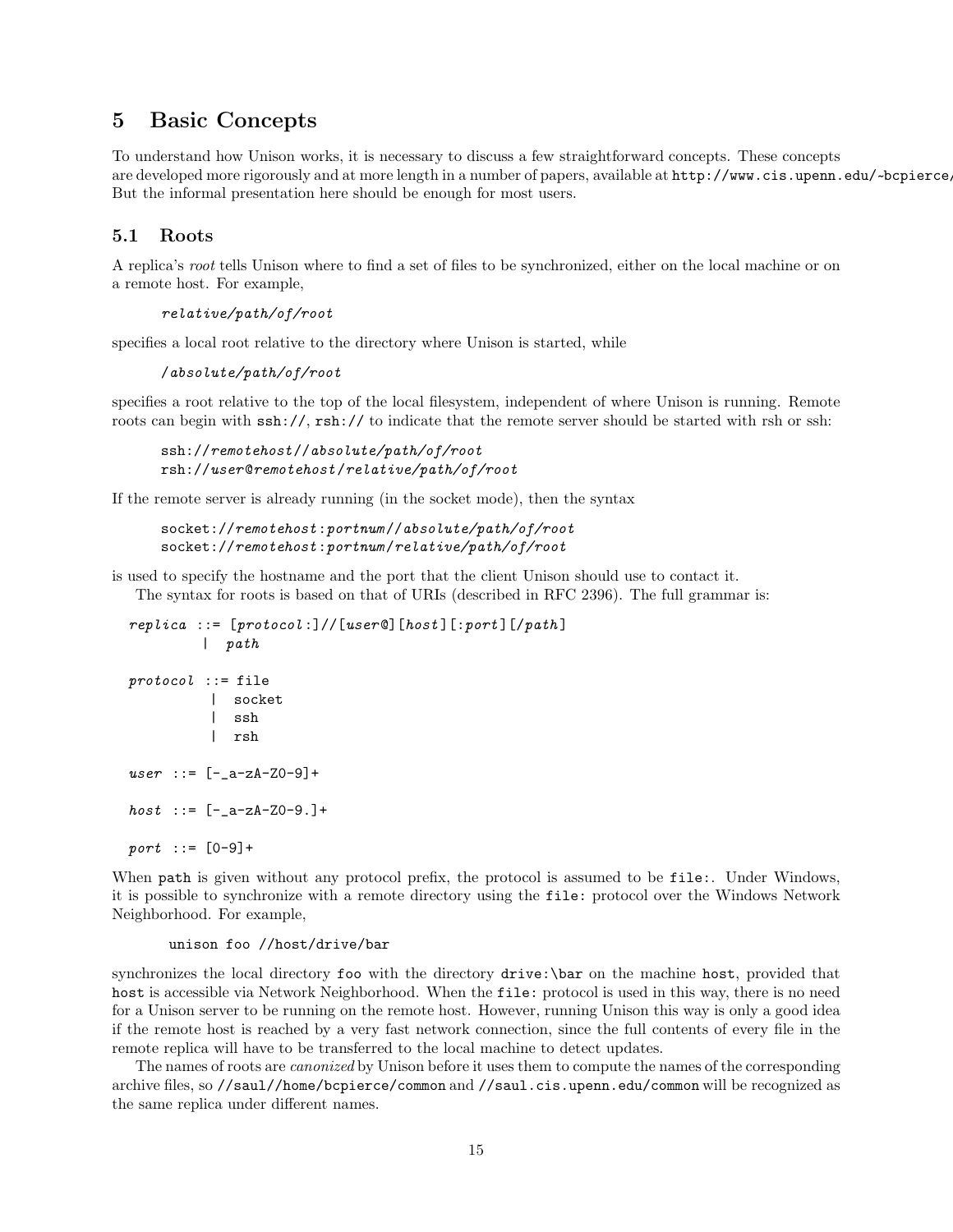# 5.2 Paths

A path refers to a point within a set of files being synchronized; it is specified relative to the root of the replica.

Formally, a path is just a sequence of names, separated by /. Note that the path separator character is always a forward slash, no matter what operating system Unison is running on. Forward slashes are converted to backslashes as necessary when paths are converted to filenames in the local filesystem on a particular host. (For example, suppose that we run Unison on a Windows system, synchronizing the local root  $c:\preccurlyeq$  with the root ssh://saul.cis.upenn.edu/home/bcpierce on a Unix server. Then the path current/todo.txt refers to the file c:\pierce\current\todo.txt on the client and /home/bcpierce/current/todo.txt on the server.)

The empty path (i.e., the empty sequence of names) denotes the whole replica. Unison displays the empty path as "[root]."

If p is a path and q is a path beginning with p, then q is said to be a *descendant* of p. (Each path is also a descendant of itself.)

## 5.3 What is an Update?

The *contents* of a path **p** in a particular replica could be a file, a directory, a symbolic link, or absent (if **p** does not refer to anything at all in that replica). More specifically:

- If p refers to an ordinary file, then the contents of p are the actual contents of this file (a string of bytes) plus the current permission bits of the file.
- If p refers to a symbolic link, then the contents of p are just the string specifying where the link points.
- If p refers to a directory, then the contents of p are just the token "DIRECTORY" plus the current permission bits of the directory.
- If p does not refer to anything in this replica, then the contents of p are the token "ABSENT."

Unison keeps a record of the contents of each path after each successful synchronization of that path (i.e., it remembers the contents at the last moment when they were the same in the two replicas).

We say that a path is *updated* (in some replica) if its current contents are different from its contents the last time it was successfully synchronized. Note that whether a path is updated has nothing to do with its last modification time—Unison considers only the contents when determining whether an update has occurred. This means that touching a file without changing its contents will not be recognized as an update. A file can even be changed several times and then changed back to its original contents; as long as Unison is only run at the end of this process, no update will be recognized.

What Unison actually calculates is a close approximation to this definition; see Section 5.7 [Caveats and Shortcomings].

#### 5.4 What is a Conflict?

A path is said to be conflicting if the following conditions all hold:

- 1. it has been updated in one replica,
- 2. it or any of its descendants has been updated in the other replica, and
- 3. its contents in the two replicas are not identical.

#### 5.5 Reconciliation

Unison operates in several distinct stages: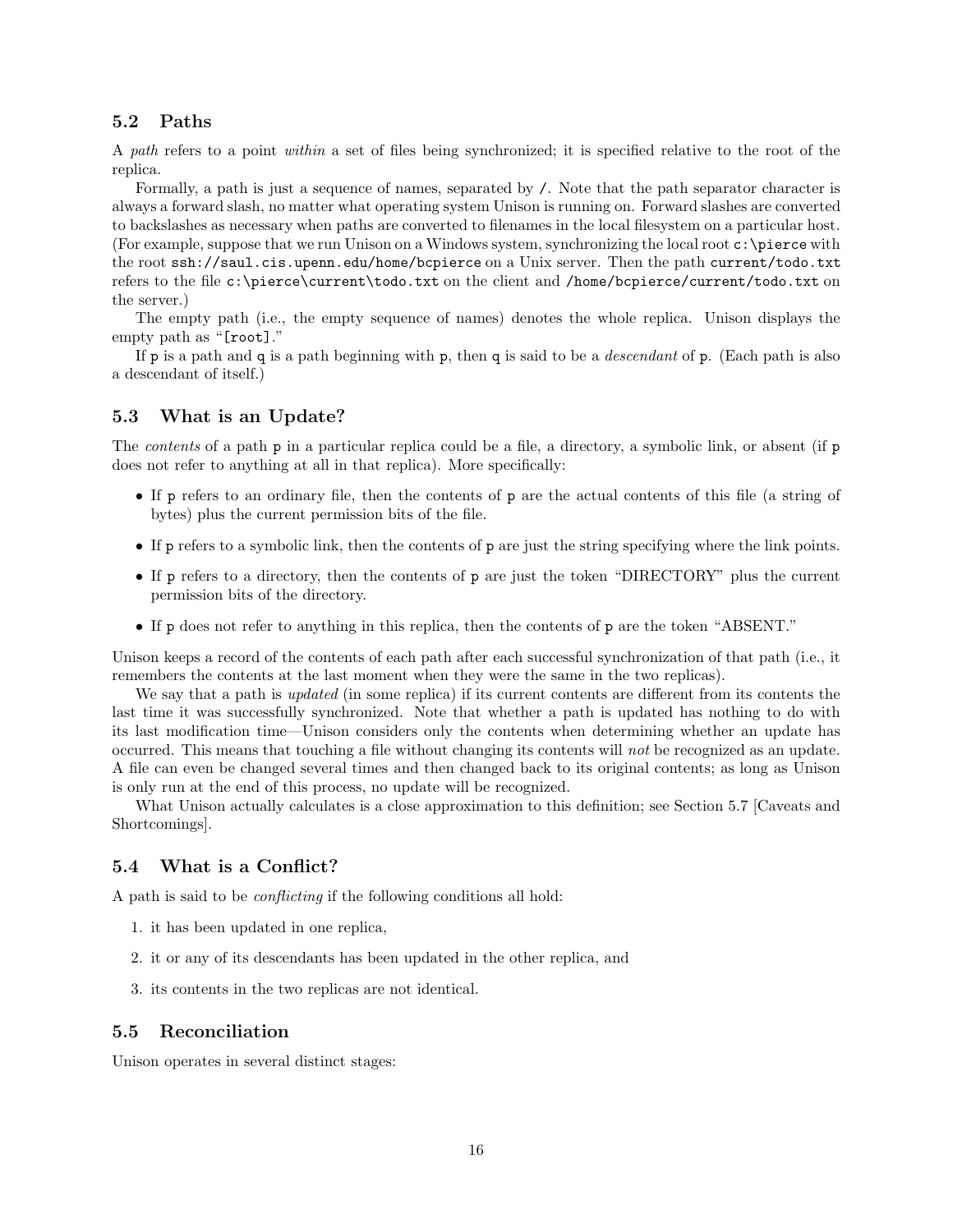- 1. On each host, it compares its archive file (which records the state of each path in the replica when it was last synchronized) with the current contents of the replica, to determine which paths have been updated.
- 2. It checks for "false conflicts" paths that have been updated on both replicas, but whose current values are identical. These paths are silently marked as synchronized in the archive files in both replicas.
- 3. It displays all the updated paths to the user. For updates that do not conflict, it suggests a default action (propagating the new contents from the updated replica to the other). Conflicting updates are just displayed. The user is given an opportunity to examine the current state of affairs, change the default actions for nonconflicting updates, and choose actions for conflicting updates.
- 4. It performs the selected actions, one at a time. Each action is performed by first transferring the new contents to a temporary file on the receiving host, then atomically moving them into place.
- 5. It updates its archive files to reflect the new state of the replicas.

#### 5.6 Invariants

Given the importance and delicacy of the job that it performs, it is important to understand both what a synchronizer does under normal conditions and what can happen under unusual conditions such as system crashes and communication failures.

Unison is careful to protect both its internal state and the state of the replicas at every point in this process. Specifically, the following guarantees are enforced:

- At every moment, each path in each replica has either (1) its *original* contents (i.e., no change at all has been made to this path), or (2) its *correct* final contents (i.e., the value that the user expected to be propagated from the other replica).
- At every moment, the information stored on disk about Unison's private state can be either (1) unchanged, or (2) updated to reflect those paths that have been successfully synchronized.

The upshot is that it is safe to interrupt Unison at any time, either manually or accidentally. [Caveat: the above is almost true there are occasionally brief periods where it is not (and, because of shortcoming of the Posix filesystem API, cannot be); in particular, when it is copying a file onto a directory or vice versa, it must first move the original contents out of the way. If Unison gets interrupted during one of these periods, some manual cleanup may be required. In this case, a file called DANGER.README will be left in your home directory, containing information about the operation that was interrupted. The next time you try to run Unison, it will notice this file and warn you about it.]

If an interruption happens while it is propagating updates, then there may be some paths for which an update has been propagated but which have not been marked as synchronized in Unison's archives. This is no problem: the next time Unison runs, it will detect changes to these paths in both replicas, notice that the contents are now equal, and mark the paths as successfully updated when it writes back its private state at the end of this run.

If Unison is interrupted, it may sometimes leave temporary working files (with suffix .tmp) in the replicas. It is safe to delete these files. Also, if the backups flag is set, Unison will leave around old versions of files that it overwrites, with names like file.0.unison.bak. These can be deleted safely when they are no longer wanted.

Unison is not bothered by clock skew between the different hosts on which it is running. It only performs comparisons between timestamps obtained from the same host, and the only assumption it makes about them is that the clock on each system always runs forward.

If Unison finds that its archive files have been deleted (or that the archive format has changed and they cannot be read, or that they don't exist because this is the first run of Unison on these particular roots), it takes a conservative approach: it behaves as though the replicas had both been completely empty at the point of the last synchronization. The effect of this is that, on the first run, files that exist in only one replica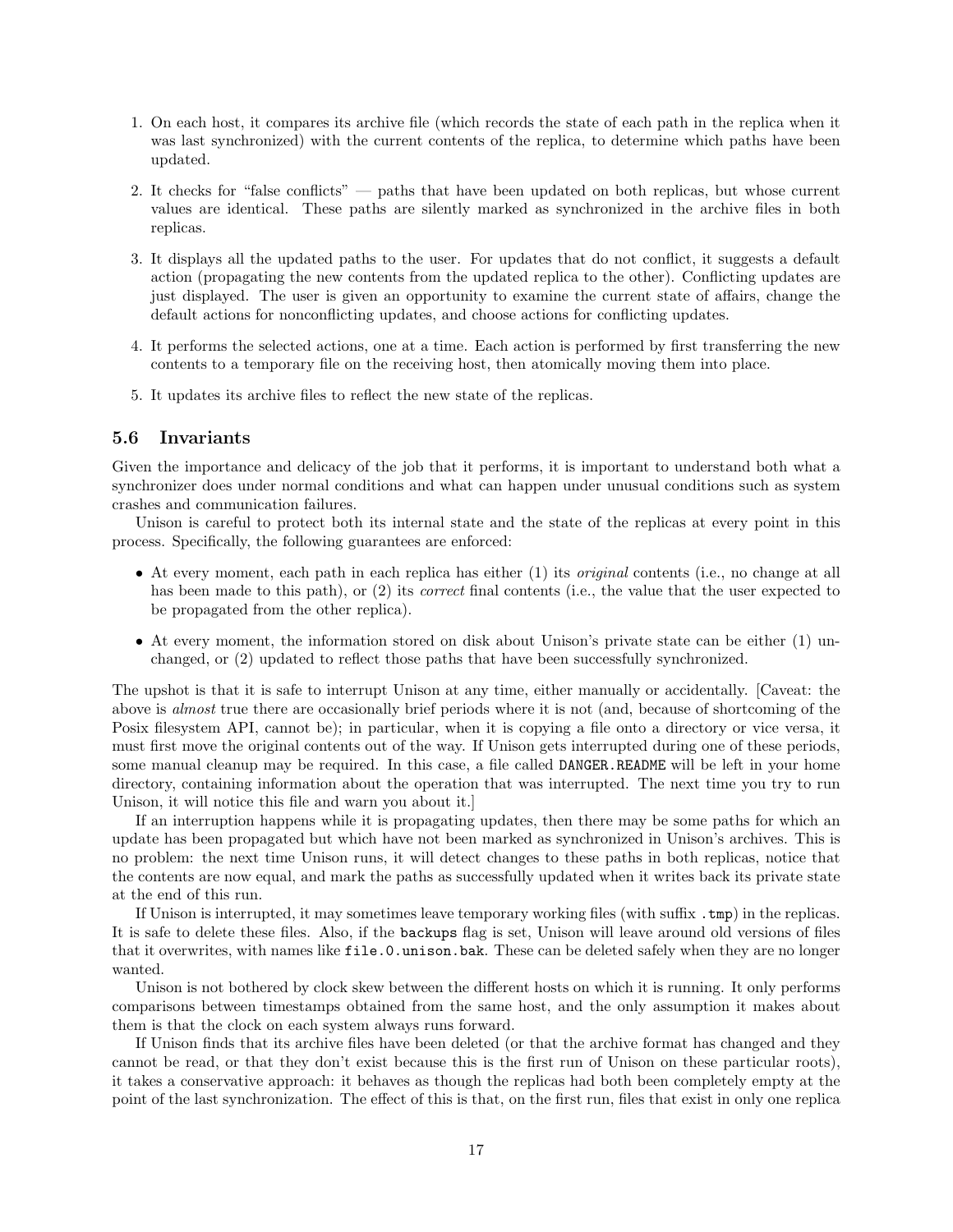will be propagated to the other, while files that exist in both replicas but are unequal will be marked as conflicting.

Touching a file without changing its contents should never affect whether or not Unison does an update. (When running with the fastcheck preference set to true—the default on Unix systems—Unison uses file modtimes for a quick first pass to tell which files have definitely not changed; then, for each file that might have changed, it computes a fingerprint of the file's contents and compares it against the last-synchronized contents. Also, the -times option allows you to synchronize file times, but it does not cause identical files to be changed; Unison will only modify the file times.)

It is safe to "brainwash" Unison by deleting its archive files on both replicas. The next time it runs, it will assume that all the files it sees in the replicas are new.

It is safe to modify files while Unison is working. If Unison discovers that it has propagated an out-of-date change, or that the file it is updating has changed on the target replica, it will signal a failure for that file. Run Unison again to propagate the latest change.

Changes to the ignore patterns from the user interface (e.g., using the 'i' key) are immediately reflected in the current profile.

#### 5.7 Caveats and Shortcomings

Here are some things to be careful of when using Unison.

• In the interests of speed, the update detection algorithm may (depending on which OS architecture that you run Unison on) actually use an approximation to the definition given in Section 5.3 [What is an Update?].

In particular, the Unix implementation does not compare the actual contents of files to their previous contents, but simply looks at each file's inode number and modtime; if neither of these have changed, then it concludes that the file has not been changed.

Under normal circumstances, this approximation is safe, in the sense that it may sometimes detect "false updates" but will never miss a real one. However, it is possible to fool it, for example by using retouch to change a file's modtime back to a time in the past.

• If you synchronize between a single-user filesystem and a shared Unix server, you should pay attention to your permission bits: by default, Unison will synchronize permissions verbatim, which may leave group-writable files on the server that could be written over by a lot of people.

You can control this by setting your umask on both computers to something like 022, masking out the "world write" and "group write" permission bits.

Unison does not synchronize the setuid and setgid bits, for security.

- The graphical user interface is single-threaded. This means that if Unison is performing some longrunning operation, the display will not be repainted until it finishes. We recommend not trying to do anything with the user interface while Unison is in the middle of detecting changes or propagating files.
- Unison does not understand hard links.
- It is important to be a little careful when renaming directories containing ignored files.

For example, suppose Unison is synchronizing directory A between the two machines called the "local" and the "remote" machine; suppose directory A contains a subdirectory D; and suppose D on the local machine contains a file or subdirectory P that matches an ignore directive in the profile used to synchronize. Thus path  $A/D/P$  exists on the local machine but not on the remote machine.

If D is renamed to D' on the remote machine, and this change is propagated to the local machine, all such files or subdirectories P will be deleted. This is because Unison sees the rename as a delete and a separate create: it deletes the old directory (including the ignored files) and creates a new one (not including the ignored files, since they are completely invisible to it).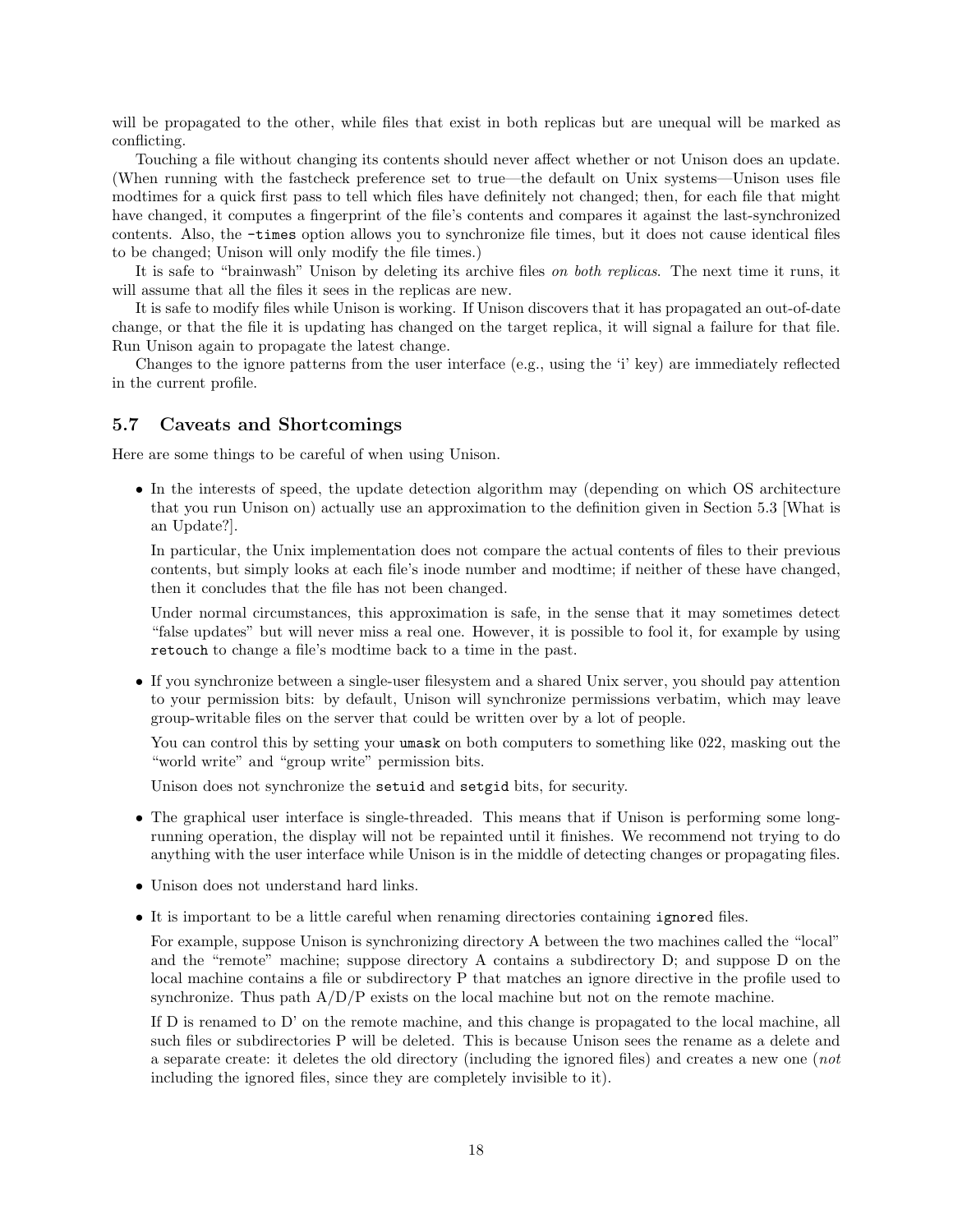# 6 Reference Guide

This section covers the features of Unison in detail.

#### 6.1 Running Unison

There are several ways to start Unison.

- Typing "unison profile" on the command line. Unison will look for a file profile.prf in the .unison directory. If this file does not specify a pair of roots, Unison will prompt for them and add them to the information specified by the profile.
- Typing "unison profile root1 root2" on the command line. In this case, Unison will use  $profile$ , which should not contain any root directives.
- Typing "unison root1 root2" on the command line. This has the same effect as typing "unison" default root1 root2."
- Typing just "unison" (or invoking Unison by clicking on a desktop icon). In this case, Unison will ask for the profile to use for synchronization (or create a new one, if necessary).

# 6.2 The .unison Directory

Unison stores a variety of information in a private directory on each host. If the environment variable UNISON is defined, then its value will be used as the name of this directory. If UNISON is not defined, then the name of the directory depends on which operating system you are using. In Unix, the default is to use \$HOME/.unison. In Windows, if the environment variable USERPROFILE is defined, then the directory will be \$USERPROFILE\.unison; otherwise if HOME is defined, it will be \$HOME\.unison; otherwise, it will be c:\.unison.

The archive file for each replica is found in the .unison directory on that replica's host. Profiles (described below) are always taken from the .unison directory on the client host.

Note that Unison maintains a completely different set of archive files for each pair of roots.

We do not recommend synchronizing the whole . unison directory, as this will involve frequent propagation of large archive files. It should be safe to do it, though, if you really want to. Synchronizing just the profile files in the .unison directory is definitely OK.

## 6.3 Archive Files

The name of the archive file on each replica is calculated from

- the *canonical names* of all the hosts (short names like saul are converted into full addresses like saul.cis.upenn.edu),
- the paths to the replicas on all the hosts (again, relative pathnames, symbolic links, etc. are converted into full, absolute paths), and
- an internal version number that is changed whenever a new Unison release changes the format of the information stored in the archive.

This method should work well for most users. However, it is occasionally useful to change the way archive names are generated. Unison provides two ways of doing this.

The function that finds the canonical hostname of the local host (which is used, for example, in calculating the name of the archive file used to remember which files have been synchronized) normally uses the gethostname operating system call. However, if the environment variable UNISONLOCALHOSTNAME is set, its value will be used instead. This makes it easier to use Unison in situations where a machine's name changes frequently (e.g., because it is a laptop and gets moved around a lot).

A more powerful way of changing archive names is provided by the rootalias preference. The preference file may contain any number of lines of the form: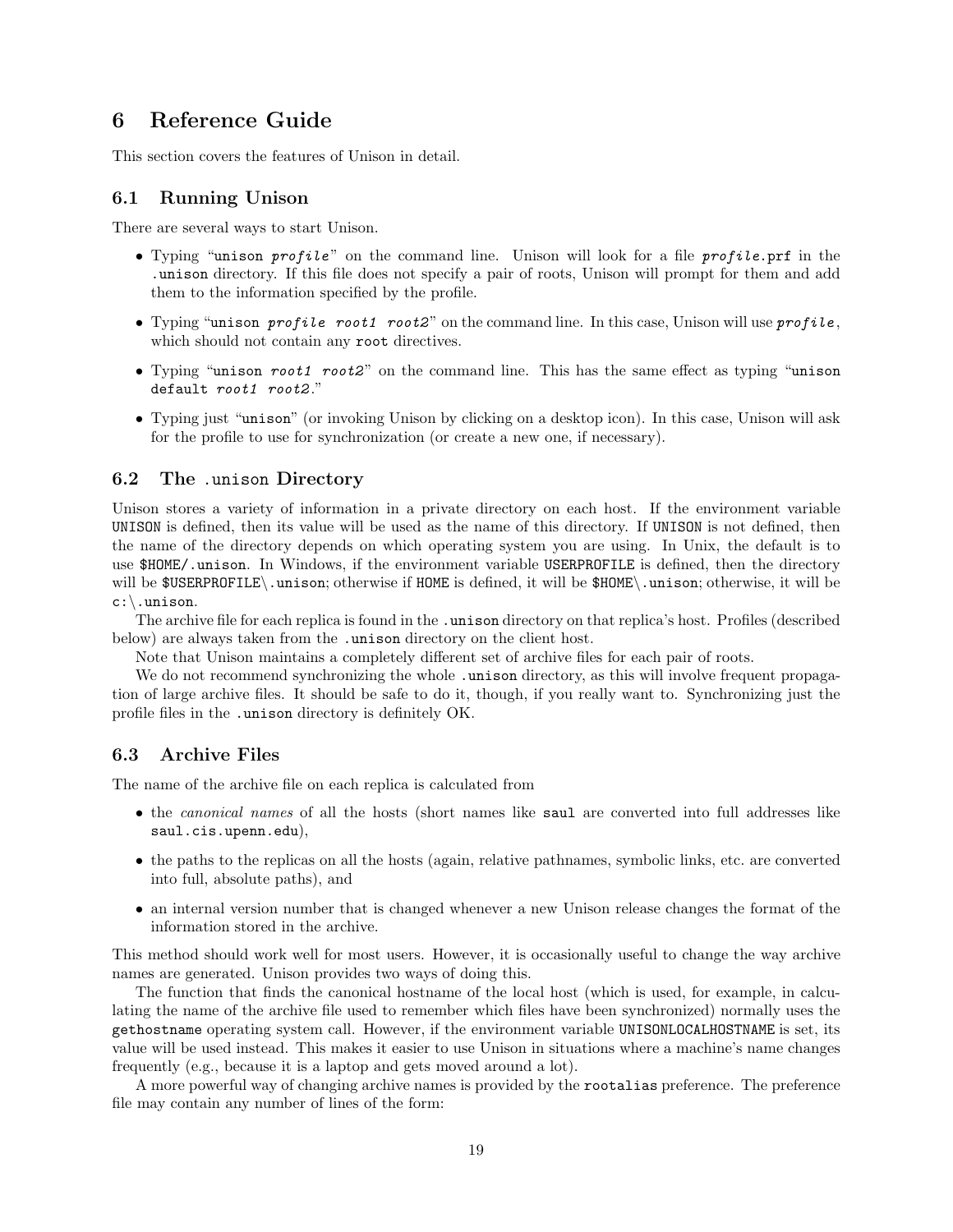rootalias =  $//hostnameA//path-to-replicaA$  ->  $//hostnameB/path-to-replicaB$ 

When calculating the name of the archive files for a given pair of roots, Unison replaces any root that matches the left-hand side of any rootalias rule by the corresponding right-hand side.

So, if you need to relocate a root on one of the hosts, you can add a rule of the form:

```
rootalias = //new-hostname//new-path -> //old-hostname/old-path
```
Note that root aliases are case-sensitive, even on case-insensitive file systems.

Warning: The rootalias option is dangerous and should only be used if you are sure you know what you're doing. In particular, it should only be used if you are positive that either (1) both the original root and the new alias refer to the same set of files, or (2) the files have been relocated so that the original name is now invalid and will never be used again. (If the original root and the alias refer to different sets of files, Unison's update detector could get confused.) After introducing a new rootalias, it is a good idea to run Unison a few times interactively (with the batch flag off, etc.) and carefully check that things look reasonable—in particular, that update detection is working as expected.

#### 6.4 Preferences

Many details of Unison's behavior are configurable by user-settable "preferences."

Some preferences are boolean-valued; these are often called *flags*. Others take numeric or string arguments, indicated in the preferences list by n or xxx. Most of the string preferences can be given several times; the arguments are accumulated into a list internally.

There are two ways to set the values of preferences: temporarily, by providing command-line arguments to a particular run of Unison, or permanently, by adding commands to a *profile* in the .unison directory on the client host. The order of preferences (either on the command line or in preference files) is not significant. On the command line, preferences and other arguments (the profile name and roots) can be intermixed in any order.

To set the value of a preference p from the command line, add an argument -p (for a boolean flag) or -p n or -p xxx (for a numeric or string preference) anywhere on the command line. To set a boolean flag to false on the command line, use -p=false.

Here are all the preferences supported by Unison. This list can be obtained by typing unison -help.

```
Usage: unison [options]
    or unison root1 root2 [options]
    or unison profilename [options]
```

```
Basic options:
```

| $-$ auto        | automatically accept default (nonconflicting) actions |
|-----------------|-------------------------------------------------------|
| -batch          | batch mode: ask no questions at all                   |
| -doc xxx        | show documentation ('-doc topics' lists topics)       |
| -fat            | use appropriate options for FAT filesystems           |
| -group          | synchronize group attributes                          |
| -ignore xxx     | add a pattern to the ignore list                      |
| -ignorenot xxx  | add a pattern to the ignorenot list                   |
| -nocreation xxx | prevent file creations on one replica                 |
| -nodeletion xxx | prevent file deletions on one replica                 |
| -noupdate xxx   | prevent file updates and deletions on one replica     |
| -owner          | synchronize owner                                     |
| -path xxx       | path to synchronize                                   |
| -perms n        | part of the permissions which is synchronized         |
| -root xxx       | root of a replica (should be used exactly twice)      |
| -silent         | print nothing except error messages                   |
| -terse          | suppress status messages                              |
| -testserver     | exit immediately after the connection to the server   |
|                 |                                                       |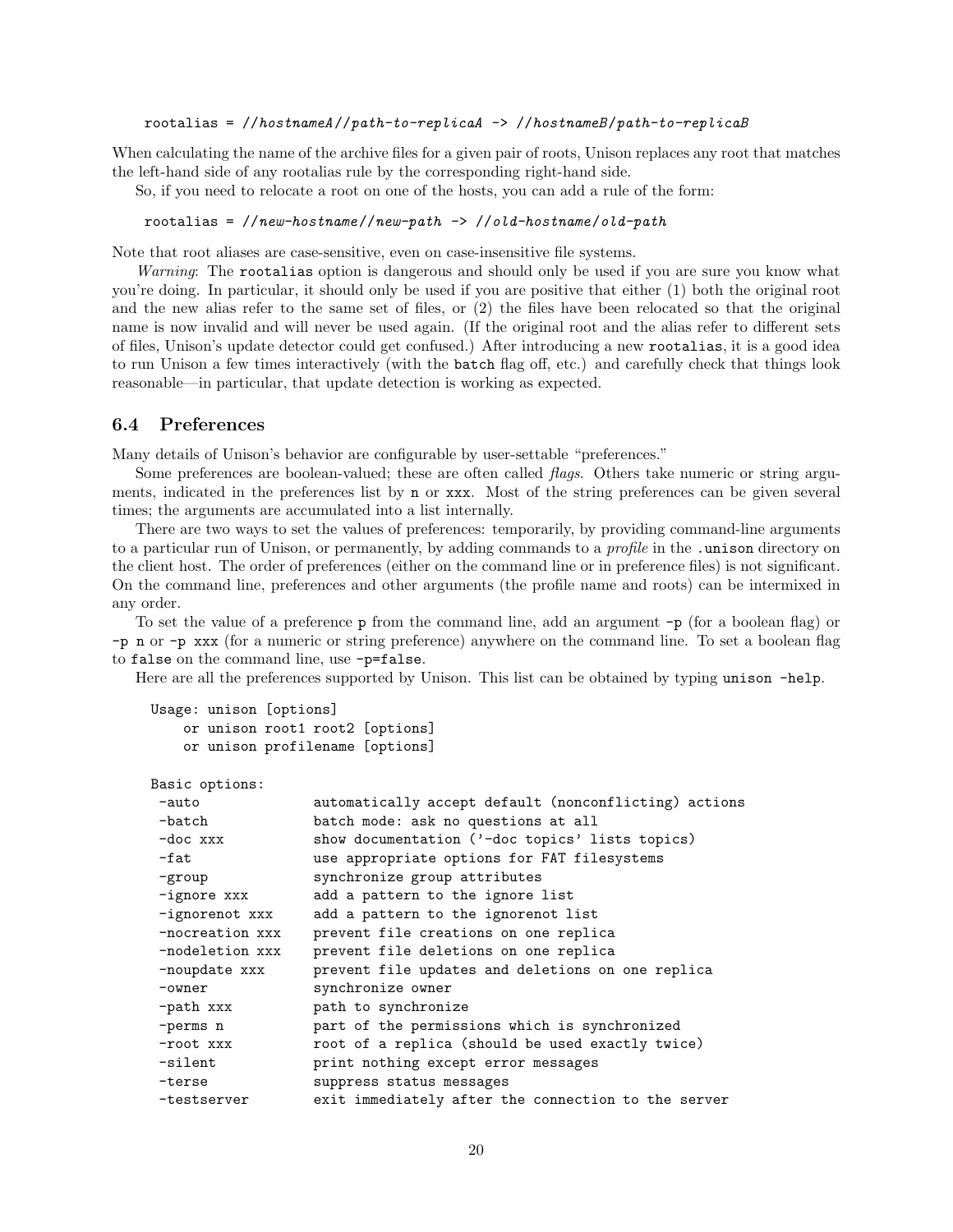-times synchronize modification times -version print version and exit Advanced options: -addprefsto xxx file to add new prefs to -addversionno add version number to name of unison on server -backup xxx add a pattern to the backup list -backupcurr xxx add a pattern to the backupcurr list -backupcurrnot xxx add a pattern to the backupcurrnot list -backupdir xxx directory for storing centralized backups -backuploc xxx where backups are stored ('local' or 'central') -backupnot xxx add a pattern to the backupnot list -backupprefix xxx prefix for the names of backup files -backups keep backup copies of all files (see also 'backup') -backupsuffix xxx a suffix to be added to names of backup files -confirmbigdel ask about whole-replica (or path) deletes (default true) -confirmmerge ask for confirmation before commiting results of a merge -contactquietly suppress the 'contacting server' message during startup -copymax n maximum number of simultaneous copyprog transfers -copyprog xxx external program for copying large files -copyprogrest xxx variant of copyprog for resuming partial transfers -copyquoterem xxx add quotes to remote file name for copyprog (true/false/default) -copythreshold n use copyprog on files bigger than this (if >=0, in Kb) -debug xxx debug module xxx ('all' -> everything, 'verbose' -> more) -diff xxx set command for showing differences between files -dontchmod when set, never use the chmod system call -dumbtty do not change terminal settings in text UI (default true) -fastcheck xxx do fast update detection (true/false/default) -follow xxx add a pattern to the follow list -force xxx force changes from this replica to the other -forcepartial xxx add a pattern to the forcepartial list -halfduplex force half-duplex communication with the server -height n height (in lines) of main window in graphical interface -host xxx bind the socket to this host name in server socket mode -ignorearchives ignore existing archive files -ignorecase xxx identify upper/lowercase filenames (true/false/default) -ignoreinodenumbers ignore inode number changes when detecting updates -ignorelocks ignore locks left over from previous run (dangerous!) -immutable xxx add a pattern to the immutable list -immutablenot xxx add a pattern to the immutablenot list -key xxx define a keyboard shortcut for this profile (in some UIs) -killserver **kill server when done (even when using sockets)** -label xxx provide a descriptive string label for this profile -links xxx allow the synchronization of symbolic links (true/false/default) -log **record actions in logfile (default true)** -logfile xxx logfile name -maxbackups n number of backed up versions of a file -maxerrors n maximum number of errors before a directory transfer is aborted -maxthreads n maximum number of simultaneous file transfers -merge xxx add a pattern to the merge list -mountpoint xxx abort if this path does not exist -nocreationpartial xxx add a pattern to the nocreationpartial list -nodeletionpartial xxx add a pattern to the nodeletionpartial list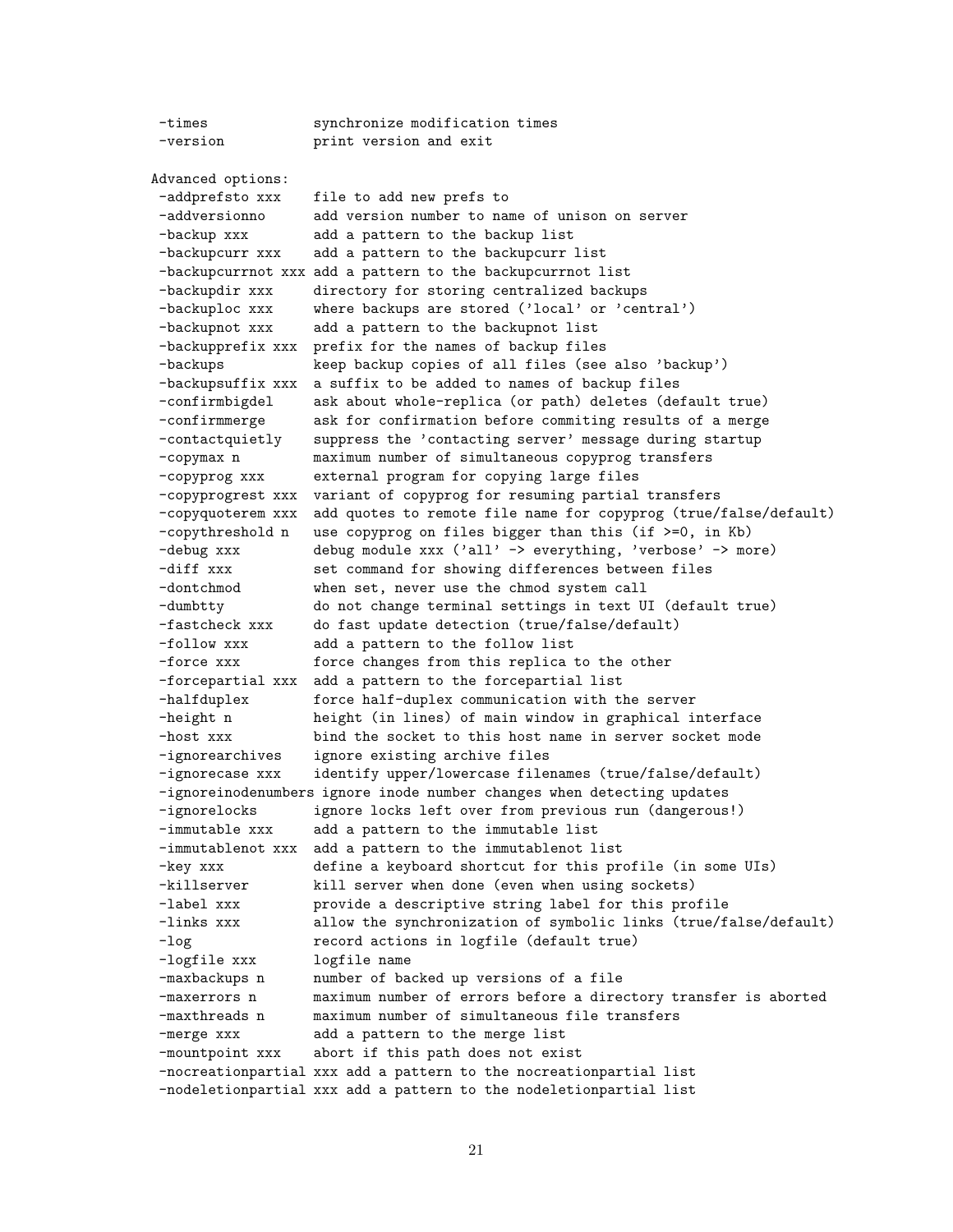| -noupdatepartial xxx add a pattern to the noupdatepartial list |                                                                        |  |  |  |  |
|----------------------------------------------------------------|------------------------------------------------------------------------|--|--|--|--|
| -numericids                                                    | don't map uid/gid values by user/group names                           |  |  |  |  |
| -prefer xxx                                                    | choose this replica's version for conflicting changes                  |  |  |  |  |
|                                                                | -preferpartial xxx add a pattern to the preferpartial list             |  |  |  |  |
| -repeat xxx                                                    | synchronize repeatedly (text interface only)                           |  |  |  |  |
| -retry n                                                       | re-try failed synchronizations N times (text ui only)                  |  |  |  |  |
| -rootalias xxx                                                 | register alias for canonical root names                                |  |  |  |  |
| -rsrc xxx                                                      | synchronize resource forks (true/false/default)                        |  |  |  |  |
| -rsync                                                         | activate the rsync transfer mode (default true)                        |  |  |  |  |
| -selftest                                                      | run internal tests and exit                                            |  |  |  |  |
| -servercmd xxx                                                 | name of unison executable on remote server                             |  |  |  |  |
| -showarchive                                                   | show 'true names' (for rootalias) of roots and archive                 |  |  |  |  |
| -socket xxx                                                    | act as a server on a socket                                            |  |  |  |  |
| -sortbysize                                                    | list changed files by size, not name                                   |  |  |  |  |
| -sortfirst xxx                                                 | add a pattern to the sortfirst list                                    |  |  |  |  |
| -sortlast xxx                                                  | add a pattern to the sortlast list                                     |  |  |  |  |
| -sortnewfirst                                                  | list new before changed files                                          |  |  |  |  |
| -sshargs xxx                                                   | other arguments (if any) for remote shell command                      |  |  |  |  |
| -sshcmd xxx                                                    | path to the ssh executable                                             |  |  |  |  |
| -stream                                                        | use a streaming protocol for transferring file contents (default true) |  |  |  |  |
| -ui xxx                                                        | select UI ('text' or 'graphic'); command-line only                     |  |  |  |  |
| -unicode xxx                                                   | assume Unicode encoding in case insensitive mode                       |  |  |  |  |
| -xferbycopying                                                 | optimize transfers using local copies (default true)                   |  |  |  |  |

Here, in more detail, is what they do. Many are discussed in greater detail in other sections of the manual.

- addprefsto xxx By default, new preferences added by Unison (e.g., new ignore clauses) will be appended to whatever preference file Unison was told to load at the beginning of the run. Setting the preference addprefsto *filename* makes Unison add new preferences to the file named *filename* instead.
- addversionno When this flag is set to true, Unison will use unison-currentversionnumber instead of just unison as the remote server command. This allows multiple binaries for different versions of unison to coexist conveniently on the same server: whichever version is run on the client, the same version will be selected on the server.
- auto When set to true, this flag causes the user interface to skip asking for confirmations on non-conflicting changes. (More precisely, when the user interface is done setting the propagation direction for one entry and is about to move to the next, it will skip over all non-conflicting entries and go directly to the next conflict.)
- backup xxx Including the preference -backup pathspec causes Unison to keep backup files for each path that matches *pathspec*. These backup files are kept in the directory specified by the backuplocation preference. The backups are named according to the backupprefix and backupsuffix preferences. The number of versions that are kept is determined by the maxbackups preference.

The syntax of pathspec is described in Section 6.11 [Path Specification].

backupcurr xxx Including the preference -backupcurr pathspec causes Unison to keep a backup of the current version of every file matching *pathspec*. This file will be saved as a backup with version number 000. Such backups can be used as inputs to external merging programs, for instance. See the documentatation for the merge preference. For more details, see Section 6.8 [Merging Conflicting Versions].

The syntax of pathspec is described in Section 6.11 [Path Specification].

backupcurrnot xxx Exceptions to backupcurr, like the ignorenot preference.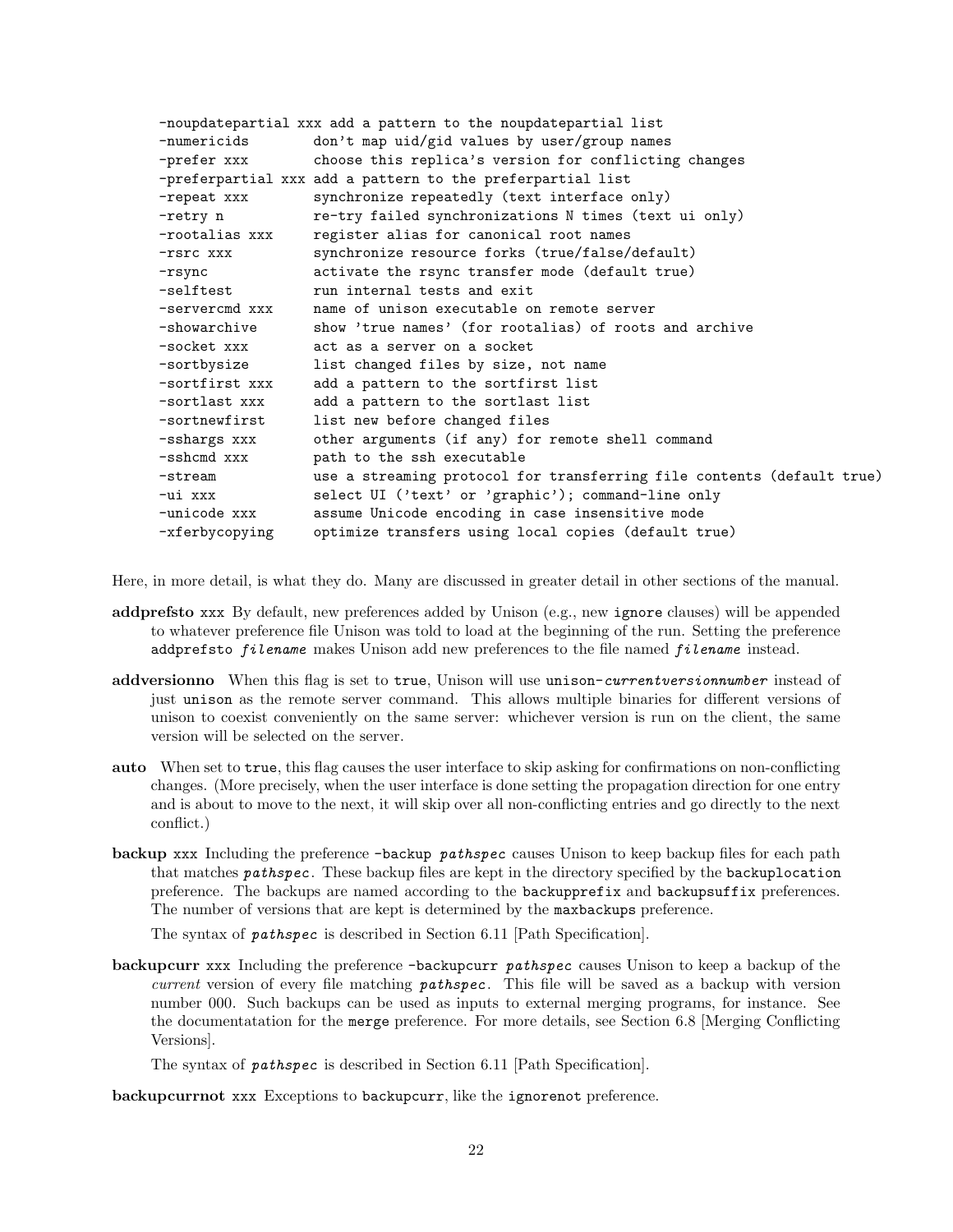- backupdir xxx If this preference is set, Unison will use it as the name of the directory used to store backup files specified by the backup preference, when backuplocation is set to central. It is checked after the UNISONBACKUPDIR environment variable.
- backuploc xxx This preference determines whether backups should be kept locally, near the original files, or in a central directory specified by the backupdir preference. If set to local, backups will be kept in the same directory as the original files, and if set to central, backupdir will be used instead.
- backupnot xxx The values of this preference specify paths or individual files or regular expressions that should not be backed up, even if the backup preference selects them—i.e., it selectively overrides backup. The same caveats apply here as with ignore and ignorenot.
- backupprefix xxx When a backup for a file NAME is created, it is stored in a directory specified by backuplocation, in a file called backupprefixNAMEbackupsuffix. backupprefix can include a directory name (causing Unison to keep all backup files for a given directory in a subdirectory with this name), and both backupprefix and backupsuffix can contain the string\$VERSION, which will be replaced by the *age* of the backup (1 for the most recent, 2 for the second most recent, and so on...). This keyword is ignored if it appears in a directory name in the prefix; if it does not appear anywhere in the prefix or the suffix, it will be automatically placed at the beginning of the suffix.

One thing to be careful of: If the backuploc preference is set to local, Unison will automatically ignore all files whose prefix and suffix match backupprefix and backupsuffix. So be careful to choose values for these preferences that are sufficiently different from the names of your real files.

backups Setting this flag to true is equivalent to setting backuplocation to local and backup to Name \*.

backupsuffix xxx See backupprefix for full documentation.

- batch When this is set to true, the user interface will ask no questions at all. Non-conflicting changes will be propagated; conflicts will be skipped.
- confirmbigdel When this is set to true, Unison will request an extra confirmation if it appears that the entire replica has been deleted, before propagating the change. If the batch flag is also set, synchronization will be aborted. When the path preference is used, the same confirmation will be requested for top-level paths. (At the moment, this flag only affects the text user interface.) See also the mountpoint preference.
- confirmmerge Setting this preference causes both the text and graphical interfaces to ask the user if the results of a merge command may be commited to the replica or not. Since the merge command works on temporary files, the user can then cancel all the effects of applying the merge if it turns out that the result is not satisfactory. In batch-mode, this preference has no effect. Default is false.
- contactquietly If this flag is set, Unison will skip displaying the 'Contacting server' message (which some users find annoying) during startup.
- copymax n A number indicating how many instances of the external copying utility Unison is allowed to run simultaneously (default to 1).
- copyprog xxx A string giving the name of an external program that can be used to copy large files efficiently (plus command-line switches telling it to copy files in-place). The default setting invokes rsync with appropriate options—most users should not need to change it.
- copyprogrest xxx A variant of copyprog that names an external program that should be used to continue the transfer of a large file that has already been partially transferred. Typically, copyprogrest will just be copyprog with one extra option (e.g., --partial, for rsync). The default setting invokes rsync with appropriate options—most users should not need to change it.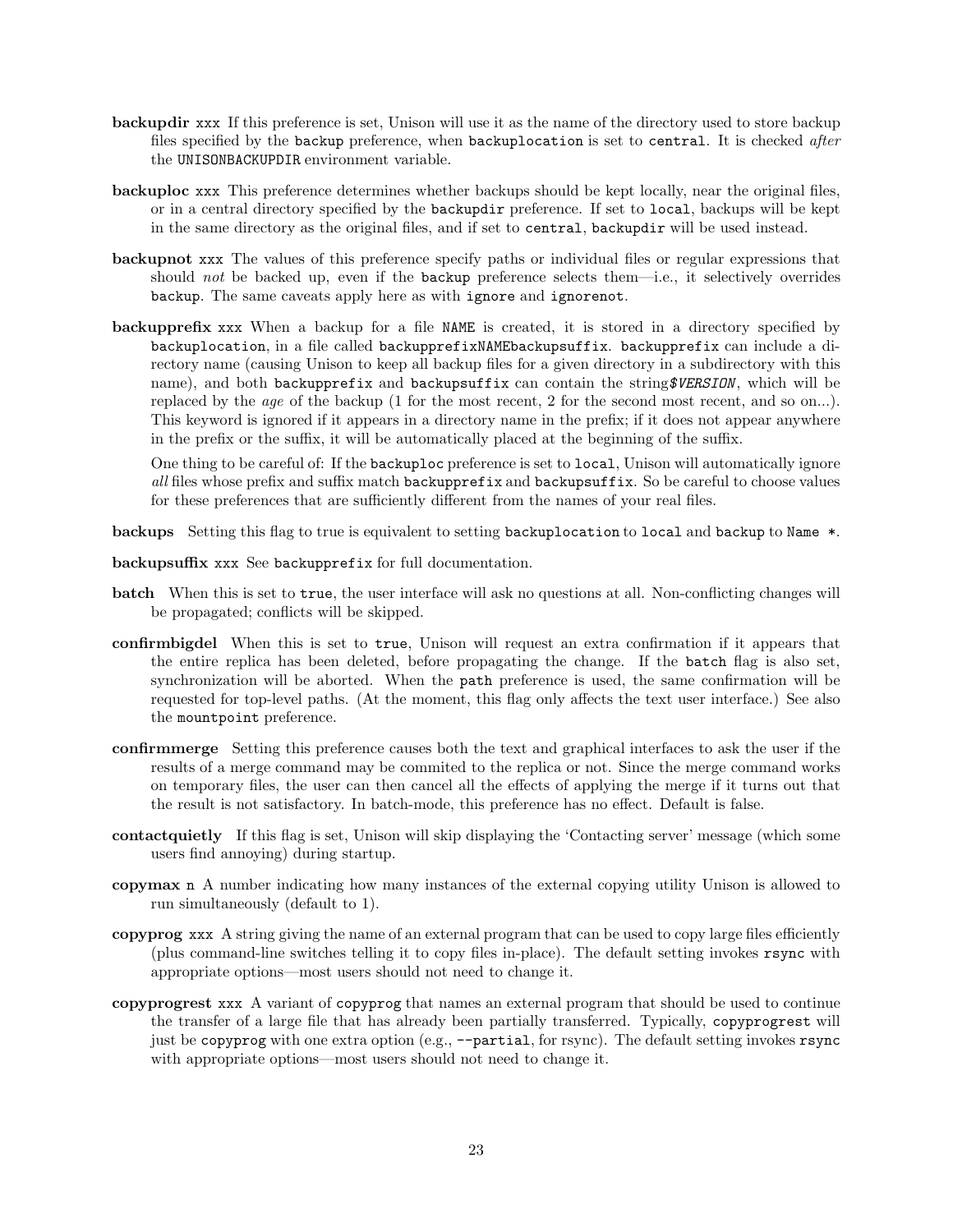- copyquoterem xxx When set to true, this flag causes Unison to add an extra layer of quotes to the remote path passed to the external copy program. This is needed by rsync, for example, which internally uses an ssh connection requiring an extra level of quoting for paths containing spaces. When this flag is set to default, extra quotes are added if the value of copyprog contains the string rsync.
- copythreshold n A number indicating above what filesize (in kilobytes) Unison should use the external copying utility specified by copyprog. Specifying 0 will cause all copies to use the external program; a negative number will prevent any files from using it. The default is -1. See Section 6.17 [Making Unison Faster on Large Files] for more information.
- debug xxx This preference is used to make Unison print various sorts of information about what it is doing internally on the standard error stream. It can be used many times, each time with the name of a module for which debugging information should be printed. Possible arguments for debug can be found by looking for calls to Util.debug in the sources (using, e.g., grep). Setting -debug all causes information from all modules to be printed (this mode of usage is the first one to try, if you are trying to understand something that Unison seems to be doing wrong); -debug verbose turns on some additional debugging output from some modules (e.g., it will show exactly what bytes are being sent across the network).
- diff xxx This preference can be used to control the name and command-line arguments of the system utility used to generate displays of file differences. The default is 'diff  $-\mu$  CURRENT2 CURRENT1'. If the value of this preference contains the substrings CURRENT1 and CURRENT2, these will be replaced by the names of the files to be diffed. If not, the two filenames will be appended to the command. In both cases, the filenames are suitably quoted.
- doc xxx The command-line argument -doc secname causes unison to display section secname of the manual on the standard output and then exit. Use -doc all to display the whole manual, which includes exactly the same information as the printed and HTML manuals, modulo formatting. Use -doc topics to obtain a list of the names of the various sections that can be printed.
- dontchmod By default, Unison uses the 'chmod' system call to set the permission bits of files after it has copied them. But in some circumstances (and under some operating systems), the chmod call always fails. Setting this preference completely prevents Unison from ever calling chmod.
- dumbtty When set to true, this flag makes the text mode user interface avoid trying to change any of the terminal settings. (Normally, Unison puts the terminal in 'raw mode', so that it can do things like overwriting the current line.) This is useful, for example, when Unison runs in a shell inside of Emacs. When dumbtty is set, commands to the user interface need to be followed by a carriage return before Unison will execute them. (When it is off, Unison recognizes keystrokes as soon as they are typed.)

This preference has no effect on the graphical user interface.

- dumparchives When this preference is set, Unison will create a file unison.dump on each host, containing a text summary of the archive, immediately after loading it.
- fastcheck xxx When this preference is set to true, Unison will use the modification time and length of a file as a 'pseudo inode number' when scanning replicas for updates, instead of reading the full contents of every file. Under Windows, this may cause Unison to miss propagating an update if the modification time and length of the file are both unchanged by the update. However, Unison will never *overwrite* such an update with a change from the other replica, since it always does a safe check for updates just before propagating a change. Thus, it is reasonable to use this switch under Windows most of the time and occasionally run Unison once with fastcheck set to false, if you are worried that Unison may have overlooked an update. For backward compatibility, yes, no, and default can be used in place of true, false, and auto. See Section 6.18 [Fast Checking] for more information.
- fat When this is set to true, Unison will use appropriate options to synchronize efficiently and without error a replica located on a FAT filesystem on a non-Windows machine: do not synchronize permissions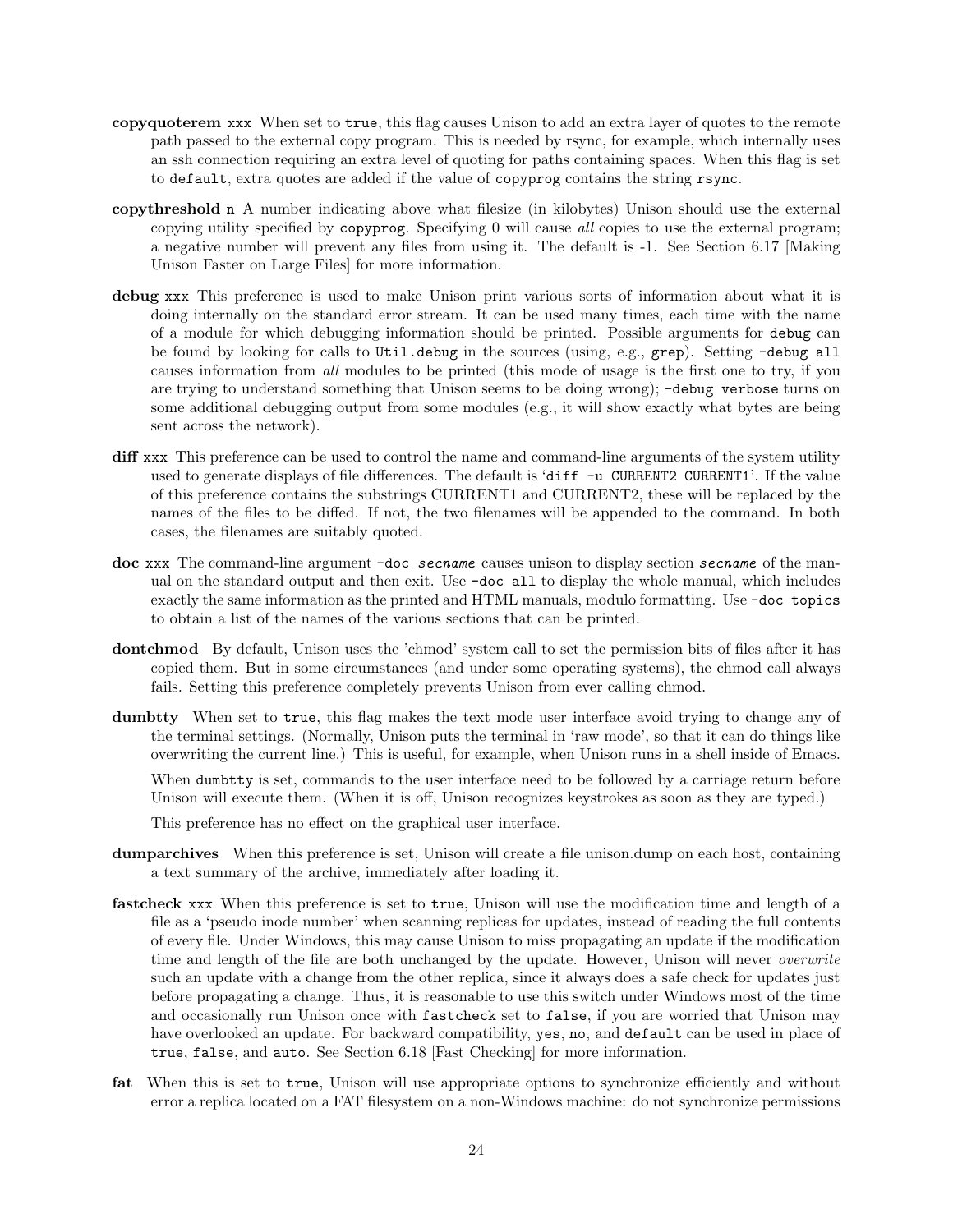(perms = 0); never use chmod ( t dontchmod  $=$  true); treat filenames as case insensitive (ignorecase = true); do not attempt to synchronize symbolic links (links = false); ignore inode number changes when detecting updates (ignoreinodenumbers = true). Any of these change can be overridden by explicitely setting the corresponding preference in the profile.

- follow xxx Including the preference -follow *pathspec* causes Unison to treat symbolic links matching pathspec as 'invisible' and behave as if the object pointed to by the link had appeared literally at this position in the replica. See Section 6.13 [Symbolic Links] for more details. The syntax of pathspec is described in Section 6.11 [Path Specification].
- force xxx Including the preference -force root causes Unison to resolve all differences (even non-conflicting changes) in favor of root . This effectively changes Unison from a synchronizer into a mirroring utility.

You can also specify -force newer (or -force older) to force Unison to choose the file with the later (earlier) modtime. In this case, the -times preference must also be enabled.

This preference is overridden by the forcepartial preference.

This preference should be used only if you are *sure* you know what you are doing!

forcepartial xxx Including the preference forcepartial =  $PATHSPEC \rightarrow root$  causes Unison to resolve all differences (even non-conflicting changes) in favor of  $root$  for the files in PATHSPEC (see Section 6.11) [Path Specification] for more information). This effectively changes Unison from a synchronizer into a mirroring utility.

You can also specify for cepartial PATHSPEC -> newer (or forcepartial PATHSPEC older) to force Unison to choose the file with the later (earlier) modtime. In this case, the  $-\tau$  times preference must also be enabled.

This preference should be used only if you are *sure* you know what you are doing!

- group When this flag is set to true, the group attributes of the files are synchronized. Whether the group names or the group identifiers are synchronized depends on the preference numerids.
- halfduplex When this flag is set to true, Unison network communication is forced to be half duplex (the client and the server never simultaneously emit data). If you experience unstabilities with your network link, this may help. The communication is always half-duplex when synchronizing with a Windows machine due to a limitation of Unison current implementation that could result in a deadlock.
- height n Used to set the height (in lines) of the main window in the graphical user interface.
- ignore xxx Including the preference -ignore pathspec causes Unison to completely ignore paths that match  $pathspec$  (as well as their children). This is useful for avoiding synchronizing temporary files, object files, etc. The syntax of pathspec is described in Section 6.11 [Path Specification], and further details on ignoring paths is found in Section 6.12 [Ignoring Paths].
- ignorearchives When this preference is set, Unison will ignore any existing archive files and behave as though it were being run for the first time on these replicas. It is not a good idea to set this option in a profile: it is intended for command-line use.
- ignorecase xxx When set to true, this flag causes Unison to treat filenames as case insensitive—i.e., files in the two replicas whose names differ in (upper- and lower-case) 'spelling' are treated as the same file. When the flag is set to false, Unison will treat all filenames as case sensitive. Ordinarily, when the flag is set to default, filenames are automatically taken to be case-insensitive if either host is running Windows or OSX. In rare circumstances it may be useful to set the flag manually.
- ignoreinodenumbers When set to true, this preference makes Unison not take advantage of inode numbers during fast update detection. This switch should be used with care, as it is less safe than the standard update detection method, but it can be useful with filesystems which do not support inode numbers.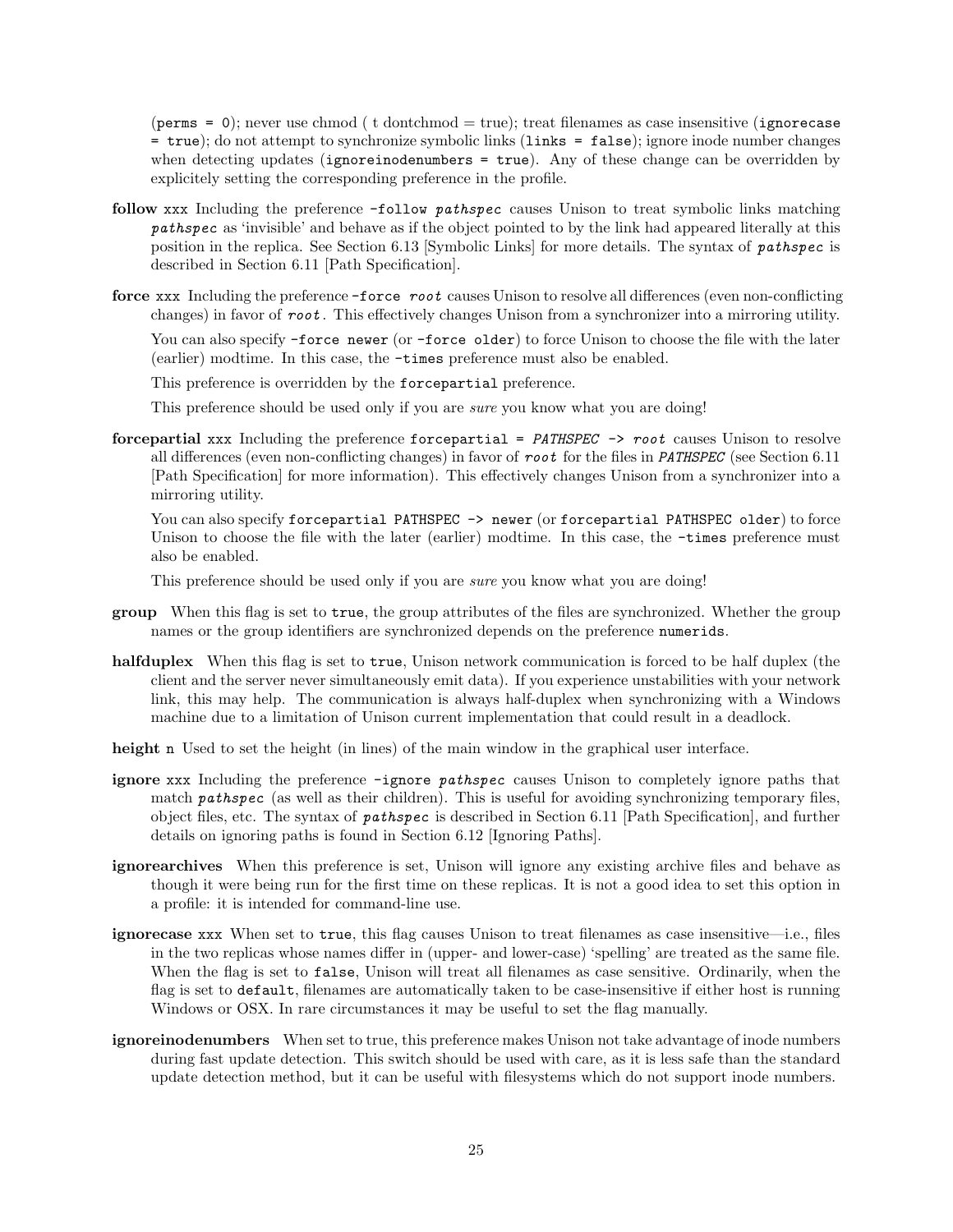- ignorelocks When this preference is set, Unison will ignore any lock files that may have been left over from a previous run of Unison that was interrupted while reading or writing archive files; by default, when Unison sees these lock files it will stop and request manual intervention. This option should be set only if you are *positive* that no other instance of Unison might be concurrently accessing the same archive files (e.g., because there was only one instance of unison running and it has just crashed or you have just killed it). It is probably not a good idea to set this option in a profile: it is intended for command-line use.
- ignorenot xxx This preference overrides the preference ignore. It gives a list of patterns (in the same format as ignore) for paths that should definitely not be ignored, whether or not they happen to match one of the ignore patterns.

Note that the semantics of ignore and ignorenot is a little counter-intuitive. When detecting updates, Unison examines paths in depth-first order, starting from the roots of the replicas and working downwards. Before examining each path, it checks whether it matches ignore and does not match ignorenot; in this case it skips this path and all its descendants. This means that, if some parent of a given path matches an ignore pattern, then it will be skipped even if the path itself matches an ignorenot pattern. In particular, putting ignore = Path \* in your profile and then using ignorenot to select particular paths to be synchronized will not work. Instead, you should use the path preference to choose particular paths to synchronize.

- immutable xxx This preference specifies paths for directories whose immediate children are all immutable files — i.e., once a file has been created, its contents never changes. When scanning for updates, Unison does not check whether these files have been modified; this can speed update detection significantly (in particular, for mail directories).
- immutablenot xxx This preference overrides immutable.
- key xxx Used in a profile to define a numeric key (0-9) that can be used in the graphical user interface to switch immediately to this profile.
- killserver When set to true, this flag causes Unison to kill the remote server process when the synchronization is finished. This behavior is the default for ssh connections, so this preference is not normally needed when running over ssh; it is provided so that socket-mode servers can be killed off after a single run of Unison, rather than waiting to accept future connections. (Some users prefer to start a remote socket server for each run of Unison, rather than leaving one running all the time.)
- label xxx Used in a profile to provide a descriptive string documenting its settings. (This is useful for users that switch between several profiles, especially using the 'fast switch' feature of the graphical user interface.)
- links xxx When set to true, this flag causes Unison to synchronize symbolic links. When the flag is set to false, symbolic links will result in an error during update detection. Ordinarily, when the flag is set to default, symbolic links are synchronized except when one of the hosts is running Windows. In rare circumstances it may be useful to set the flag manually.
- log When this flag is set, Unison will log all changes to the filesystems on a file.
- logfile xxx By default, logging messages will be appended to the file unison.log in your HOME directory. Set this preference if you prefer another file.
- maxbackups n This preference specifies the number of backup versions that will be kept by unison, for each path that matches the predicate backup. The default is 2.
- maxerrors n This preference controls after how many errors Unison aborts a directory transfer. Setting it to a large number allows Unison to transfer most of a directory even when some files fail to be copied. The default is 1. If the preference is set too high, Unison may take a long time to abort in case of repeated failures (for instance, when the disk is full).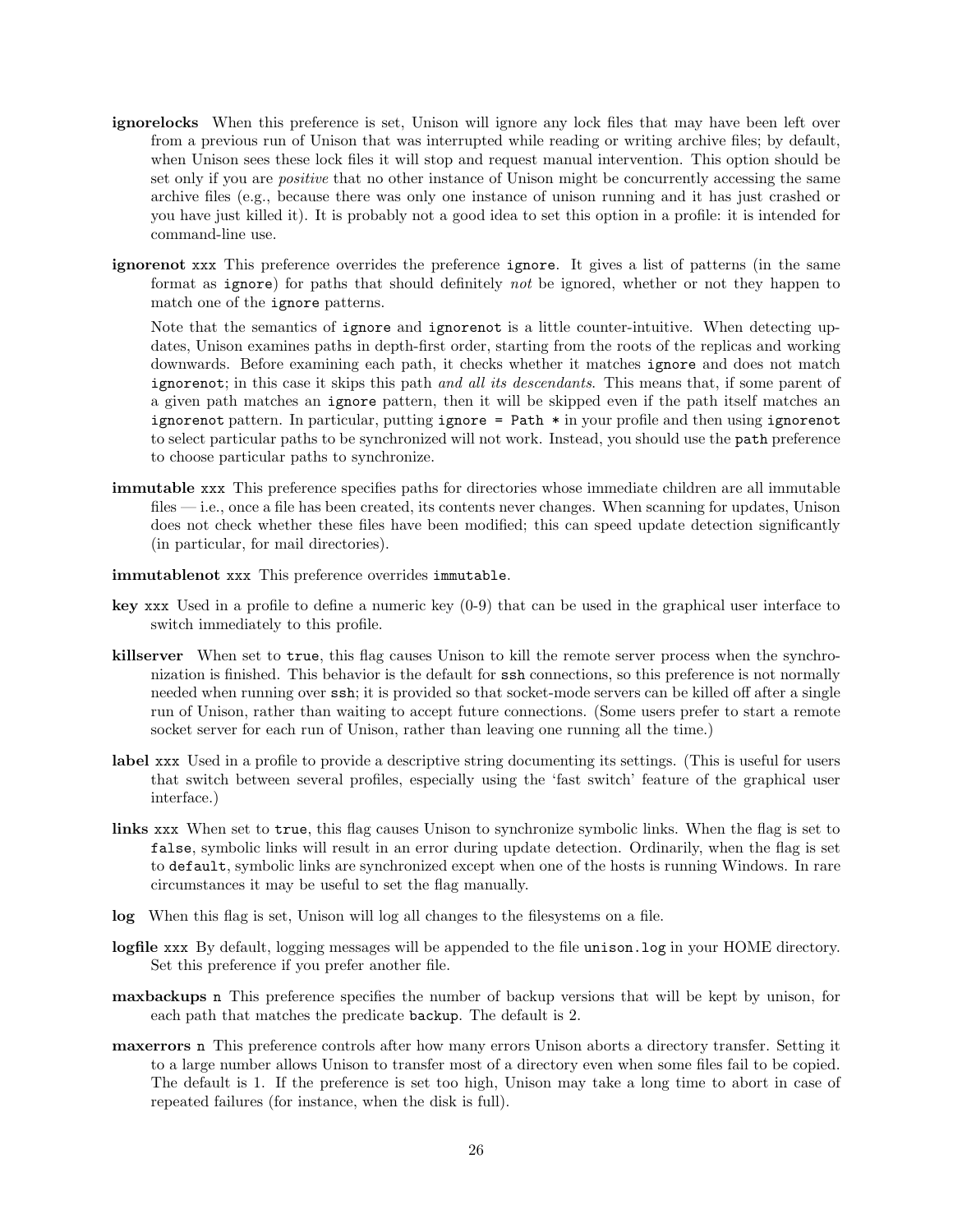- maxthreads n This preference controls how much concurrency is allowed during the transport phase. Normally, it should be set reasonably high to maximize performance, but when Unison is used over a low-bandwidth link it may be helpful to set it lower (e.g. to 1) so that Unison doesn't soak up all the available bandwidth. The default is the special value 0, which mean 20 threads when file content streaming is desactivated and 1000 threads when it is activated.
- merge xxx This preference can be used to run a merge program which will create a new version for each of the files and the backup, with the last backup and the both replicas. Setting the merge preference for a path will also cause this path to be backed up, just like t backup. The syntax of pathspec>cmd is described in Section 6.11 [Path Specification], and further details on Merging functions are present in Section 6.8 [Merging files].
- mountpoint xxx Including the preference -mountpoint PATH causes Unison to double-check, at the end of update detection, that PATH exists and abort if it does not. This is useful when Unison is used to synchronize removable media. This preference can be given more than once. See Section 6.19 [Mount Points].
- nocreation xxx Including the preference -nocreation root prevents Unison from performing any file creation on root root .

This preference can be included twice, once for each root, if you want to prevent any creation.

- nocreationpartial xxx Including the preference nocreationpartial =  $PATHSPEC \rightarrow root$  prevents Unison from performing any file creation in **PATHSPEC** on root root (see Section 6.11 [Path Specification] for more information). It is recommended to use BelowPath patterns when selecting a directory and all its contents.
- nodeletion xxx Including the preference -nodeletion root prevents Unison from performing any file deletion on root root.

This preference can be included twice, once for each root, if you want to prevent any creation.

- nodeletionpartial xxx Including the preference nodeletionpartial =  $PATHSPEC \rightarrow root$  prevents Unison from performing any file deletion in PATHSPEC on root root (see Section 6.11 [Path Specification] for more information). It is recommended to use BelowPath patterns when selecting a directory and all its contents.
- noupdate xxx Including the preference -noupdate root prevents Unison from performing any file update or deletion on root root .

This preference can be included twice, once for each root, if you want to prevent any update.

- noupdatepartial xxx Including the preference noupdatepartial =  $PATHSPEC \rightarrow root$  prevents Unison from performing any file update or deletion in PATHSPEC on root root (see Section 6.11 [Path Specification] for more information). It is recommended to use BelowPath patterns when selecting a directory and all its contents.
- numericids When this flag is set to true, groups and users are synchronized numerically, rather than by name.

The special uid 0 and the special group 0 are never mapped via user/group names even if this preference is not set.

- owner When this flag is set to true, the owner attributes of the files are synchronized. Whether the owner names or the owner identifiers are synchronizeddepends on the preference numerids.
- path xxx When no path preference is given, Unison will simply synchronize the two entire replicas, beginning from the given pair of roots. If one or more path preferences are given, then Unison will synchronize only these paths and their children. (This is useful for doing a fast sync of just one directory, for example.) Note that path preferences are intepreted literally—they are not regular expressions.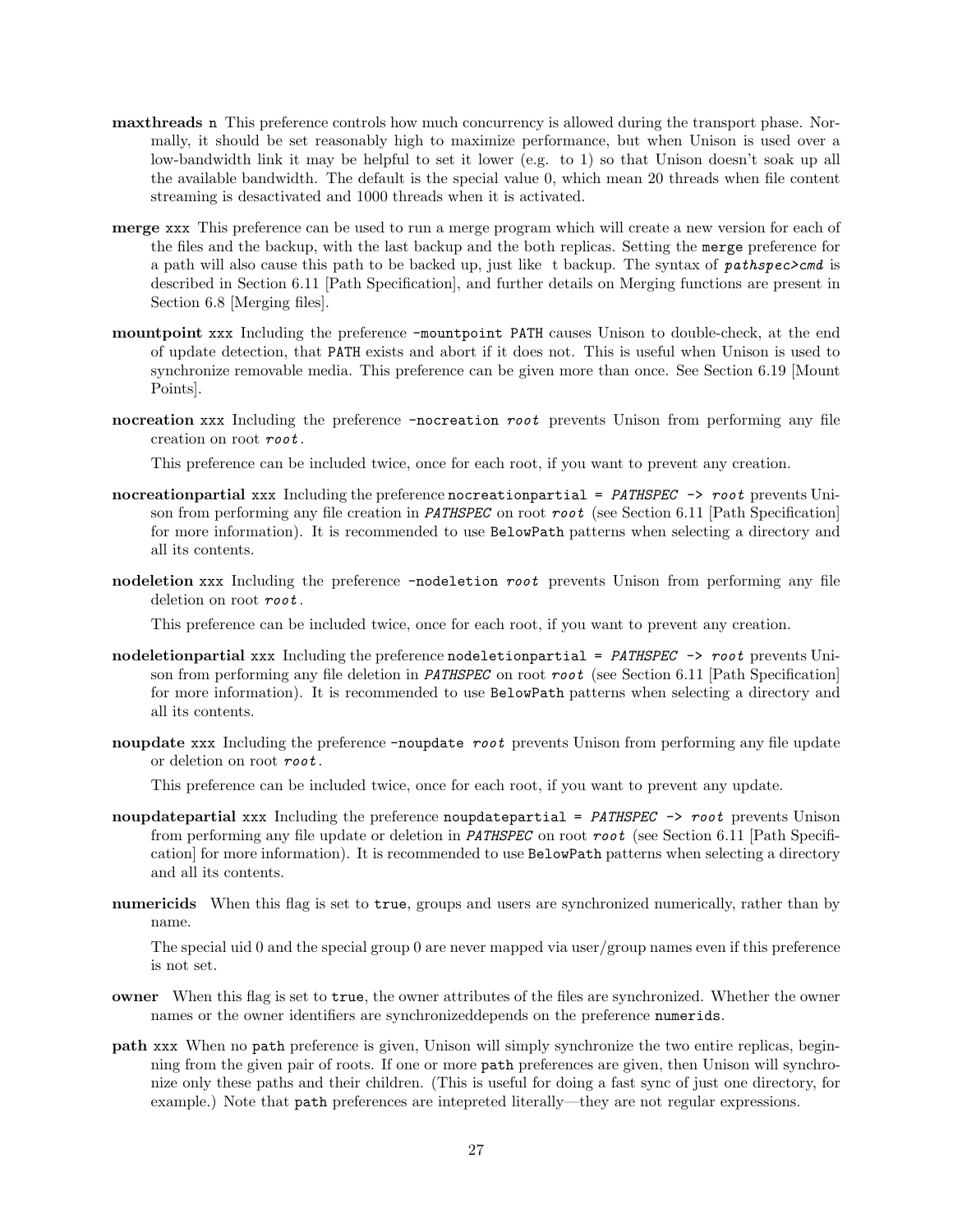- perms n The integer value of this preference is a mask indicating which permission bits should be synchronized. It is set by default to 0o1777: all bits but the set-uid and set-gid bits are synchronised (synchronizing theses latter bits can be a security hazard). If you want to synchronize all bits, you can set the value of this preference to −1. If one of the replica is on a FAT [Windows] filesystem, you should consider using the t fat preference instead of this preference. If you need Unison not to set permissions at all, set the value of this preference to 0 and set the preference t dontchmod to t true.
- prefer xxx Including the preference -prefer root causes Unison always to resolve conflicts in favor of root, rather than asking for guidance from the user. (The syntax of root is the same as for the root preference, plus the special values newer and older.)

This preference is overridden by the preferpartial preference.

This preference should be used only if you are *sure* you know what you are doing!

preferpartial xxx Including the preference preferpartial = PATHSPEC -> root causes Unison always to resolve conflicts in favor of root, rather than asking for guidance from the user, for the files in PATHSPEC (see Section 6.11 [Path Specification] for more information). (The syntax of root is the same as for the root preference, plus the special values newer and older.)

This preference should be used only if you are *sure* you know what you are doing!

- repeat xxx Setting this preference causes the text-mode interface to synchronize repeatedly, rather than doing it just once and stopping. If the argument is a number, Unison will pause for that many seconds before beginning again.
- retry n Setting this preference causes the text-mode interface to try again to synchronize updated paths where synchronization fails. Each such path will be tried N times.
- root xxx Each use of this preference names the root of one of the replicas for Unison to synchronize. Exactly two roots are needed, so normal modes of usage are either to give two values for root in the profile, or to give no values in the profile and provide two on the command line. Details of the syntax of roots can be found in Section 5.1 [Roots].

The two roots can be given in either order; Unison will sort them into a canonical order before doing anything else. It also tries to 'canonize' the machine names and paths that appear in the roots, so that, if Unison is invoked later with a slightly different name for the same root, it will be able to locate the correct archives.

- rootalias xxx When calculating the name of the archive files for a given pair of roots, Unison replaces any roots matching the left-hand side of any rootalias rule by the corresponding right-hand side.
- rshargs xxx The string value of this preference will be passed as additional arguments (besides the host name and the name of the Unison executable on the remote system) to the rsh command used to invoke the remote server.
- rshcmd xxx This preference can be used to explicitly set the name of the rsh executable (e.g., giving a full path name), if necessary.
- rsrc xxx When set to true, this flag causes Unison to synchronize resource forks and HFS meta-data. On filesystems that do not natively support resource forks, this data is stored in Carbon-compatible . AppleDouble files. When the flag is set to false, Unison will not synchronize these data. Ordinarily, the flag is set to default, and these data are automatically synchronized if either host is running OSX. In rare circumstances it is useful to set the flag manually.
- rsync Unison uses the 'rsync algorithm' for 'diffs-only' transfer of updates to large files. Setting this flag to false makes Unison use whole-file transfers instead. Under normal circumstances, there is no reason to do this, but if you are having trouble with repeated 'rsync failure' errors, setting it to false should permit you to synchronize the offending files.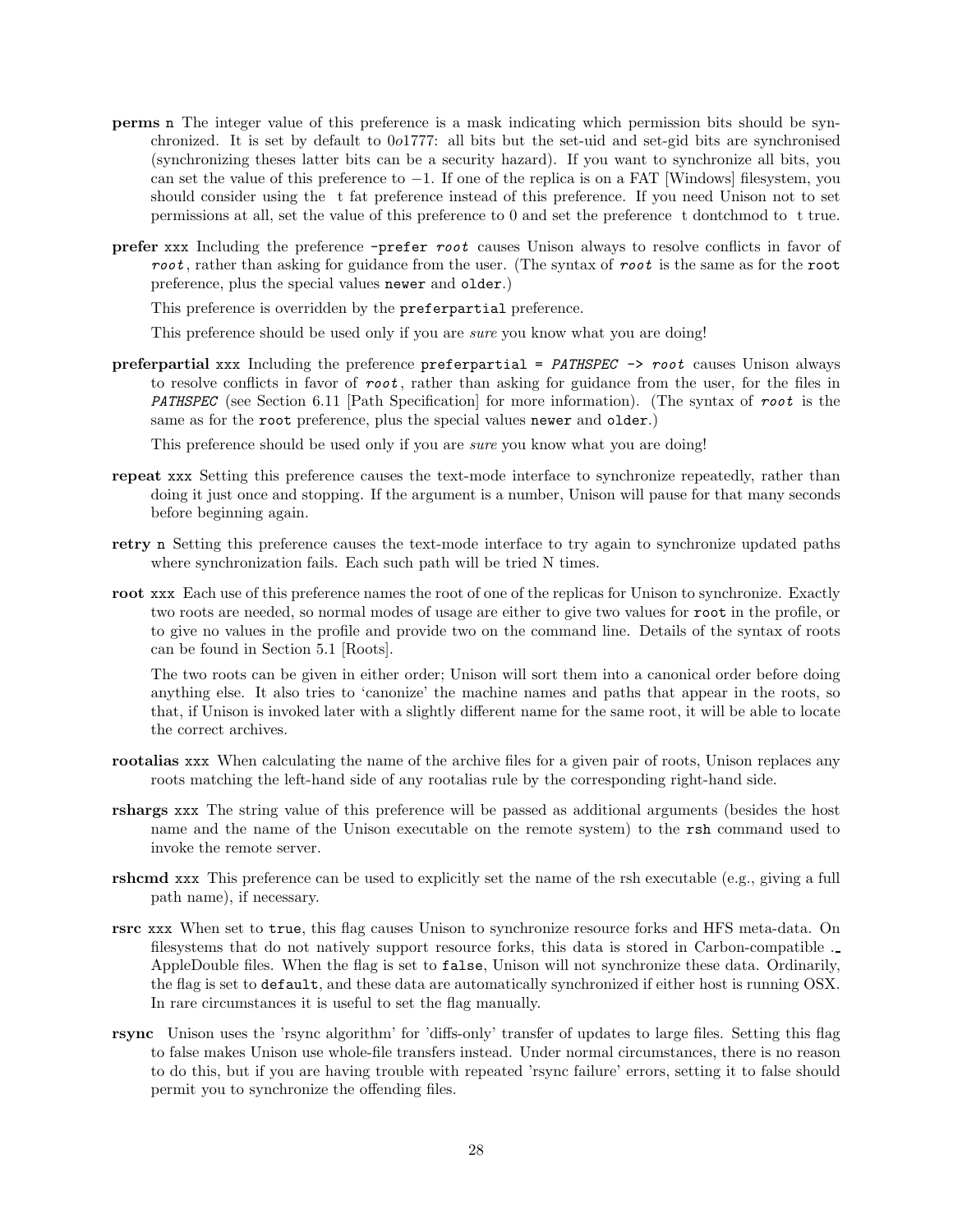- selftest Run internal tests and exit. This option is mostly for developers and must be used carefully: in particular, it will delete the contents of both roots, so that it can install its own files for testing. This flag only makes sense on the command line. When it is provided, no preference file is read: all preferences must be specified on thecommand line. Also, since the self-test procedure involves overwriting the roots and backup directory, the names of the roots and of the backupdir preference must include the string "test" or else the tests will be aborted. (If these are not given on the command line, dummy subdirectories in the current directory will be created automatically.)
- servercmd xxx This preference can be used to explicitly set the name of the Unison executable on the remote server (e.g., giving a full path name), if necessary.
- showarchive When this preference is set, Unison will print out the 'true names'of the roots, in the same form as is expected by the rootaliaspreference.
- silent When this preference is set to true, the textual user interface will print nothing at all, except in the case of errors. Setting silent to true automatically sets the batch preference to true.
- sortbysize When this flag is set, the user interface will list changed files by size (smallest first) rather than by name. This is useful, for example, for synchronizing over slow links, since it puts very large files at the end of the list where they will not prevent smaller files from being transferred quickly.

This preference (as well as the other sorting flags, but not the sorting preferences that require patterns as arguments) can be set interactively and temporarily using the 'Sort' menu in the graphical user interface.

- sortfirst xxx Each argument to sortfirst is a pattern *pathspec*, which describes a set of paths. Files matching any of these patterns will be listed first in the user interface. The syntax of pathspec is described in Section 6.11 [Path Specification].
- sortlast xxx Similar to sortfirst, except that files matching one of these patterns will be listed at the very end.
- sortnewfirst When this flag is set, the user interface will list newly created files before all others. This is useful, for example, for checking that newly created files are not 'junk', i.e., ones that should be ignored or deleted rather than synchronized.
- sshargs xxx The string value of this preference will be passed as additional arguments (besides the host name and the name of the Unison executable on the remote system) to the ssh command used to invoke the remote server.
- sshcmd xxx This preference can be used to explicitly set the name of the ssh executable (e.g., giving a full path name), if necessary.
- sshversion xxx This preference can be used to control which version of ssh should be used to connect to the server. Legal values are 1 and 2, which will cause unison to try to use ssh1 orssh2 instead of just ssh to invoke ssh. The default value is empty, which will make unison use whatever version of ssh is installed as the default 'ssh' command.
- stream When this preference is set, Unison will use an experimental streaming protocol for transferring file contents more efficiently. The default value is true.
- terse When this preference is set to true, the user interface will not print status messages.
- testserver Setting this flag on the command line causes Unison to attempt to connect to the remote server and, if successful, print a message and immediately exit. Useful for debugging installation problems. Should not be set in preference files.
- times When this flag is set to true, file modification times (but not directory modtimes) are propagated.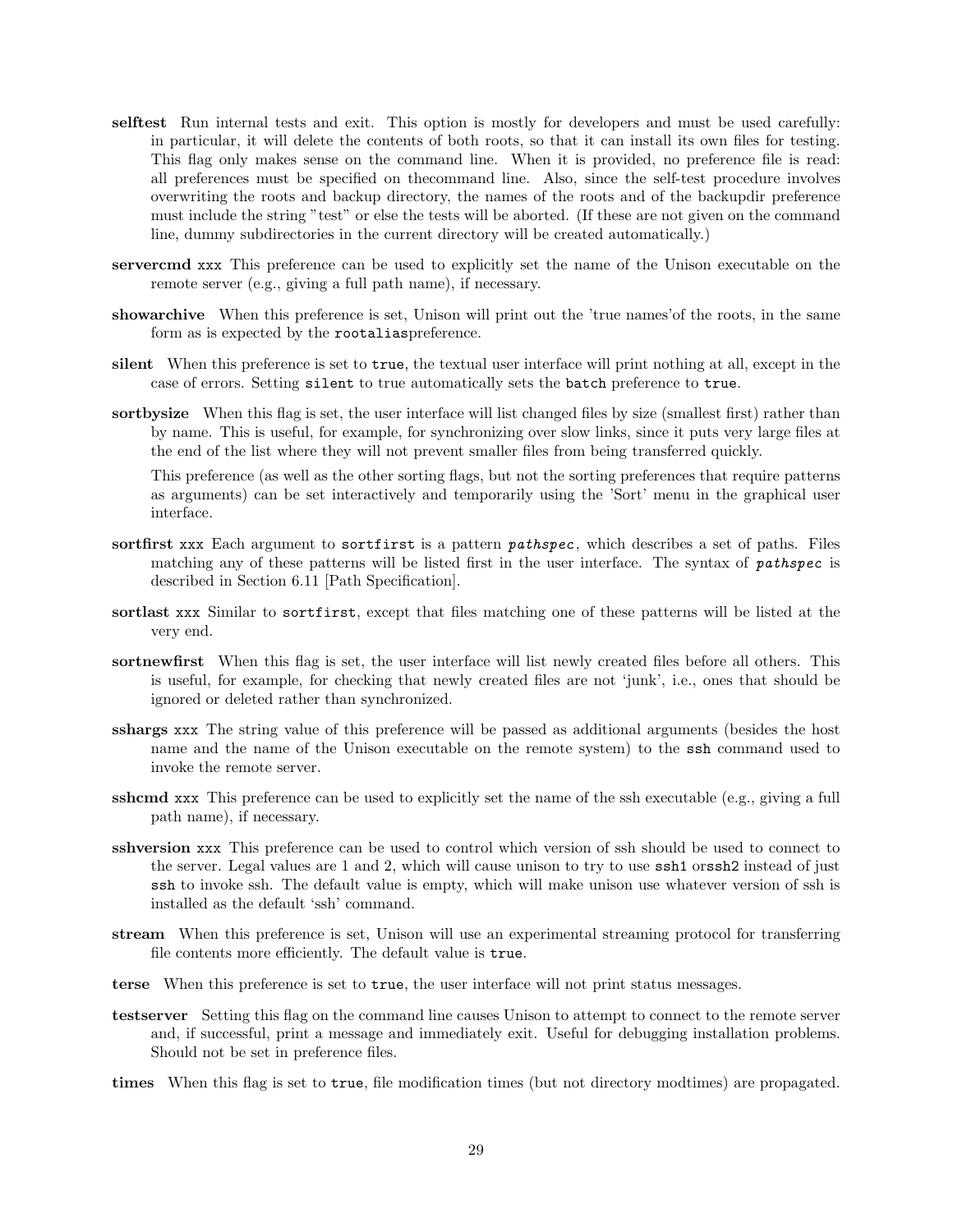ui xxx This preference selects either the graphical or the textual user interface. Legal values are graphic or text.

Because this option is processed specially during Unison's start-up sequence, it can only be used on the command line. In preference files it has no effect.

If the Unison executable was compiled with only a textual interface, this option has no effect. (The pre-compiled binaries are all compiled with both interfaces available.)

- unicode xxx When set to true, this flag causes Unison to perform case insensitive file comparisons assuming Unicode encoding. This is the default. When the flag is set to false, a Latin 1 encoding is assumed. When Unison runs in case sensitive mode, this flag only makes a difference if one host is running Windows or Mac OS X. Under Windows, the flag selects between using the Unicode or 8bit Windows API for accessing the filesystem. Under Mac OS X, it selects whether comparing the filenames up to decomposition, or byte-for-byte.
- version Print the current version number and exit. (This option only makes sense on the command line.)
- xferbycopying When this preference is set, Unison will try to avoid transferring file contents across the network by recognizing when a file with the required contents already exists in the target replica. This usually allows file moves to be propagated very quickly. The default value istrue.

#### 6.5 Profiles

A profile is a text file that specifies permanent settings for roots, paths, ignore patterns, and other preferences, so that they do not need to be typed at the command line every time Unison is run. Profiles should reside in the .unison directory on the client machine. If Unison is started with just one argument name on the command line, it looks for a profile called  $name$ , prf in the .unison directory. If it is started with no arguments, it scans the .unison directory for files whose names end in .prf and offers a menu (provided that the Unison executable is compiled with the graphical user interface). If a file named default.prf is found, its settings will be offered as the default choices.

To set the value of a preference p permanently, add to the appropriate profile a line of the form

p = true

for a boolean flag or

p = <value>

for a preference of any other type.

Whitespaces around p and xxx are ignored. A profile may also include blank lines and lines beginning with #; both are ignored.

When Unison starts, it first reads the profile and then the command line, so command-line options will override settings from the profile.

Profiles may also include lines of the form include name, which will cause the file name (or name .prf, if name does not exist in the .unison directory) to be read at the point, and included as if its contents, instead of the include line, was part of the profile. Include lines allows settings common to several profiles to be stored in one place.

A profile may include a preference 'label =  $desc$ ' to provide a description of the options selected in this profile. The string desc is listed along with the profile name in the profile selection dialog, and displayed in the top-right corner of the main Unison window in the graphical user interface.

The graphical user-interface also supports one-key shortcuts for commonly used profiles. If a profile contains a preference of the form 'key =  $n'$ ', where n is a single digit, then pressing this digit key will cause Unison to immediately switch to this profile and begin synchronization again from scratch. In this case, all actions that have been selected for a set of changes currently being displayed will be discarded.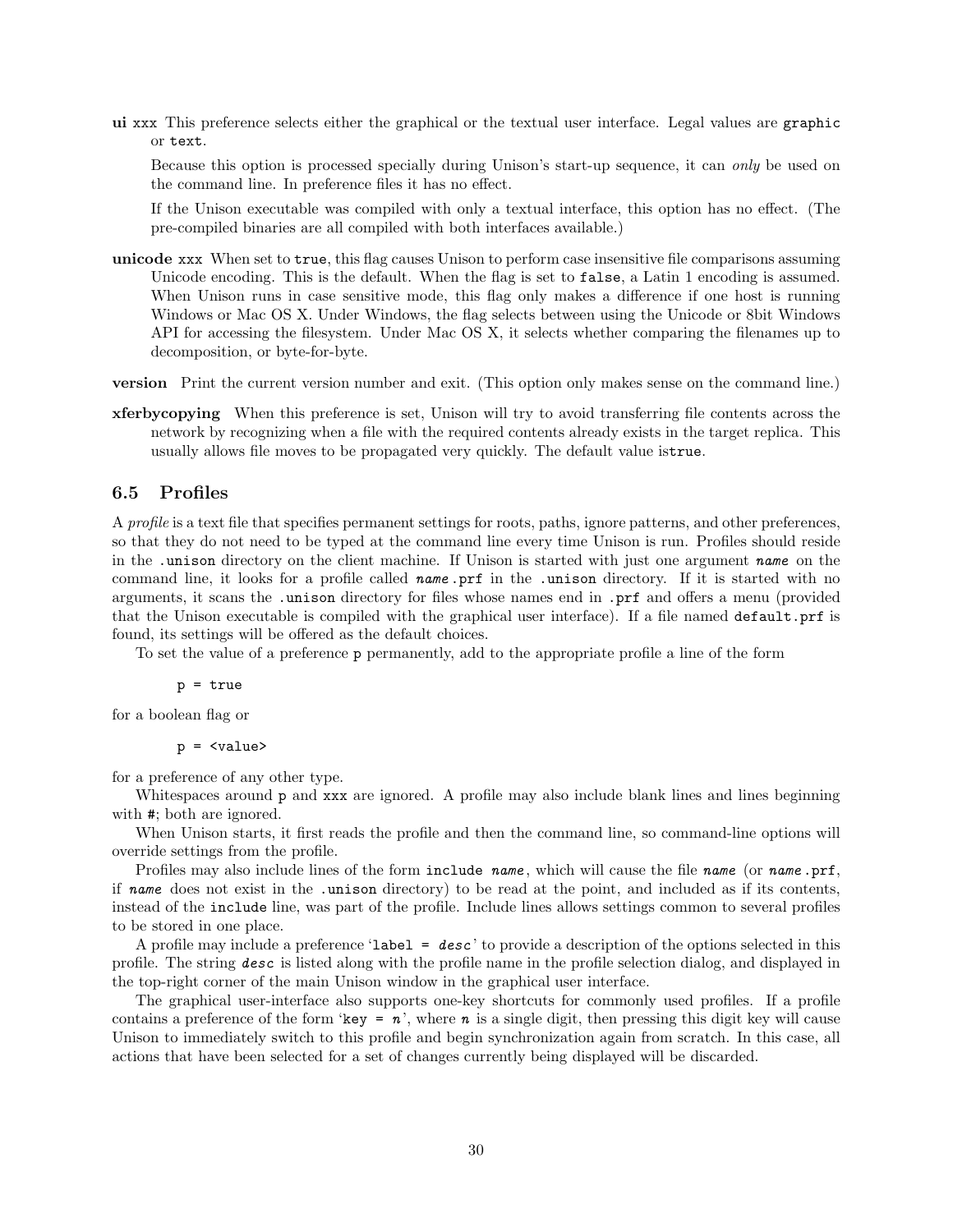#### 6.6 Sample Profiles

#### 6.6.1 A Minimal Profile

Here is a very minimal profile file, such as might be found in .unison/default.prf:

```
# Roots of the synchronization
root = /home/bcpierce
root = ssh://saul//home/bcpierce
# Paths to synchronize
path = current
path = common
path = .netscape/bookmarks.html
```
#### 6.6.2 A Basic Profile

Here is a more sophisticated profile, illustrating some other useful features.

```
# Roots of the synchronization
root = /home/bcpierce
root = ssh://saul//home/bcpierce
# Paths to synchronize
path = current
path = common
path = .netscape/bookmarks.html
# Some regexps specifying names and paths to ignore
ignore = Name temp.*
ignore = Name *ignore = Name : *^*ignore = Path */pilot/backup/Archive_*
ignore = Name *.o
ignore = Name *.tmp
# Window height
height = 37# Keep a backup copy of every file in a central location
backuplocation = central
backupdir = /home/bcpierce/backups
backup = Name *backupprefix = $VERSION.
backupsuffix =# Use this command for displaying diffs
diff = diff -y -W 79 --suppress-common-lines
# Log actions to the terminal
log = true
```
#### 6.6.3 A Power-User Profile

When Unison is used with large replicas, it is often convenient to be able to synchronize just a part of the replicas on a given run (this saves the time of detecting updates in the other parts). This can be accomplished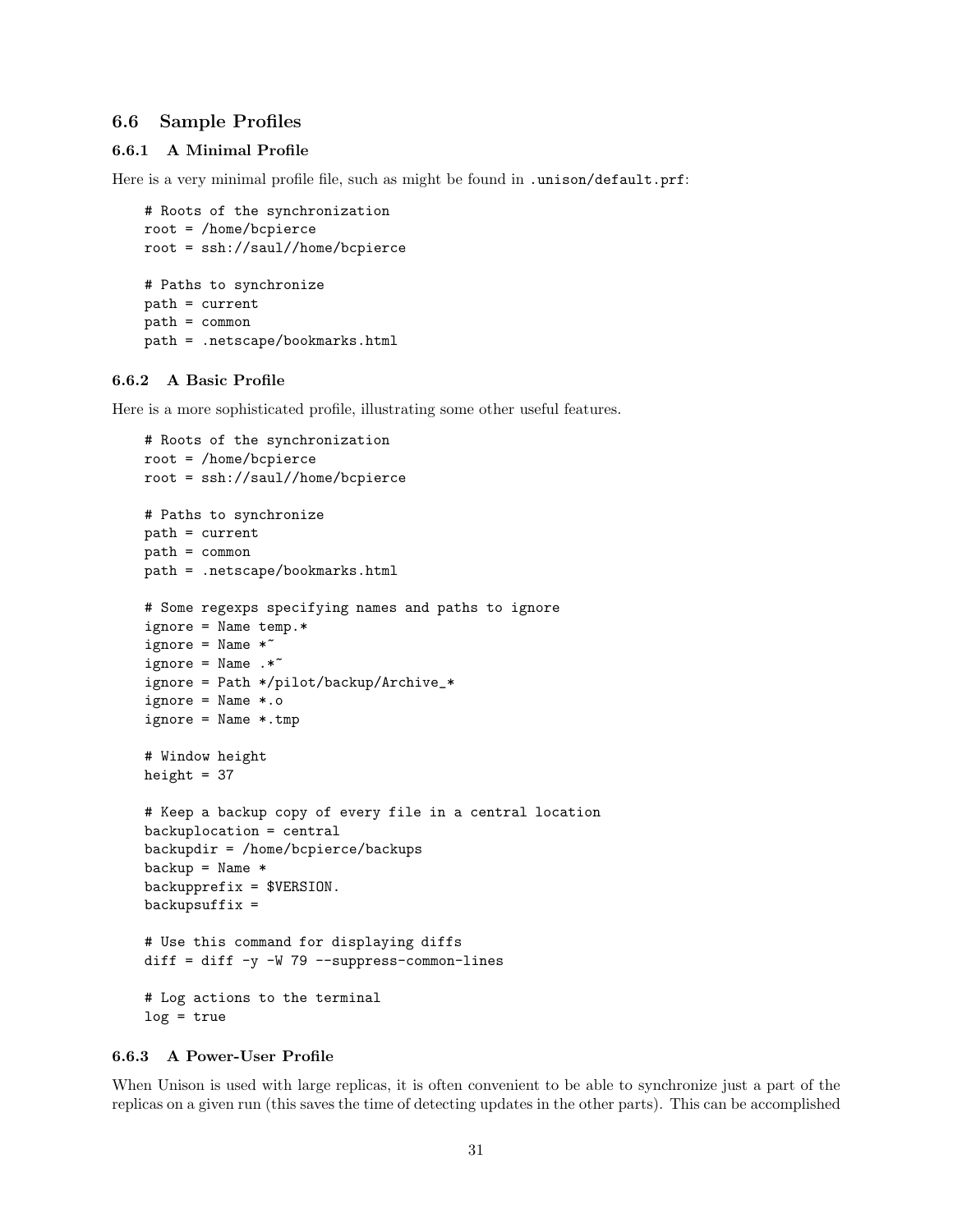by splitting up the profile into several parts  $-$  a common part containing most of the preference settings, plus one "top-level" file for each set of paths that need to be synchronized. (The include mechanism can also be used to allow the same set of preference settings to be used with different roots.)

The collection of profiles implementing this scheme might look as follows. The file default.prf is empty except for an include directive:

```
# Include the contents of the file common
include common
```
Note that the name of the common file is common, not common.prf; this prevents Unison from offering common as one of the list of profiles in the opening dialog (in the graphical UI).

The file common contains the real preferences:

```
# Roots of the synchronization
root = /home/bcpierce
root = ssh://saul//home/bcpierce
# (... other preferences ...)
# If any new preferences are added by Unison (e.g. 'ignore'
# preferences added via the graphical UI), then store them in the
# file 'common' rathen than in the top-level preference file
addprefsto = common
# Names and paths to ignore:
ignore = Name temp.*
ignore = Name *ignore = Name : *^*ignore = Path */pilot/backup/Archive_*
ignore = Name *.o
ignore = Name *.tmp
```
Note that there are no path preferences in common. This means that, when we invoke Unison with the default profile (e.g., by typing 'unison default' or just 'unison' on the command line), the whole replicas will be synchronized. (If we never want to synchronize the whole replicas, then **default**.prf would instead include settings for all the paths that are usually synchronized.)

To synchronize just part of the replicas, Unison is invoked with an alternate preference file—e.g., doing 'unison workingset', where the preference file workingset.prf contains

```
path = current/papers
path = Mail/inbox
path = Mail/drafts
include common
```
causes Unison to synchronize just the listed subdirectories.

The key preference can be used in combination with the graphical UI to quickly switch between different sets of paths. For example, if the file mail.prf contains

path = Mail batch = true  $key = 2$ include common

then pressing 2 will cause Unison to look for updates in the Mail subdirectory and (because the batch flag is set) immediately propagate any that it finds.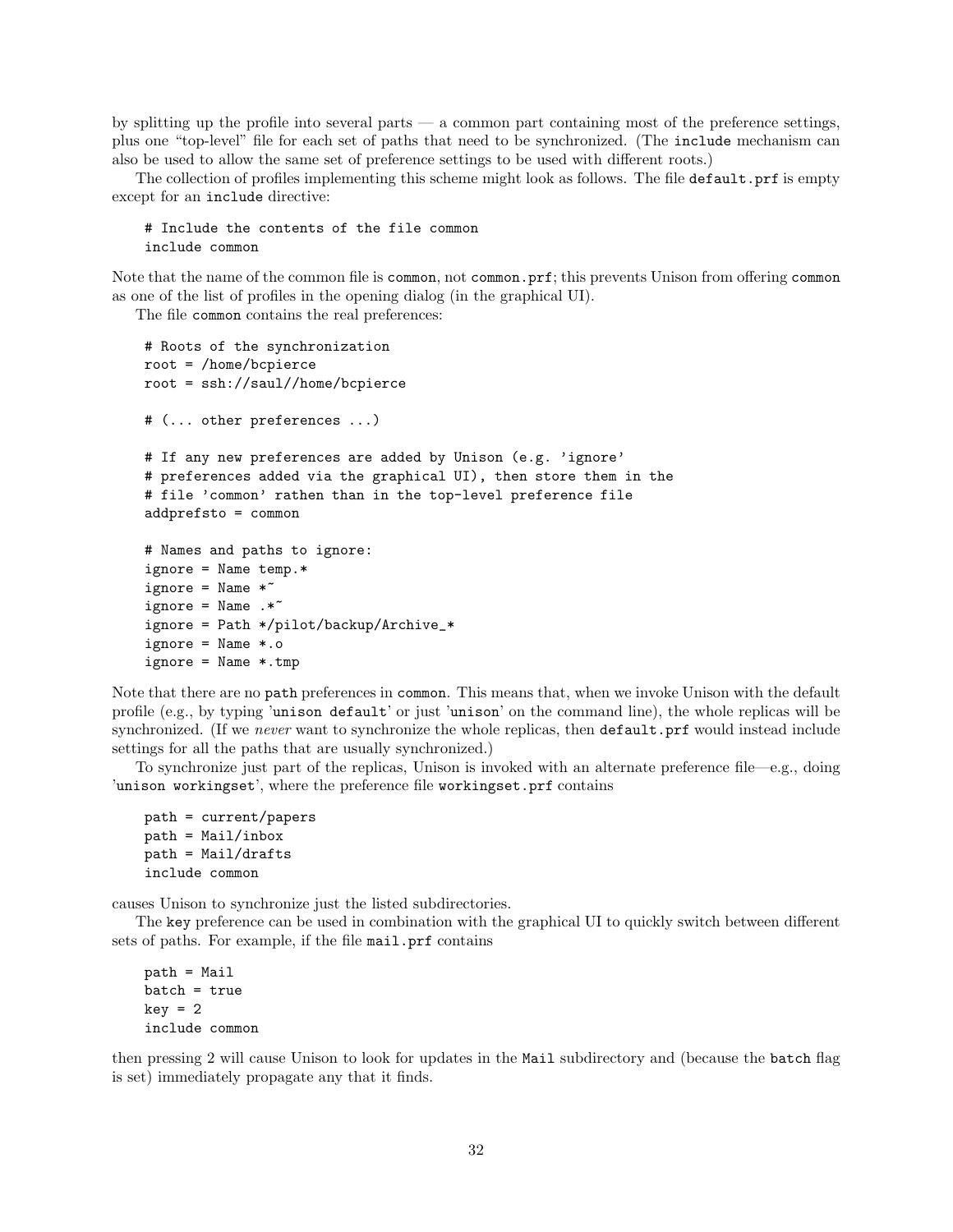## 6.7 Keeping Backups

When Unison overwrites a file or directory by propagating a new version from the other replica, it can keep the old version around as a backup. There are several preferences that control precisely where these backups are stored and how they are named.

To enable backups, you must give one or more backup preferences. Each of these has the form

backup = <pathspec>

where  $\epsilon$  pathspec> has the same form as for the ignore preference. For example,

 $backup = Name *$ 

causes Unison to keep backups of all files and directories. The backupnot preference can be used to give a few exceptions: it specifies which files and directories should not be backed up, even if they match the backup pathspec.

It is important to note that the pathspec is matched against the path that is being updated by Unison, not its descendants. For example, if you set backup = Name \*.txt and then delete a whole directory named foo containing some text files, these files will not be backed up because Unison will just check that foo does not match \*.txt. Similarly, if the directory itself happened to be called foo.txt, then the whole directory and all the files in it will be backed up, regardless of their names.

Backup files can be stored either centrally or locally. This behavior is controlled by the preference backuplocation, whose value must be either central or local. (The default is central.)

When backups are stored locally, they are kept in the same directory as the original.

When backups are stored centrally, the directory used to hold them is controlled by the preference backupdir and the environment variable UNISONBACKUPDIR. (The environment variable is checked first.) If neither of these are set, then the directory .unison/backup in the user's home directory is used.

The preference maxbackups controls how many previous versions of each file are kept (including the current version).

By default, backup files are named .bak.VERSION.FILENAME, where FILENAME is the original filename and VERSION is the backup number (1 for the most recent, 2 for the next most recent, etc.). This can be changed by setting the preferences backupprefix and/or backupsuffix. If desired, backupprefix may include a directory prefix; this can be used with backuplocation = local to put all backup files for each directory into a single subdirectory. For example, setting

```
backuplocation = local
backupprefix = .unison/$VERSION.
background =
```
will put all backups in a local subdirectory named .unison. Also, note that the string \$VERSION in either backupprefix or backupsuffix (it must appear in one or the other) is replaced by the version number. This can be used, for example, to ensure that backup files retain the same extension as the originals.

For backward compatibility, the backups preference is also supported. It simply means backup = Name  $*$ and backuplocation = local.

#### 6.8 Merging Conflicting Versions

Unison can invoke external programs to merge conflicting versions of a file. The preference merge controls this process.

The merge preference may be given once or several times in a preference file (it can also be given on the command line, of course, but this tends to be awkward because of the spaces and special characters involved). Each instance of the preference looks like this:

merge = <PATHSPEC> -> <MERGECMD>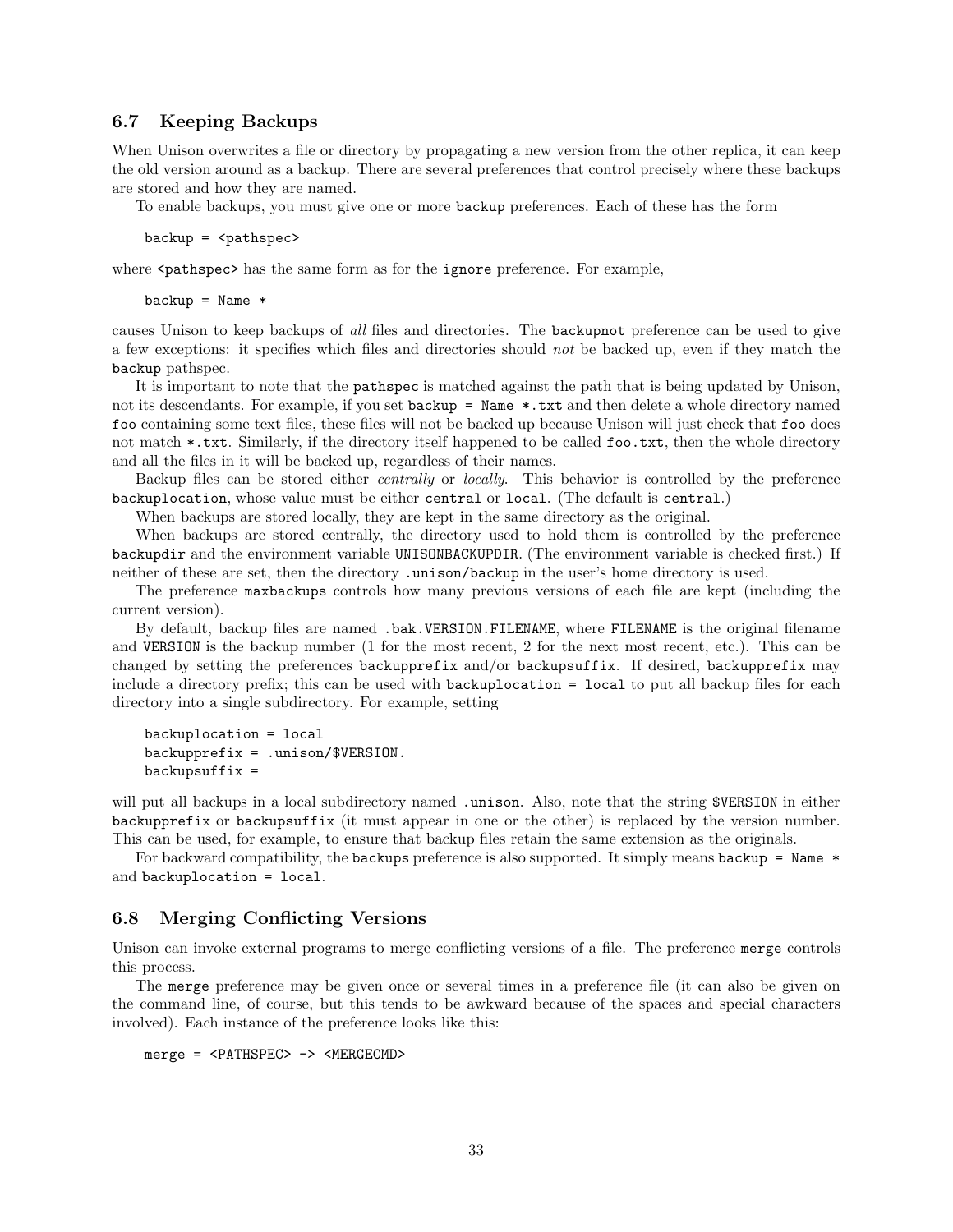The <PATHSPEC> here has exactly the same format as for the ignore preference (see Section 6.11 [Path specification]). For example, using "Name \*.txt" as the <PATHSPEC> tells Unison that this command should be used whenever a file with extension  $.txt$  needs to be merged.

Many external merging programs require as inputs not just the two files that need to be merged, but also a file containing the last synchronized version. You can ask Unison to keep a copy of the last synchronized version for some files using the backupcurrent preference. This preference is used in exactly the same way as backup and its meaning is similar, except that it causes backups to be kept of the current contents of each file after it has been synchronized by Unison, rather than the previous contents that Unison overwrote. These backups are kept on both replicas in the same place as ordinary backup files—i.e. according to the backuplocation and backupdir preferences. They are named like the original files if backupslocation is set to 'central' and otherwise, Unison uses the backupprefix and backupsuffix preferences and assumes a version number 000 for these backups.

The <MERGECMD> part of the preference specifies what external command should be invoked to merge files at paths matching the <PATHSPEC>. Within this string, several special substrings are recognized; these will be substituted with appropriate values before invoking a sub-shell to execute the command.

- CURRENT1 is replaced by the name of (a temporary copy of) the local variant of the file.
- CURRENT2 is replaced by the name of a temporary file, into which the contents of the remote variant of the file have been transferred by Unison prior to performing the merge.
- CURRENTARCH is replaced by the name of the backed up copy of the original version of the file (i.e., the file saved by Unison if the current filename matches the path specifications for the backupcurrent preference, as explained above), if one exists. If no archive exists and CURRENTARCH appears in the merge command, then an error is signalled.
- CURRENTARCHOPT is replaced by the name of the backed up copy of the original version of the file (i.e., its state at the end of the last successful run of Unison), if one exists, or the empty string if no archive exists.
- NEW is replaced by the name of a temporary file that Unison expects to be written by the merge program when it finishes, giving the desired new contents of the file.
- PATH is replaced by the path (relative to the roots of the replicas) of the file being merged.
- NEW1 and NEW2 are replaced by the names of temporary files that Unison expects to be written by the merge program when it is only able to partially merge the originals; in this case, NEW1 will be written back to the local replica and NEW2 to the remote replica; NEWARCH, if present, will be used as the "last common state" of the replicas. (These three options are provided for later compatibility with the Harmony data synchronizer.)

To accomodate the wide variety of programs that users might want to use for merging, Unison checks for several possible situations when the merge program exits:

- If the merge program exits with a non-zero status, then merge is considered to have failed and the replicas are not changed.
- If the file NEW has been created, it is written back to both replicas (and stored in the backup directory). Similarly, if just the file NEW1 has been created, it is written back to both replicas.
- If neither NEW nor NEW1 have been created, then Unison examines the temporary files CURRENT1 and CURRENT2 that were given as inputs to the merge program. If either has been changed (or both have been changed in identical ways), then its new contents are written back to both replicas. If either CURRENT1 or CURRENT2 has been deleted, then the contents of the other are written back to both replicas.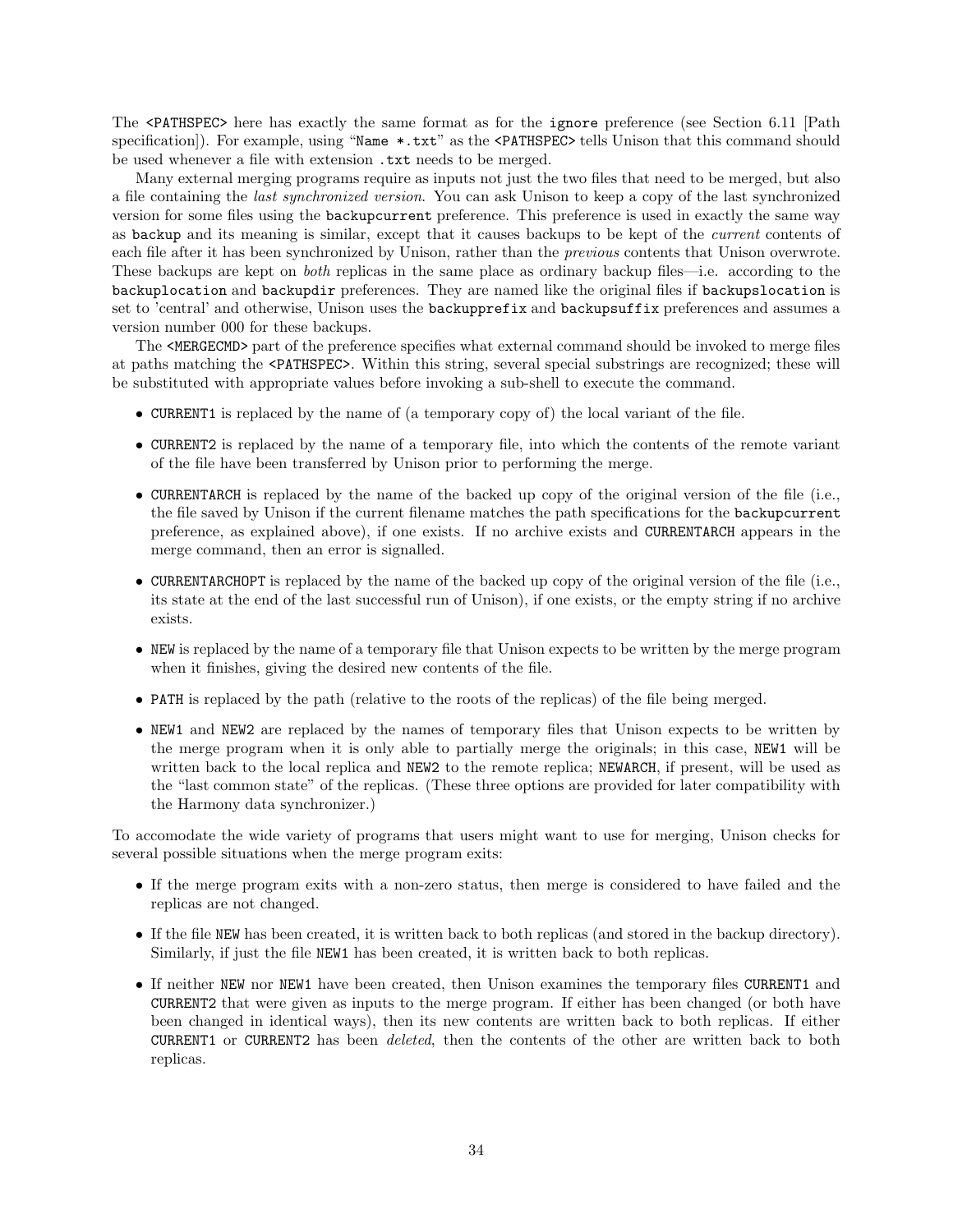- If the files NEW1, NEW2, and NEWARCH have all been created, they are written back to the local replica, remote replica, and backup directory, respectively. If the files NEW1, NEW2 have been created, but NEWARCH has not, then these files are written back to the local replica and remote replica, respectively. Also, if NEW1 and NEW2 have identical contents, then the same contents are stored as a backup (if the backupcurrent preference is set for this path) to reflect the fact that the path is currently in sync.
- If NEW1 and NEW2 (resp. CURRENT1 and CURRENT2) are created (resp. overwritten) with different contents but the merge command did not fail (i.e., it exited with status code 0), then we copy NEW1 (resp. CURRENT1) to the other replica and to the archive.

This behavior is a design choice made to handle the case where a merge command only synchronizes some specific contents between two files, skipping some irrelevant information (order between entries, for instance). We assume that, if the merge command exits normally, then the two resulting files are "as good as equal." (The reason we copy one on top of the other is to avoid Unison detecting that the files are unequal the next time it is run and trying again to merge them when, in fact, the merge program has already made them as similar as it is able to.)

If the confirmmerge preference is set and Unison is not run in batch mode, then Unison will always ask for confirmation before actually committing the results of the merge to the replicas.

A large number of external merging programs are available. For example, on Unix systems setting the merge preference to

merge = Name \*.txt -> diff3 -m CURRENT1 CURRENTARCH CURRENT2 > NEW || echo "differences detected"

will tell Unison to use the external diff3 program for merging. Alternatively, users of emacs may find the following settings convenient:

```
merge = Name *.txt -> emacs -q --eval '(ediff-merge-files-with-ancestor
                         "CURRENT1" "CURRENT2" "CURRENTARCH" nil "NEW")'
```
(These commands are displayed here on two lines to avoid running off the edge of the page. In your preference file, each command should be written on a single line.)

Users running emacs under windows may find something like this useful:

```
merge = Name * -> C:\PProgra^1\Emacs\emph{bins}\bin\emph{ex}.\nelse $p=1$ and $p=1$ and $p=1$."(ediff-files """CURRENT1""" """CURRENT2""")"
```
Users running Mac OS X (you may need the Developer Tools installed to get the opendiff utility) may prefer

```
merge = Name *.txt -> opendiff CURRENT1 CURRENT2 -ancestor CURRENTARCH -merge NEW
```
Here is a slightly more involved hack. The opendiff program can operate either with or without an archive file. A merge command of this form

```
merge = Name * .txt ->if [ CURRENTARCHOPTx = x ];
          then opendiff CURRENT1 CURRENT2 -merge NEW;
          else opendiff CURRENT1 CURRENT2 -ancestor CURRENTARCHOPT -merge NEW;
          fi
```
(still all on one line in the preference file!) will test whether an archive file exists and use the appropriate variant of the arguments to opendiff.

Ordinarily, external merge programs are only invoked when Unison is not running in batch mode. To specify an external merge program that should be used no matter the setting of the batch flag, use the mergebatch preference instead of merge.

Please post suggestions for other useful values of the merge preference to the unison-users mailing list—we'd like to give several examples here.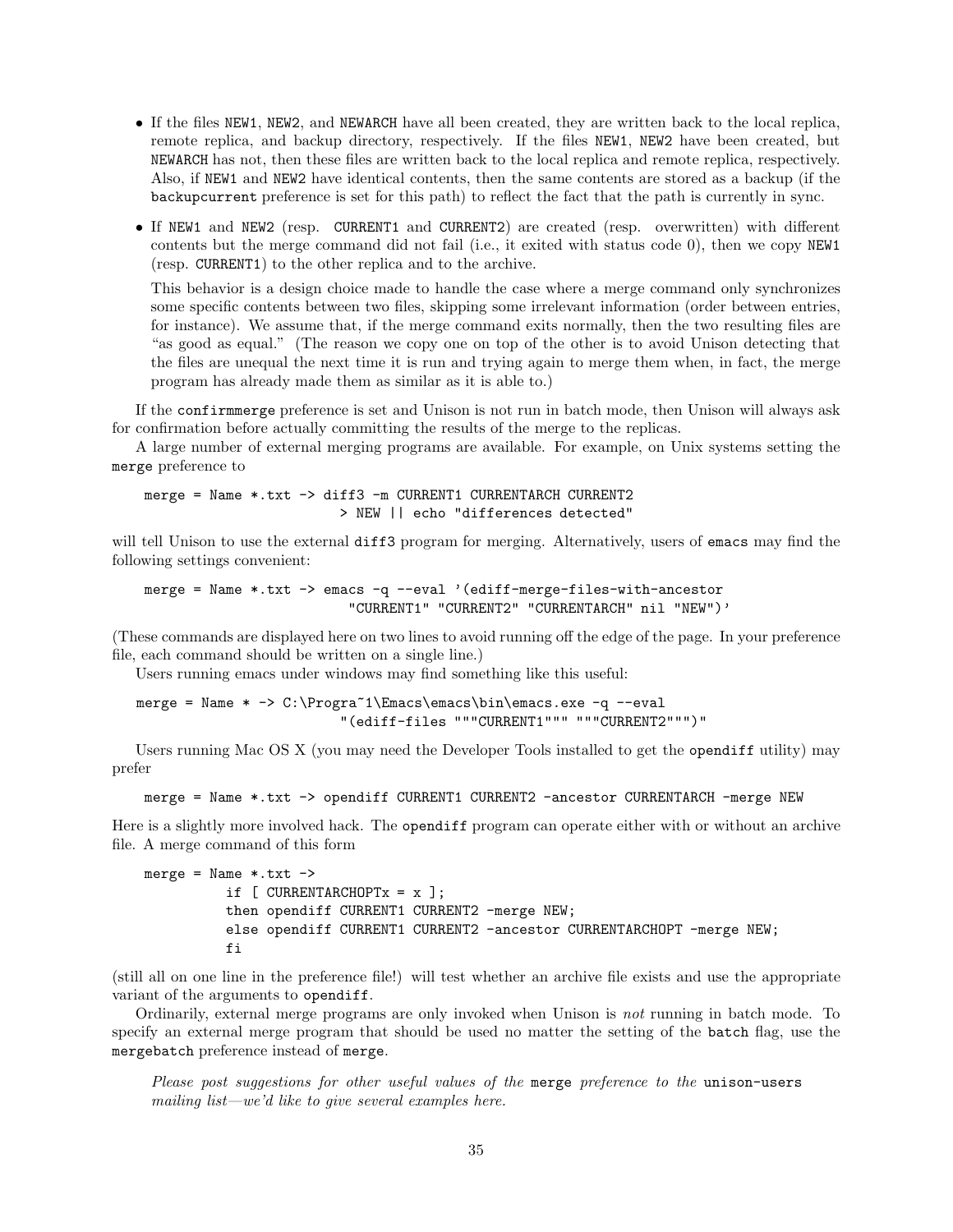# 6.9 The User Interface

Both the textual and the graphical user interfaces are intended to be mostly self-explanatory. Here are just a few tricks:

• By default, when running on Unix the textual user interface will try to put the terminal into the "raw mode" so that it reads the input a character at a time rather than a line at a time. (This means you can type just the single keystroke ">" to tell Unison to propagate a file from left to right, rather than ">  $Enter."$ )

There are some situations, though, where this will not work — for example, when Unison is running in a shell window inside Emacs. Setting the dumbtty preference will force Unison to leave the terminal alone and process input a line at a time.

# 6.10 Exit code

When running in the textual mode, Unison returns an exit status, which describes whether, and at which level, the synchronization was successful. The exit status could be useful when Unison is invoked from a script. Currently, there are four possible values for the exit status:

- 0 : successful synchronization; everything is up-to-date now.
- 1 : some files were skipped, but all file transfers were successful.
- 2 : non-fatal failures occurred during file transfer.
- 3 : a fatal error occurred, or the execution was interrupted.

The graphical interface does not return any useful information through the exit status.

# 6.11 Path specification

Several Unison preferences (e.g., ignore/ignorenot, follow, sortfirst/sortlast, backup, merge, etc.) specify individual paths or sets of paths. These preferences share a common syntax based on regularexpressions. Each preference is associated with a list of path patterns; the paths specified are those that match any one of the path pattern.

• Pattern preferences can be given on the command line, or, more often, stored in profiles, using the same syntax as other preferences. For example, a profile line of the form

$$
\verb|ignore = pattern| \\
$$

adds pattern to the list of patterns to be ignored.

• Each pattern can have one of three forms. The most general form is a Posix extended regular expression introduced by the keyword Regex. (The collating sequences and character classes of full Posix regexps are not currently supported).

#### Regex regexp

For convenience, three other styles of pattern are also recognized:

Name name

matches any path in which the last component matches **name**,

Path path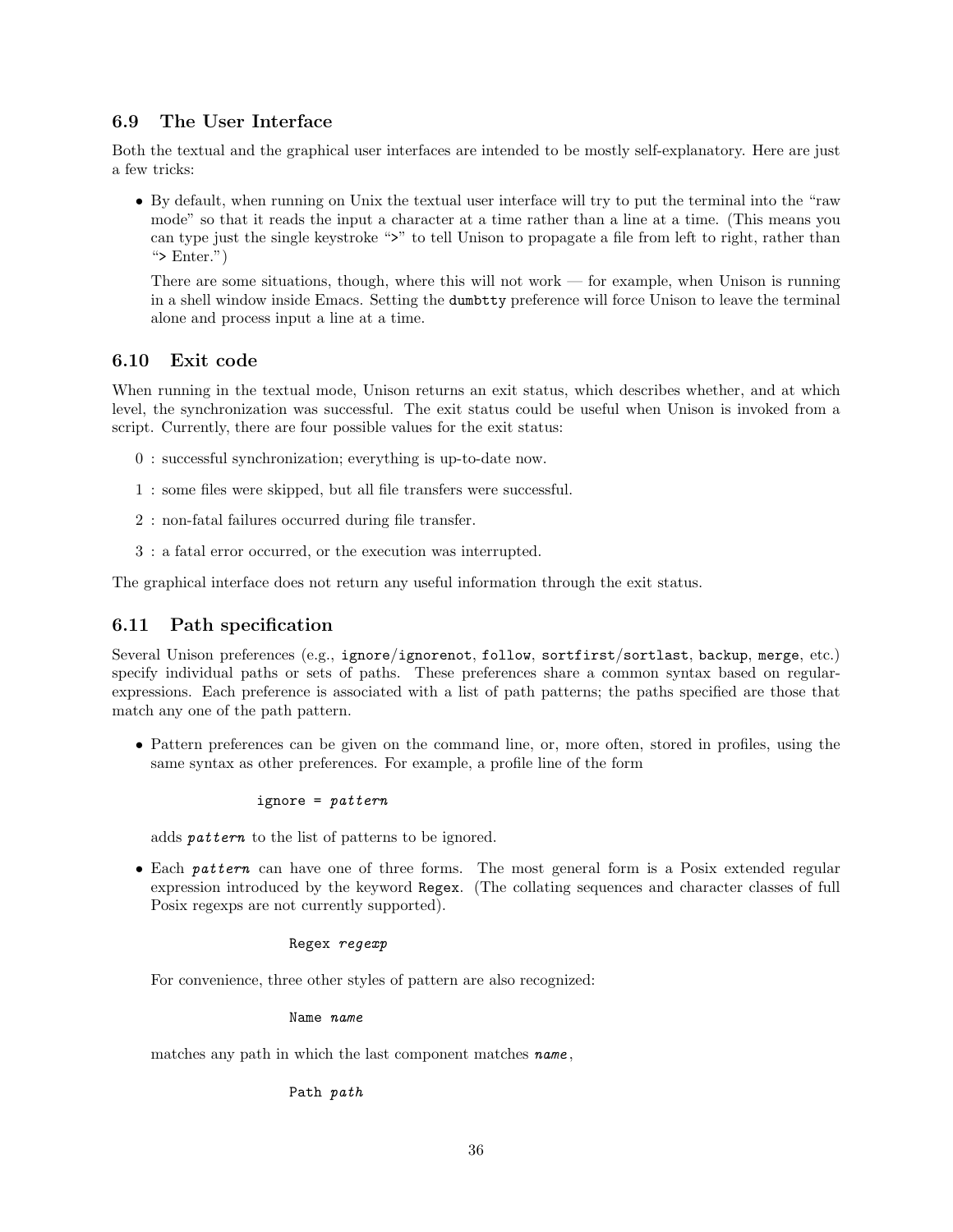matches exactly the path path , and

#### BelowPath path

matches the path path and any path below. The name and path arguments of the latter forms of patterns are not regular expressions. Instead, standard "globbing" conventions can be used in name and *path*:

- a \* matches any sequence of characters not including / (and not beginning with ., when used at the beginning of a  $name)$
- a ? matches any single character except / (and leading .)
- [xyz] matches any character from the set  $\{x, y, z\}$
- {a,bb,ccc} matches any one of a, bb, or ccc.
- The path separator in path patterns is always the forward-slash character "/" even when the client or server is running under Windows, where the normal separator character is a backslash. This makes it possible to use the same set of path patterns for both Unix and Windows file systems.

Some examples of path patterns appear in Section 6.12 [Ignoring Paths].

# 6.12 Ignoring Paths

Most users of Unison will find that their replicas contain lots of files that they don't ever want to synchronize — temporary files, very large files, old stuff, architecture-specific binaries, etc. They can instruct Unison to ignore these paths using patterns introduced in Section 6.11 [Path Patterns].

For example, the following pattern will make Unison ignore any path containing the name CVS or a name ending in .cmo:

$$
ignore = Name {CVS, *.cmo}
$$

The next pattern makes Unison ignore the path a/b:

$$
ignore = Path a/b
$$

Path patterns do *not* skip filesnames beginning with . (as Name patterns do). For example,

$$
ignore = Path * /tmp
$$

will include .foo/tmp in the set of ignore directories, as it is a path, not a name, that is ignored.

The following pattern makes Unison ignore any path beginning with a/b and ending with a name ending by .ml.

$$
ignore = Regex a/b/.*\\.
$$
ml

Note that regular expression patterns are "anchored": they must match the whole path, not just a substring of the path.

Here are a few extra points regarding the ignore preference.

- If a directory is ignored, all its descendents will be too.
- The user interface provides some convenient commands for adding new patterns to be ignored. To ignore a particular file, select it and press "i". To ignore all files with the same extension, select it and press "E" (with the shift key). To ignore all files with the same name, no matter what directory they appear in, select it and press "N". These new patterns become permanent: they are immediately added to the current profile on disk.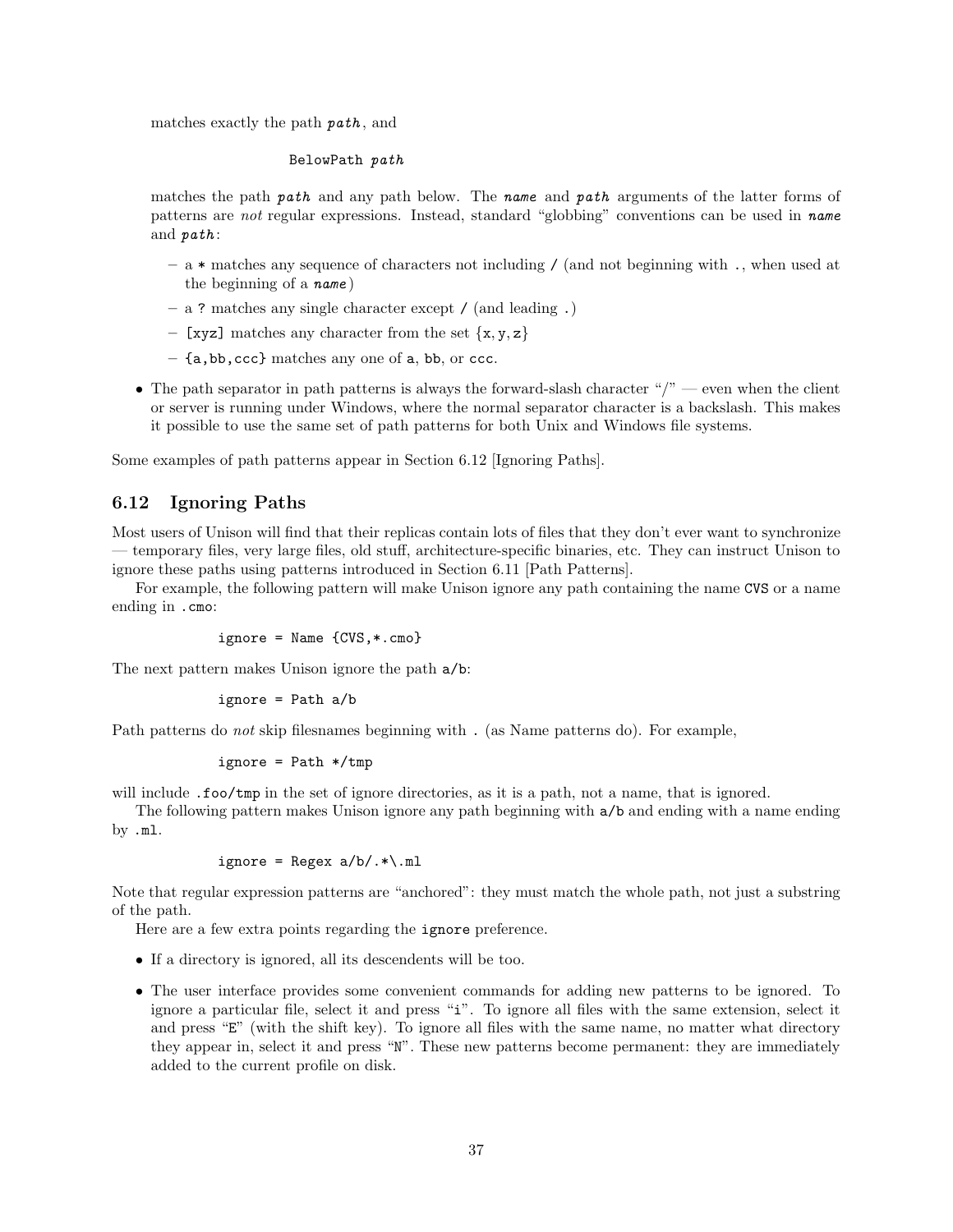- If you use the include directive to include a common collection of preferences in several top-level preference files, you will probably also want to set the addprefsto preference to the name of this file. This will cause any new ignore patterns that you add from inside Unison to be appended to this file, instead of whichever top-level preference file you started Unison with.
- Ignore patterns can also be specified on the command line, if you like (this is probably not very useful), using an option like -ignore 'Name temp.txt'.
- Be careful about renaming directories containing ignored files. Because Unison understands the rename as a delete plus a create, any ignored files in the directory will be lost (since they are invisible to Unison and therefore they do not get recreated in the new version of the directory).
- There is also an ignorenot preference, which specifies a set of patterns for paths that should not be ignored, even if they match an ignore pattern. However, the interaction of these two sets of patterns can be a little tricky. Here is exactly how it works:
	- Unison starts detecting updates from the root of the replicas—i.e., from the empty path. If the empty path matches an ignore pattern and does not match an ignorenot pattern, then the whole replica will be ignored. (For this reason, it is not a good idea to include Name  $*$  as an ignore pattern. If you want to ignore everything except a certain set of files, use Name ?\*.)
	- If the root is a directory, Unison continues looking for updates in all the immediate children of the root. Again, if the name of some child matches an ignore pattern and does not match an ignorenot pattern, then this whole path *including everything below it* will be ignored.
	- If any of the non-ignored children are directories, then the process continues recursively.

# 6.13 Symbolic Links

Ordinarily, Unison treats symbolic links in Unix replicas as "opaque": it considers the contents of the link to be just the string specifying where the link points, and it will propagate changes in this string to the other replica.

It is sometimes useful to treat a symbolic link "transparently," acting as though whatever it points to were physically in the replica at the point where the symbolic link appears. To tell Unison to treat a link in this manner, add a line of the form

#### $follow = pathspec$

to the profile, where pathspec is a path pattern as described in Section 6.11 [Path Patterns].

Windows file systems do not support symbolic links; Unison will refuse to propagate an opaque symbolic link from Unix to Windows and flag the path as erroneous. When a Unix replica is to be synchronized with a Windows system, all symbolic links should match either an ignore pattern or a follow pattern.

# 6.14 Permissions

Synchronizing the permission bits of files is slightly tricky when two different filesytems are involved (e.g., when synchronizing a Windows client and a Unix server). In detail, here's how it works:

- When the permission bits of an existing file or directory are changed, the values of those bits that make sense on both operating systems will be propagated to the other replica. The other bits will not be changed.
- When a newly created file is propagated to a remote replica, the permission bits that make sense in both operating systems are also propagated. The values of the other bits are set to default values (they are taken from the current umask, if the receiving host is a Unix system).
- For security reasons, the Unix setuid and setgid bits are not propagated.
- The Unix owner and group ids are not propagated. (What would this mean, in general?) All files are created with the owner and group of the server process.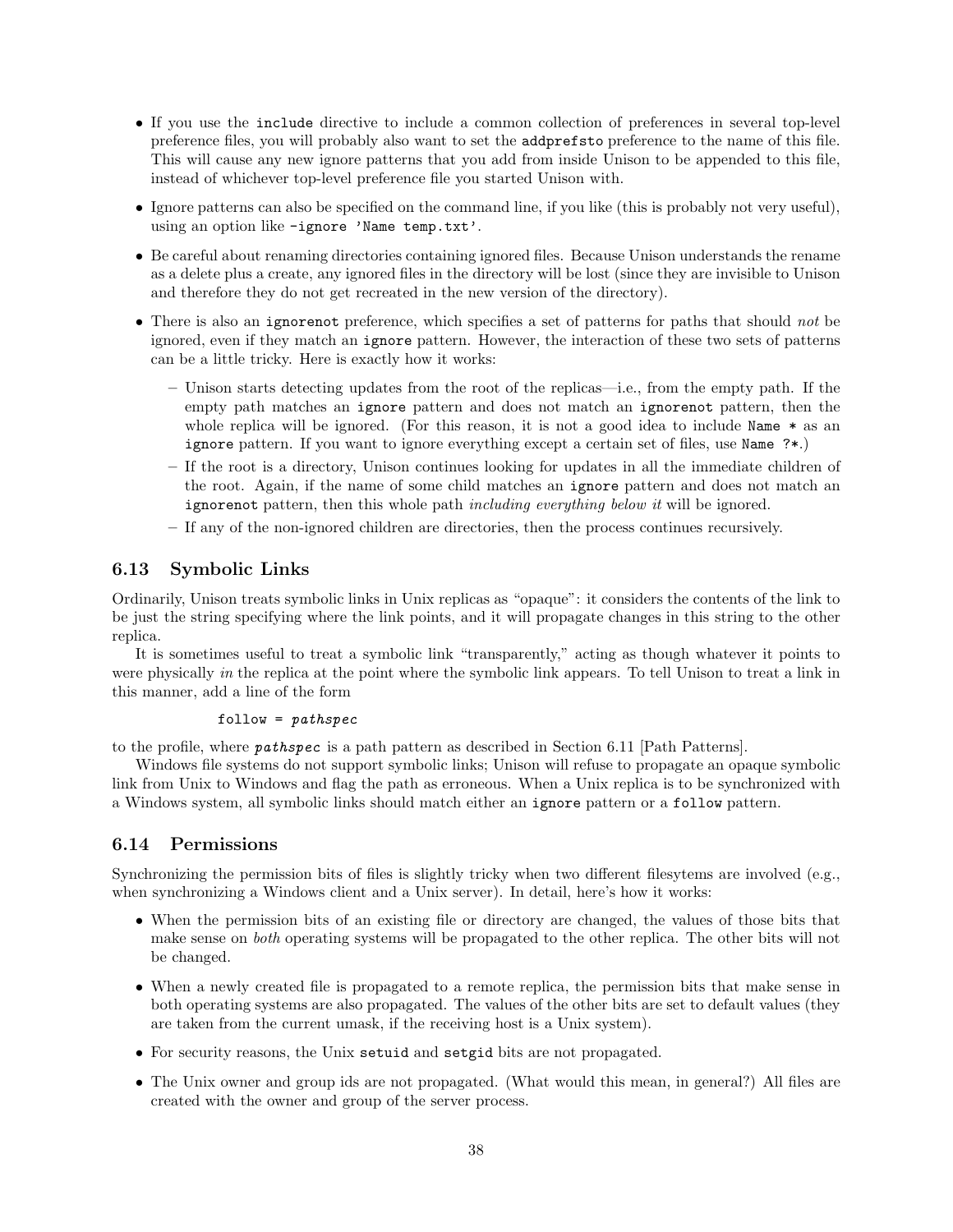#### 6.15 Cross-Platform Synchronization

If you use Unison to synchronize files between Windows and Unix systems, there are a few special issues to be aware of.

Case conflicts. In Unix, filenames are case sensitive: foo and FOO can refer to different files. In Windows, on the other hand, filenames are not case sensitive: foo and FOO can only refer to the same file. This means that a Unix foo and FOO cannot be synchronized onto a Windows system — Windows won't allow two different files to have the "same" name. Unison detects this situation for you, and reports that it cannot synchronize the files.

You can deal with a case conflict in a couple of ways. If you need to have both files on the Windows system, your only choice is to rename one of the Unix files to avoid the case conflict, and re-synchronize. If you don't need the files on the Windows system, you can simply disregard Unison's warning message, and go ahead with the synchronization; Unison won't touch those files. If you don't want to see the warning on each synchronization, you can tell Unison to ignore the files (see Section 6.12 [Ignore]).

**Illegal filenames.** Unix allows some filenames that are illegal in Windows. For example, colons  $(\cdot;\cdot)$ are not allowed in Windows filenames, but they are legal in Unix filenames. This means that a Unix file foo:bar can't be synchronized to a Windows system. As with case conflicts, Unison detects this situation for you, and you have the same options: you can either rename the Unix file and re-synchronize, or you can ignore it.

#### 6.16 Slow Links

Unison is built to run well even over relatively slow links such as modems and DSL connections.

Unison uses the "rsync protocol" designed by Andrew Tridgell and Paul Mackerras to greatly speed up transfers of large files in which only small changes have been made. More information about the rsync protocol can be found at the rsync web site (http://samba.anu.edu.au/rsync/).

If you are using Unison with ssh, you may get some speed improvement by enabling ssh's compression feature. Do this by adding the option "-sshargs  $-C$ " to the command line or "sshargs =  $-C$ " to your profile.

#### 6.17 Making Unison Faster on Large Files

Unison's built-in implementation of the rsync algorithm makes transferring updates to existing files pretty fast. However, for whole-file copies of newly created files, the built-in transfer method is not highly optimized. Also, if Unison is interrupted in the middle of transferring a large file, it will attempt to retransfer the whole thing on the next run.

These shortcomings can be addressed with a little extra work by telling Unison to use an external file copying utility for whole-file transfers. The recommended one is the standalone rsync tool, which is available by default on most Unix systems and can easily be installed on Windows systems using Cygwin.

If you have rsync installed on both hosts, you can make Unison use it simply by setting the copythreshold flag to something non-negative. If you set it to 0, Unison will use the external copy utility for all whole-file transfers. (This is probably slower than letting Unison copy small files by itself, but can be useful for testing.) If you set it to a larger value, Unison will use the external utility for all files larger than this size (which is given in kilobytes, so setting it to 1000 will cause the external tool to be used for all transfers larger than a megabyte).

If you want to use a different external copy utility, set both the copyprog and copyprogpartial preferences—the former is used for the first transfer of a file, while the latter is used when Unison sees a partially transferred temp file on the receiving host. Be careful here: Your external tool needs to be instructed to copy files in place (otherwise if the transfer is interrupted Unison will not notice that some of the data has already been transferred, the next time it tries). The default values are:

copyprog = rsync --inplace --compress  $copy property =  $rsync$  --parallel --inplace --compress$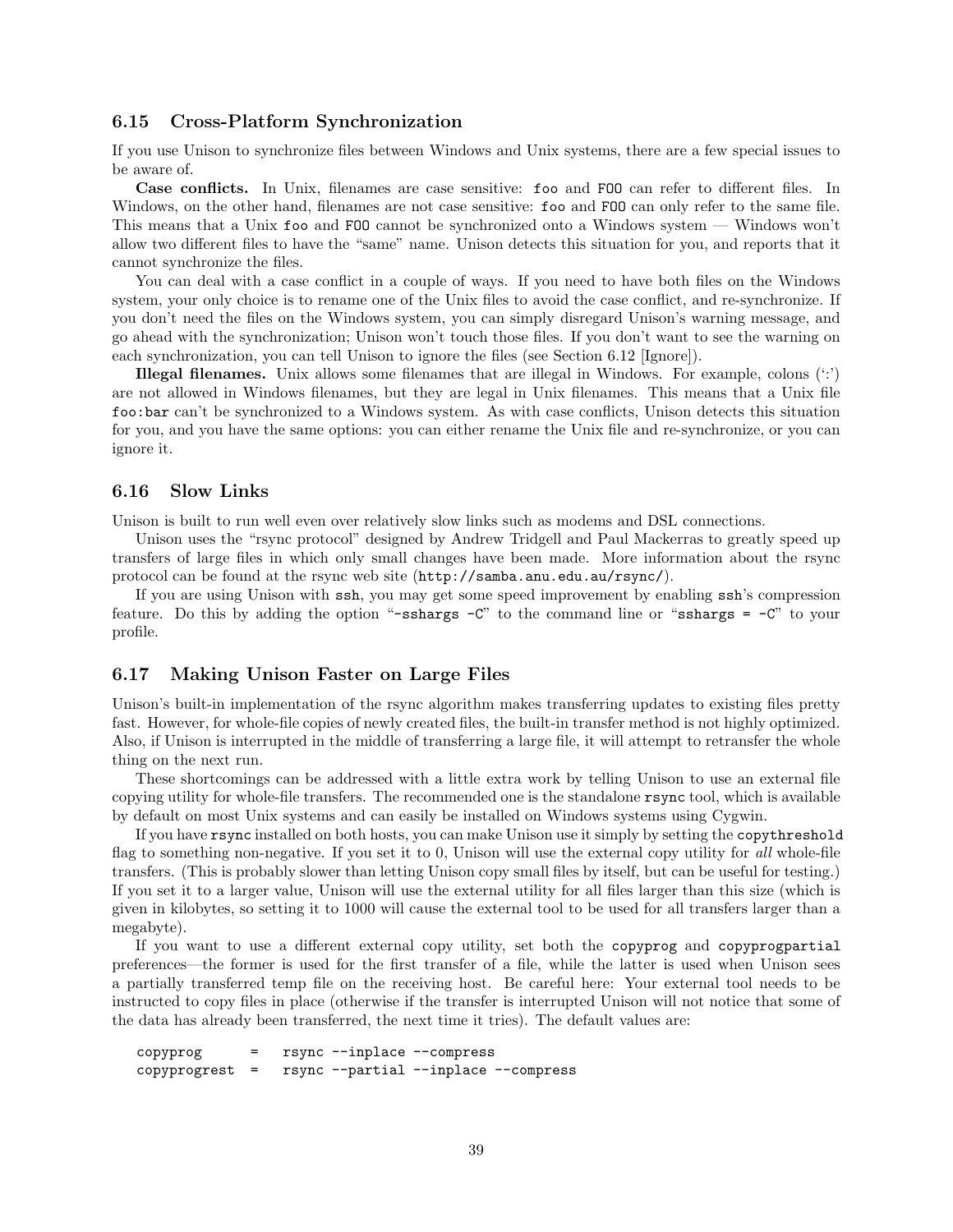You may also need to set the copyquoterem preference. When it is set to true, this causes Unison to add an extra layer of quotes to the remote path passed to the external copy program. This is is needed by rsync, for example, which internally uses an ssh connection, requiring an extra level of quoting for paths containing spaces. When this flag is set to default, extra quotes are added if the value of copyprog contains the string rsync. The default value is default, naturally.

If a directory transfer is interrupted, the next run of Unison will automatically skip any files that were completely transferred before the interruption. (This behavior is always on: it does not depend on the setting of the copythreshold preference.) Note, though, that the new directory will not appear in the destination filesystem until everything has been transferred—partially transferred directories are kept in a temporary location (with names like .unison.DIRNAME....) until the transfer is complete.

# 6.18 Fast Update Detection

If your replicas are large and at least one of them is on a Windows system, you may find that Unison's default method for detecting changes (which involves scanning the full contents of every file on every sync—the only completely safe way to do it under Windows) is too slow. Unison provides a preference fastcheck that, when set to true, causes it to use file creation times as 'pseudo inode numbers' when scanning replicas for updates, instead of reading the full contents of every file.

When fastcheck is set to no, Unison will perform slow checking—re-scanning the contents of each file on each synchronization—on all replicas. When fastcheck is set to default (which, naturally, is the default), Unison will use fast checks on Unix replicas and slow checks on Windows replicas.

This strategy may cause Unison to miss propagating an update if the modification time and length of the file are both unchanged by the update. However, Unison will never overwrite such an update with a change from the other replica, since it always does a safe check for updates just before propagating a change. Thus, it is reasonable to use this switch most of the time and occasionally run Unison once with fastcheck set to no, if you are worried that Unison may have overlooked an update.

Fastcheck is (always) automatically disabled for files with extension .xls or .mpp, to prevent Unison from being confused by the habits of certain programs (Excel, in particular) of updating files without changing their modification times.

## 6.19 Mount Points and Removable Media

Using Unison removable media such as USB drives can be dangerous unless you are careful. If you synchronize a directory that is stored on removable media when the media is not present, it will look to Unison as though the whole directory has been deleted, and it will proceed to delete the directory from the other replica probably not what you want!

To prevent accidents, Unison provides a preference called mountpoint. Including a line like

#### mountpoint = foo

in your preference file will cause Unison to check, after it finishes detecting updates, that something actually exists at the path foo on both replicas; if it does not, the Unison run will abort.

#### 6.20 Click-starting Unison

On Windows  $NT/2k/XP$  systems, the graphical version of Unison can be invoked directly by clicking on its icon. On Windows 95/98 systems, click-starting also works, as long as you are not using ssh. Due to an incompatibility with ocaml and Windows 95/98 that is not under our control, you must start Unison from a DOS window in Windows 95/98 if you want to use ssh.

When you click on the Unison icon, two windows will be created: Unison's regular window, plus a console window, which is used only for giving your password to ssh (if you do not use ssh to connect, you can ignore this window). When your password is requested, you'll need to activate the console window (e.g., by clicking in it) before typing. If you start Unison from a DOS window, Unison's regular window will appear and you will type your password in the DOS window you were using.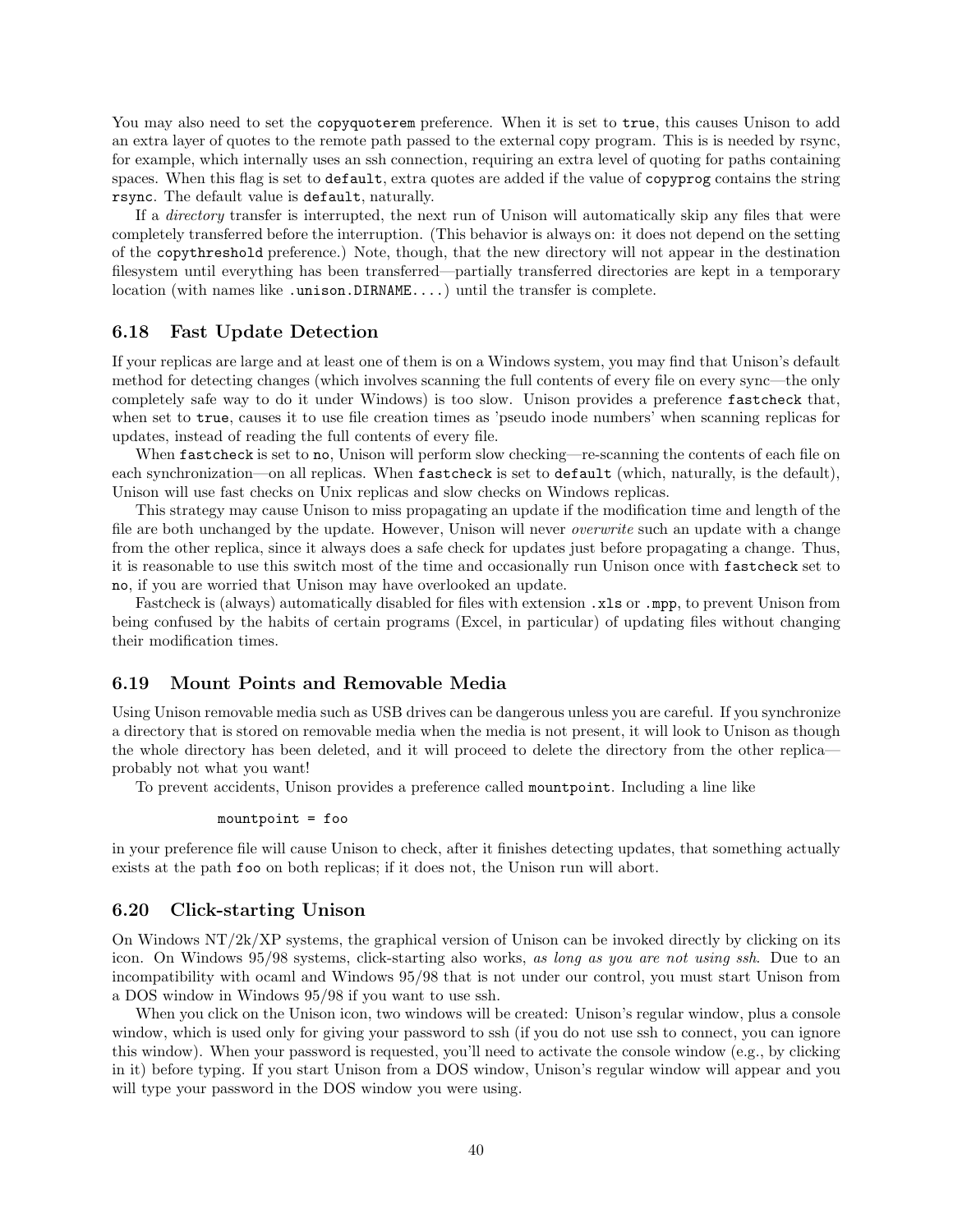To use Unison in this mode, you must first create a profile (see Section 6.5 [Profile]). Use your favorite editor for this.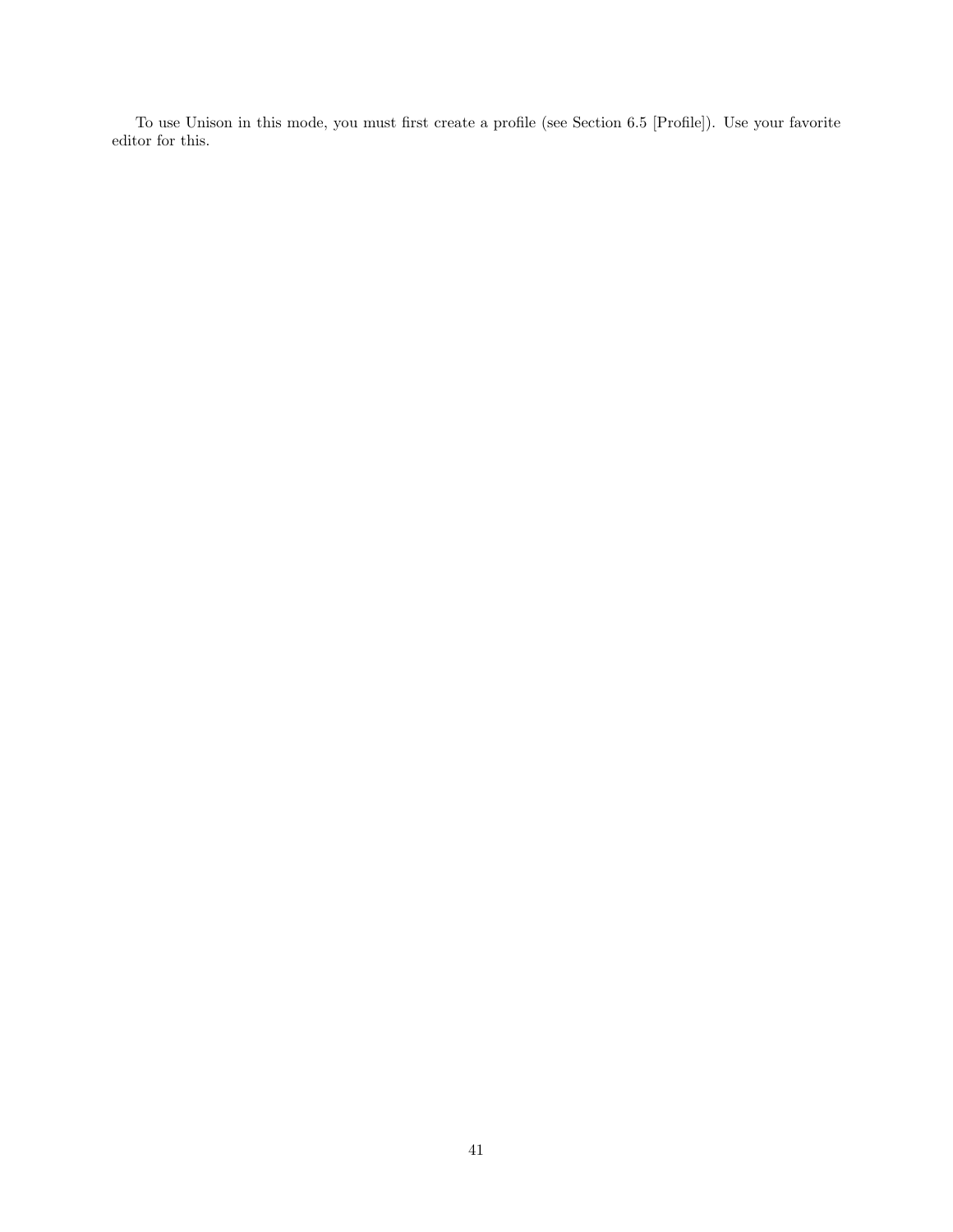# A Installing Ssh

Warning: These instructions may be out of date. More current information can be found the Unison Wiki<sup>4</sup>. Your local host will need just an ssh client; the remote host needs an ssh server (or daemon), which is available on Unix systems. Unison is known to work with ssh version 1.2.27 (Unix) and version 1.2.14 (Windows); other versions may or may not work.

# A.1 Unix

Most modern Unix installations come with ssh pre-installed.

# A.2 Windows

Many Windows implementations of ssh only provide graphical interfaces, but Unison requires an ssh client that it can invoke with a command-line interface. A suitable version of ssh can be installed as follows.

1. Download an ssh executable.

Warning: there are many implementations and ports of ssh for Windows, and not all of them will work with Unison. We have gotten Unison to work with Cygwin's port of openssh, and we suggest you try that one first. Here's how to install it:

- (a) First, create a new folder on your desktop to hold temporary installation files. It can have any name you like, but in these instructions we'll assume that you call it Foo.
- (b) Direct your web browser to www.cygwin.com, and click on the "Install now!" link. This will download a file, setup.exe; save it in the directory Foo. The file setup.exe is a small program that will download the actual install files from the Internet when you run it.
- (c) Start setup.exe (by double-clicking). This brings up a series of dialogs that you will have to go through. Select "Install from Internet." For "Local Package Directory" select the directory Foo. For "Select install root directory" we recommend that you use the default,  $C:\c{c}ygwin$ . The next dialog asks you to select the way that you want to connect to the network to download the installation files; we have used "Use IE5 Settings" successfully, but you may need to make a different selection depending on your networking setup. The next dialog gives a list of mirrors; select one close to you.

Next you are asked to select which packages to install. The default settings in this dialog download a lot of packages that are not strictly necessary to run Unison with ssh. If you don't want to install a package, click on it until "skip" is shown. For a minimum installation, select only the packages "cygwin" and "openssh," which come to about 1900KB; the full installation is much larger.

Note that you are plan to build unison using the free CygWin GNU C compiler, you need to install essential development packages such as "gcc", "make", "fileutil", etc; we refer to the file "INSTALL.win32-cygwin-gnuc" in the source distribution for further details.

After the packages are downloaded and installed, the next dialog allows you to choose whether to "Create Desktop Icon" and "Add to Start Menu." You make the call.

(d) You can now delete the directory Foo and its contents.

Some people have reported problems using Cygwin's ssh with Unison. If you have trouble, you might try this one instead:

http://opensores.thebunker.net/pub/mirrors/ssh/contrib/ssh-1.2.14-win32bin.zip

 $^4$ http://alliance.seas.upenn.edu/~bcpierce/wiki/index.php?n=Main.UnisonFAQOSSpecific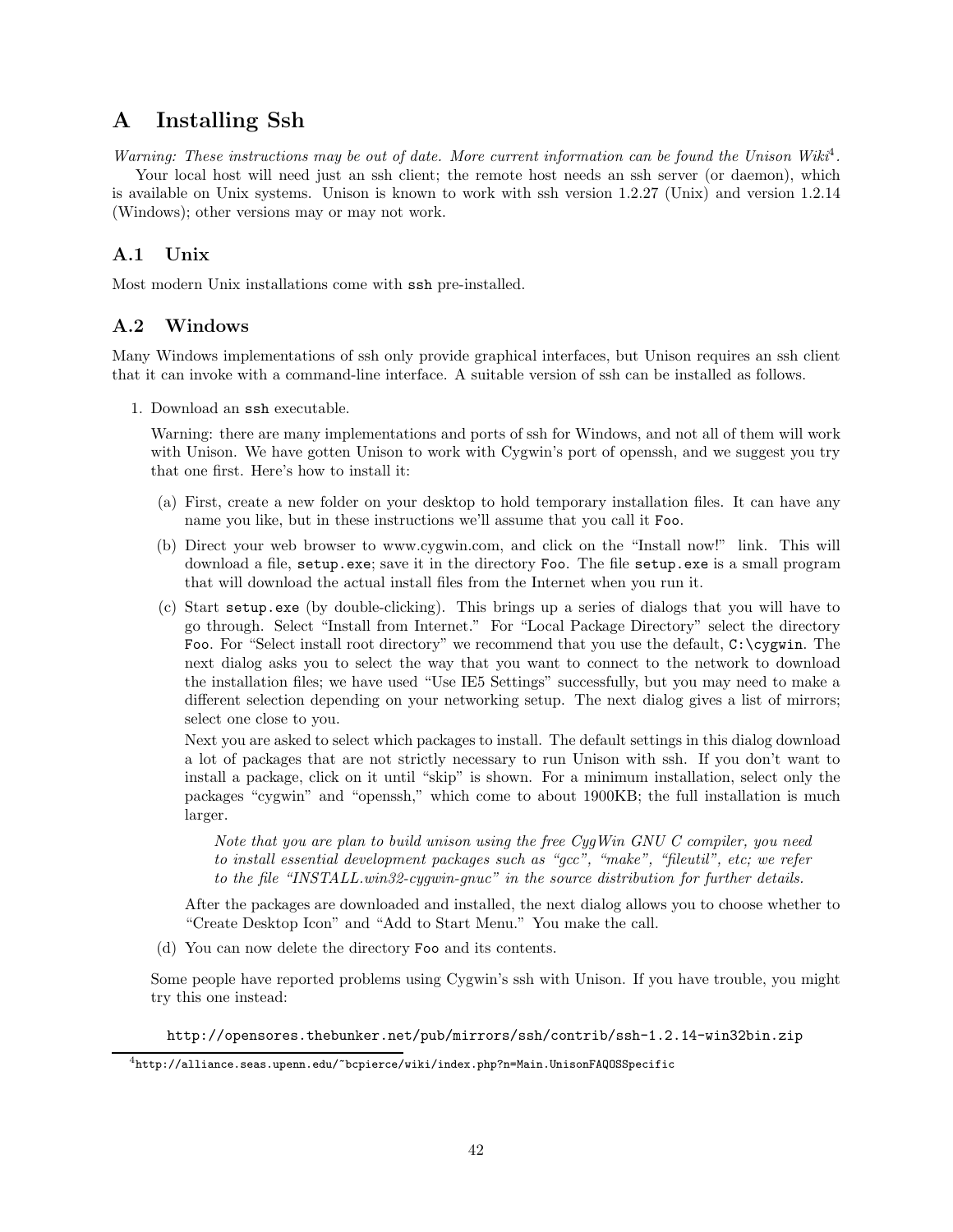- 2. You must set the environment variables HOME and PATH. Ssh will create a directory .ssh in the directory given by HOME, so that it has a place to keep data like your public and private keys. PATH must be set to include the Cygwin bin directory, so that Unison can find the ssh executable.
	- On Windows 95/98, add the lines

set PATH=%PATH%;<SSHDIR> set HOME=<HOMEDIR>

to the file C:\AUTOEXEC.BAT, where <HOMEDIR> is the directory where you want ssh to create its .ssh directory, and <SSHDIR> is the directory where the executable ssh.exe is stored; if you've installed Cygwin in the default location, this is  $C:\c{cygwin\binom{bin}{\text{row}}}\$ . You will have to reboot your computer to take the changes into account.

- On Windows NT/2k/XP, open the environment variables dialog box:
	- Windows NT: My Computer/Properties/Environment
	- Windows 2k: My Computer/Properties/Advanced/Environment variables

then select Path and edit its value by appending ;<SSHDIR> to it, where <SSHDIR> is the full name of the directory that includes the ssh executable; if you've installed Cygwin in the default location, this is C:\cygwin\bin.

3. Test ssh from a DOS shell by typing

```
ssh <remote host> -1 <login name>
```
You should get a prompt for your password on  $\epsilon$  remote host>, followed by a working connection.

- 4. Note that ssh-keygen may not work (fails with "gethostname: no such file or directory") on some systems. This is OK: you can use ssh with your regular password for the remote system.
- 5. You should now be able to use Unison with an ssh connection. If you are logged in with a different user name on the local and remote hosts, provide your remote user name when providing the remote root (i.e., //username@host/path...).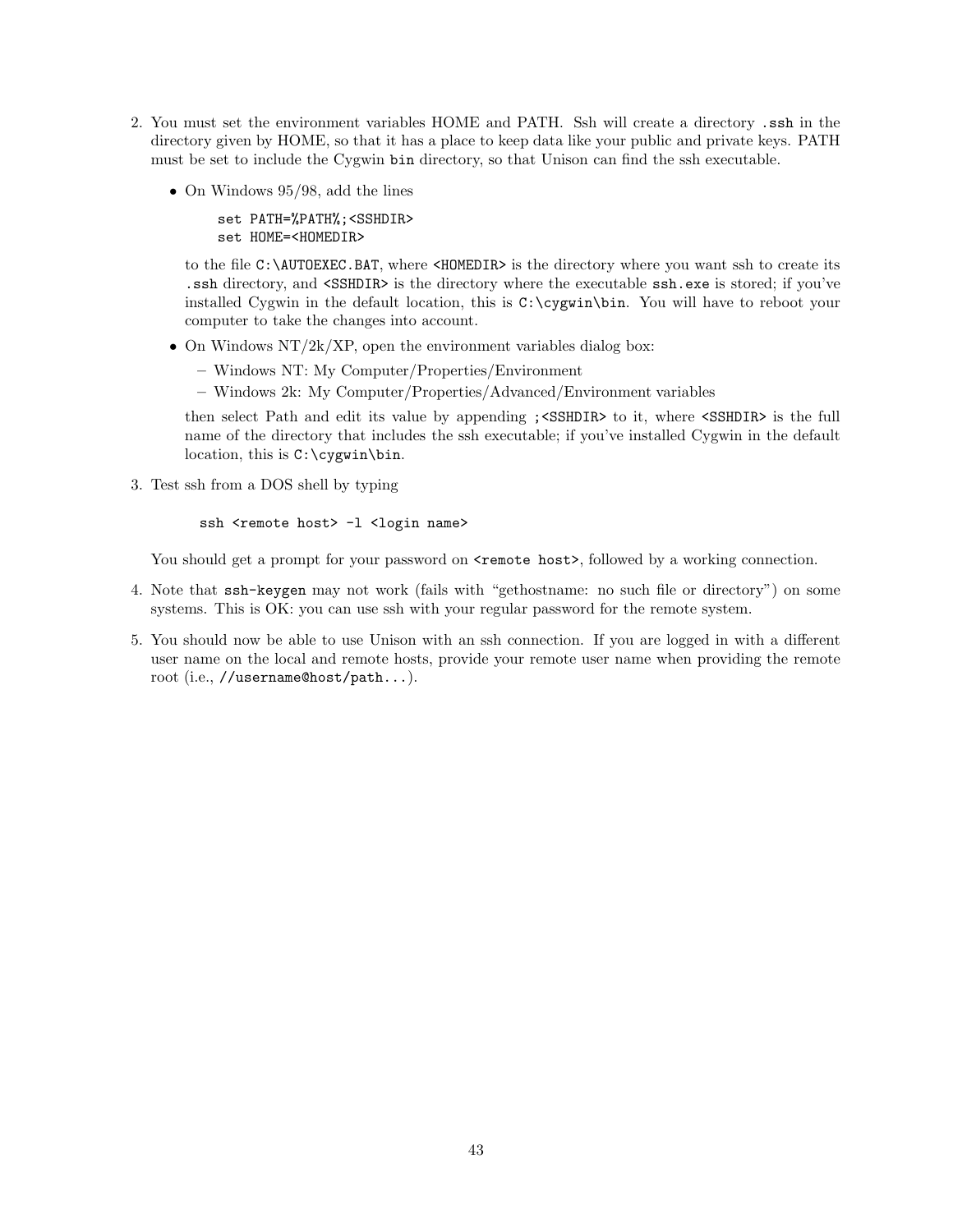# B Changes in Version 2.40.61

Changes since 2.40.1:

- Added "BelowPath" patterns, that match a path as well as all paths below (convenient to use with nodeletion,update,creationpartial preferences)
- Added a "fat" preference that makes Unison use the right options when one of the replica is on a FAT filesystem.
- Allow "prefer/force=newer" even when not synchronizing modification times. (The reconciler will not be aware of the modification time of unchanged files, so the synchronization choices of Unison can be different from when "times=true", but the behavior remains sane: changed files with the most recent modification time will be propagated.)
- Minor fixes and improvements:
	- Compare filenames up to decomposition in case sensitive mode when one host is running MacOSX and the unicode preference is set to true.
	- Rsync: somewhat faster compressor
	- Make Unicode the default on all architectures (it was only the default when a Mac OS X or Windows machine was involved).

Changes since 2.32:

- Major enhancement: Unicode support.
	- Unison should now handle unicode filenames correctly on all platforms.
	- This functionality is controlled by a new preference unicode.
	- Unicode mode is now the default when one of the hosts is under Windows or MacOS. This may make upgrades a bit more painful (the archives cannot be reused), but this is a much saner default.
- Partial transfer of directories. If an error occurs while transferring a directory, the part transferred so far is copied into place (and the archives are updated accordingly). The "maxerrors" preference controls how many transfer error Unison will accept before stopping the transfer of a directory (by default, only one). This makes it possible to transfer most of a directory even if there are some errors. Currently, only the first error is reported by the GUIs.

Also, allow partial transfer of a directory when there was an error deep inside this directory during update detection. At the moment, this is only activated with the text and GTK UIs, which have been modified so that they show that the transfer is going to be partial and so that they can display all errors.

- Improvement to the code for resuming directory transfers:
	- if a file was not correctly transferred (or the source has been modified since, with unchanged size), Unison performs a new transfer rather than failing
	- spurious files are deleted (this can happen if a file is deleted on the source replica before resuming the transfer; not deleting the file would result in it reappearing on the target replica)
- Experimental streaming protocol for transferring file contents (can be disabled by setting the directive "stream" to false): file contents is transfered asynchronously (without waiting for a response from the destination after each chunk sent) rather than using the synchronous RPC mechanism. As a consequence:
	- Unison now transfers the contents of a single file at a time (Unison used to transfer several contents simultaneously in order to hide the connection latency.)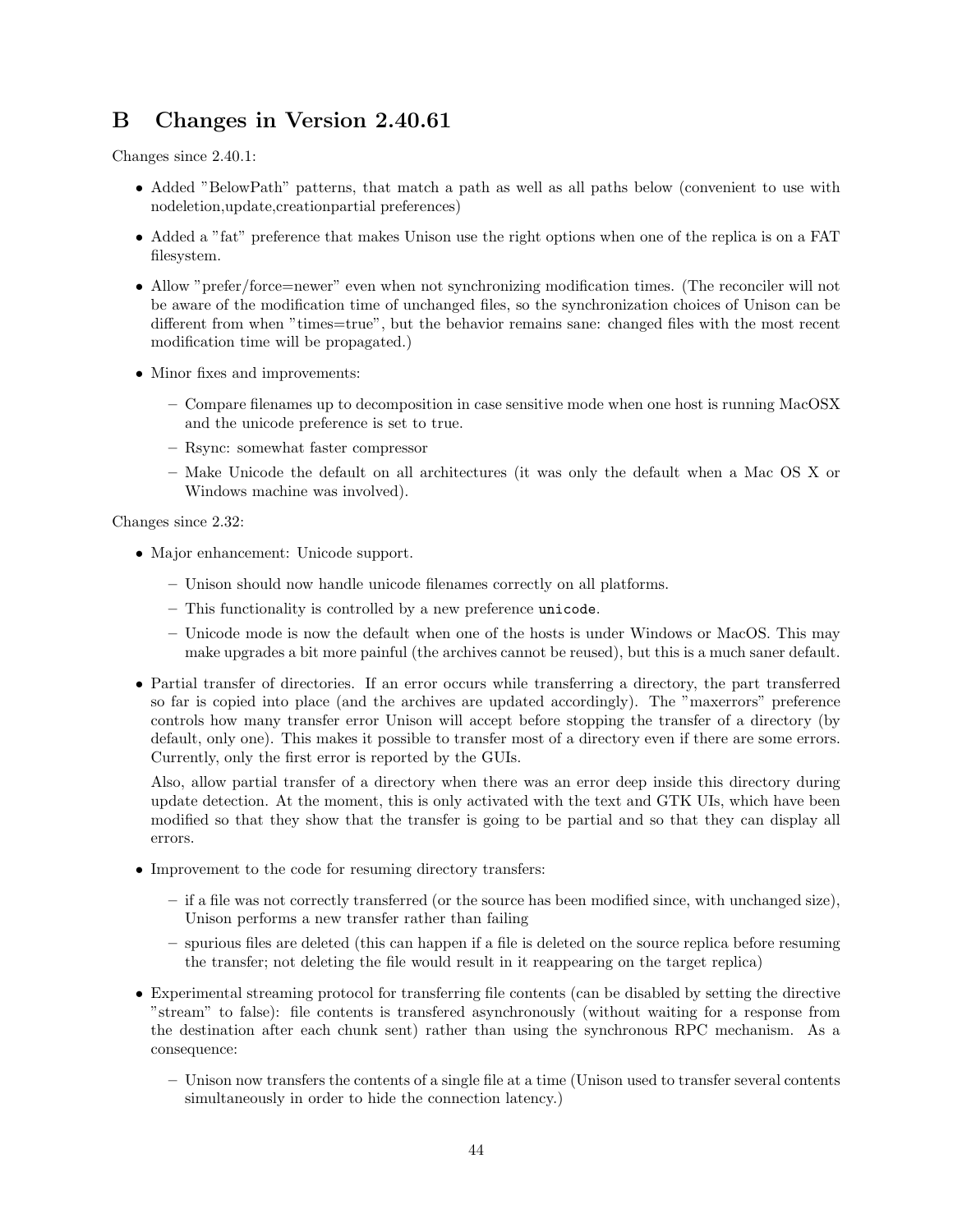- the transfer of large files uses the full available bandwidth and is not slowed done due to the connection latency anymore
- we get performance improvement for small files as well by scheduling many files simultaneously (as scheduling a file for transfer consume little ressource: it does not mean allocating a large buffer anymore)
- Changes to the internal implementation of the rsync algorithm:
	- use longer blocks for large files (the size of a block is the square root of the size of the file for large files);
	- transmit less checksum information per block (we still have less than one chance in a hundred million of transferring a file incorrectly, and Unison will catch any transfer error when fingerprinting the whole file)
	- avoid transfer overhead (which was 4 bytes per block)

For a 1G file, the first optimization saves a factor 50 on the amount of data transferred from the target to the source (blocks are 32768 bytes rather than just 700 bytes). The two other optimizations save another factor of 2 (from 24 bytes per block down to 10).

- Implemented an on-disk file fingerprint cache to speed-up update detection after a crash: this way, Unison does not have do recompute all the file fingerprints from scratch.
	- When Unison detects that the archive case-sensitivity mode does not match the current settings, it populates the fingerprint cache using the archive contents. This way, changing the case-sensitivity mode should be reasonably fast.
- New preferences "noupdate=root", "nodeletion=root", "nocreation=root" that prevent Unison from performing files updates, deletions or creations on the given root. Also 'partial' versions of 'noupdate', 'nodeletion' and 'nocreation'
- Limit the number of simultaneous external copy program ("copymax" preference)
- New "links" preference. When set to false, Unison will report an error on symlinks during update detection. (This is the default when one host is running Windows but not Cygwin.) This is better than failing during propagation.
- Added a preference "halfduplex" to force half-duplex communication with the server. This may be useful on unreliable links (as a more efficient alternative to "maxthreads  $= 1$ ").
- Renamed preference "pretendwin" to "ignoreinodenumbers" (an alias is kept for backwards compatibility).
- Ignore one-second differences when synchronizing modification time. (Technically, this is an incompatible archive format change, but it is backward compatible. To trigger a problem, a user would have to synchronize modification times on a filesystem with a two-second granularity and then downgrade to a previous version of Unison, which does not work well in such a case. Thus, it does not seem worthwhile to increment the archive format number, which would impact all users.)
- Do not keep many files simultaneously opened anymore when the rsync algorithm is in use.
- Add "ignorearchives" preference to ignore existing archives (to avoid forcing users to delete them manually, in situations where one archive has gotten deleted or corrupted).
- Mac OS
	- fixed rsync bug which could result in an "index out of bounds" error when transferring resource forks.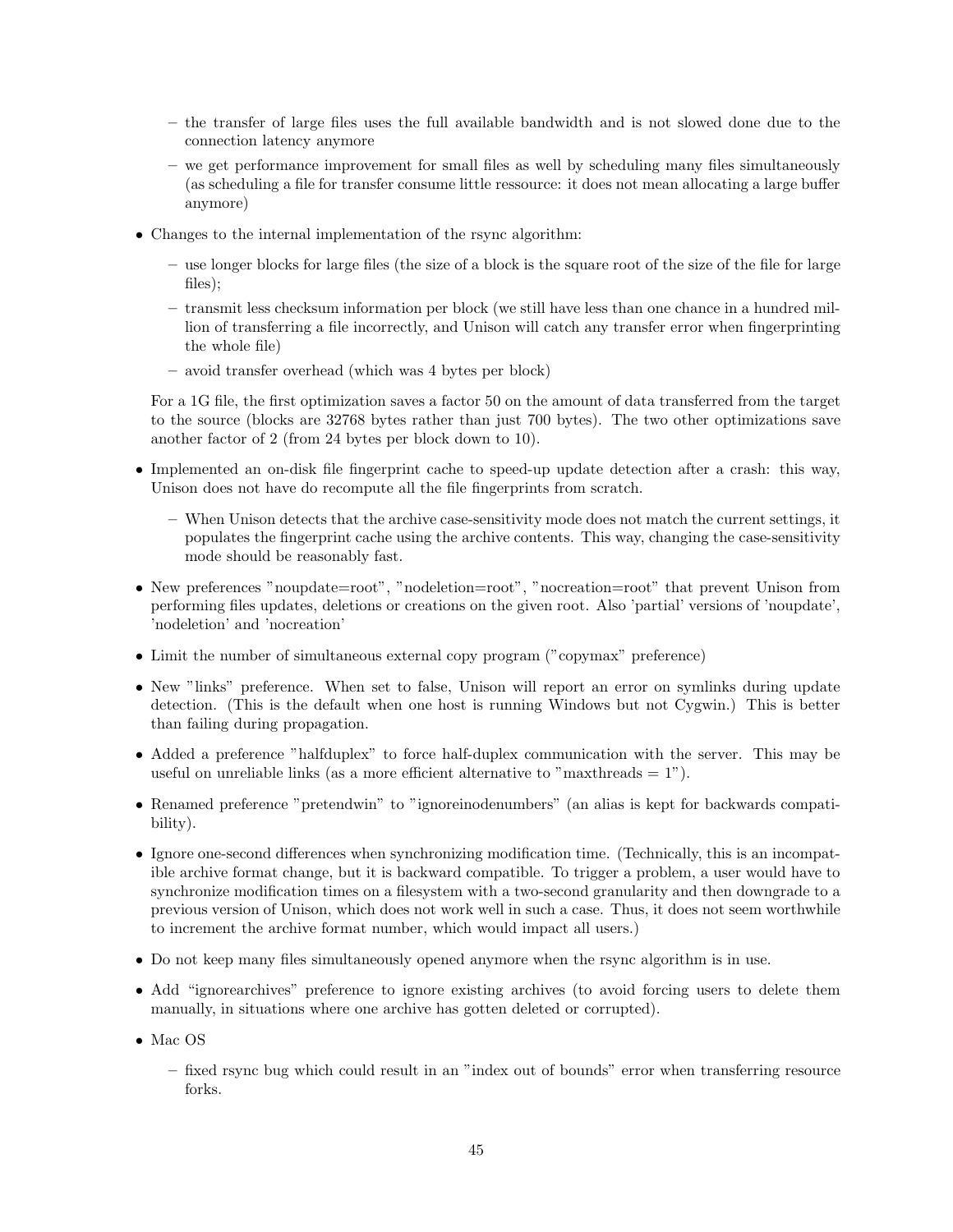- Fixed bug which made Unison ignore finder information and resource fork when compiled to 64bit on Mac OSX.
- should now be 64 bit clean (the Growl framework is not up to date, though)
- Made the bridge between Objective C and Ocaml code GC friendly (it was allocating ML values and putting them in an array which was not registered with the GC)
- use darker grey arrows (patch contributed by Eric Y. Kow)
- GTK user interface
	- assistant for creating profiles
	- profile editor
	- pop up a summary window when the replicas are not fully synchronized after transport
	- display estimated remaining time and transfer rate on the progress bar
	- allow simultaneous selection of several items
	- Do not reload the preference file before a new update detection if it is unchanged
	- disabled scrolling to the first unfinished item during transport. It goes way too fast when lot of small files are synchronized, and it makes it impossible to browse the file list during transport.
	- take into account the "height" preference again
	- the internal list of selected reconciler item was not always in sync with what was displayed (GTK bug?); workaround implemented
	- Do not display "Looking for change" messages during propagation (when checking the targe is unchanged) but only during update detection
	- Apply patch to fix some crashes in the OSX GUI, thanks to Onne Gorter.
- Text UI
	- During update detection, display status by updating a single line rather than generating a new line of output every so often. Should be less confusing.
- Windows
	- Fastcheck is now the default under Windows. People mostly use NTFS nowadays and the Unicode API provides an equivalent to inode numbers for this filesystem.
	- Only use long UNC path for accessing replicas (as '..' is not handled with this format of paths, but can be useful)
	- Windows text UI: now put the console into UTF-8 output mode. This is the right thing to do when in Unicode mode, and is no worse than what we had previously otherwise (the console use some esoteric encoding by default). This only works when using a Unicode font instead of the default raster font.
	- Don't get the home directory from environment variable HOME under Windows (except for Cygwin binaries): we don't want the behavior of Unison to depends on whether it is run from a Cygwin shell (where HOME is set) or in any other way (where HOME is usually not set).
- Miscellaneous fixes and improvements
	- Made a server waiting on a socket more resilient to unexpected lost connections from the client.
	- Small patch to property setting code suggested by Ulrich Gernkow.
	- Several fixes to the change transfer functions (both the internal ones and external transfers using rsync). In particular, limit the number of simultaneous transfer using an rsync (as the rsync algorithm can use a large amount of memory when processing huge files)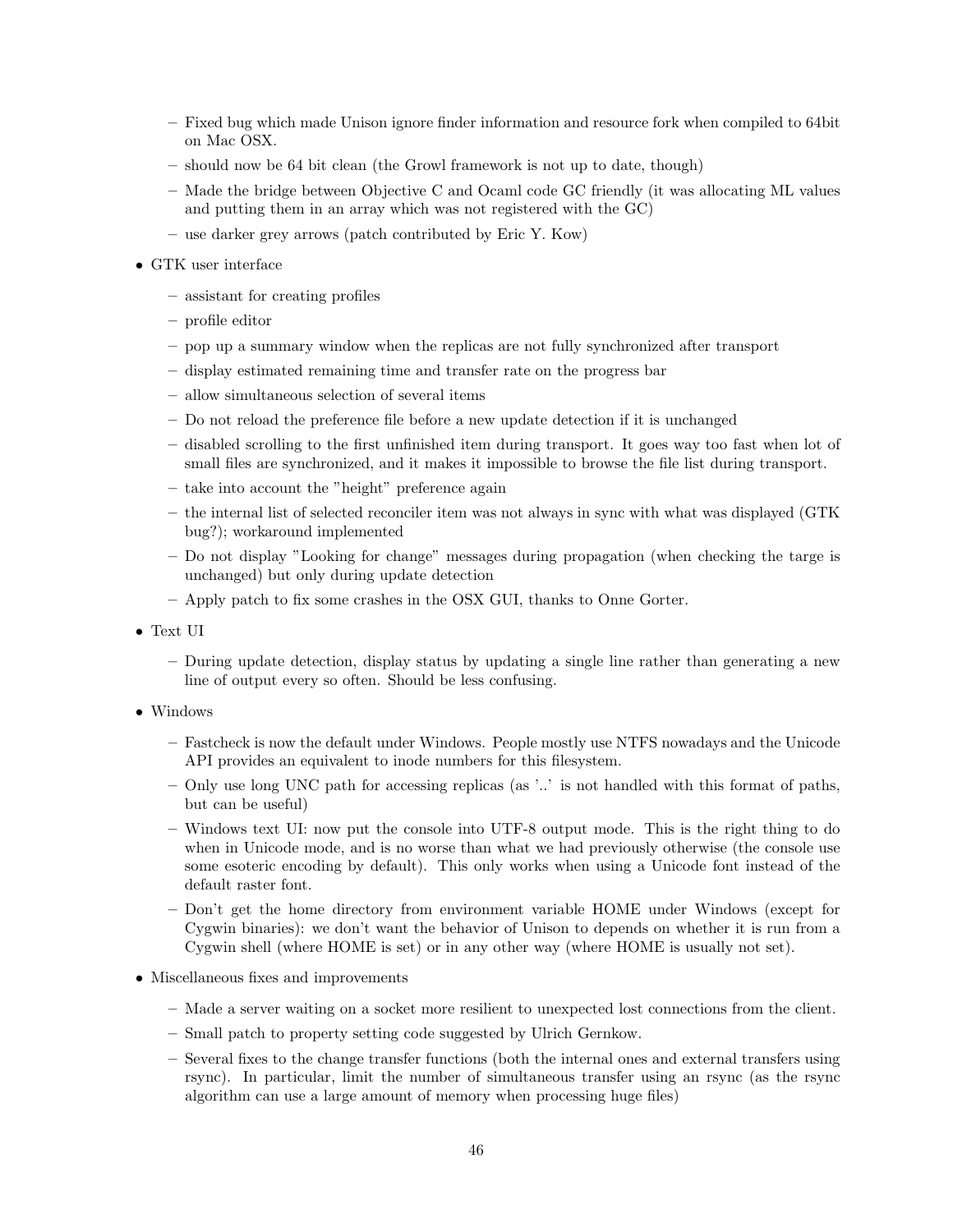- Keep track of which file contents are being transferred, and delay the transfer of a file when another file with the same contents is currently being transferred. This way, the second transfer can be skipped and replaced by a local copy.
- Experimental update detection optimization: do not read the contents of unchanged directories
- When a file transfer fails, turn off fastcheck for this file on the next sync.
- Fixed bug with case insensitive mode on a case sensitive filesystem:
	- ∗ if file "a/a" is created on one replica and directory "A" is created on the other, the file failed to be synchronized the first time Unison is run afterwards, as Unison uses the wrong path  $a/a$ " (if Unison is run again, the directories are in the archive, so the right path is used);
	- ∗ if file "a" appears on one replica and file "A" appears on the other with different contents, Unison was unable to synchronize them.
- Improved error reporting when the destination is updated during synchronization: Unison now tells which file has been updated, and how.
- Limit the length of temporary file names
- Case sensitivity information put in the archive (in a backward compatible way) and checked when the archive is loaded
- Got rid of the 16mb marshalling limit by marshalling to a bigarray.
- Resume copy of partially transferred files.

Changes since 2.31:

- Small user interface changes
	- Small change to text UI "scanning..." messages, to print just directories (hopefully making it clearer that individual files are not necessarily being fingerprinted).
- Minor fixes and improvements:
	- Ignore one hour differences when deciding whether a file may have been updated. This avoids slow update detection after daylight saving time changes under Windows. This makes Unison slightly more likely to miss an update, but it should be safe enough.
	- Fix a small bug that was affecting mainly windows users. We need to commit the archives at the end of the sync even if there are no updates to propagate because some files (in fact, if we've just switched to DST on windows, a LOT of files) might have new modtimes in the archive. (Changed the text UI only. It's less clear where to change the GUI.)
	- Don't delete the temp file when a transfer fails due to a fingerprint mismatch (so that we can have a look and see why!) We've also added more debugging code togive more informative error messages when we encounter the dreaded and longstanding "assert failed during file transfer" bug
	- Incorrect paths ("path" directive) now result in an error update item rather than a fatal error.
	- Create parent directories (with correct permissions) during transport for paths which point to non-existent locations in the destination replica.

Changes since 2.27:

- If Unison is interrupted during a directory transfer, it will now leave the partially transferred directory intact in a temporary location. (This maintains the invariant that new files/directories are transferred either completely or not at all.) The next time Unison is run, it will continue filling in this temporary directory, skipping transferring files that it finds are already there.
- We've added experimental support for invoking an external file transfer tool for whole-file copies instead of Unison's built-in transfer protocol. Three new preferences have been added: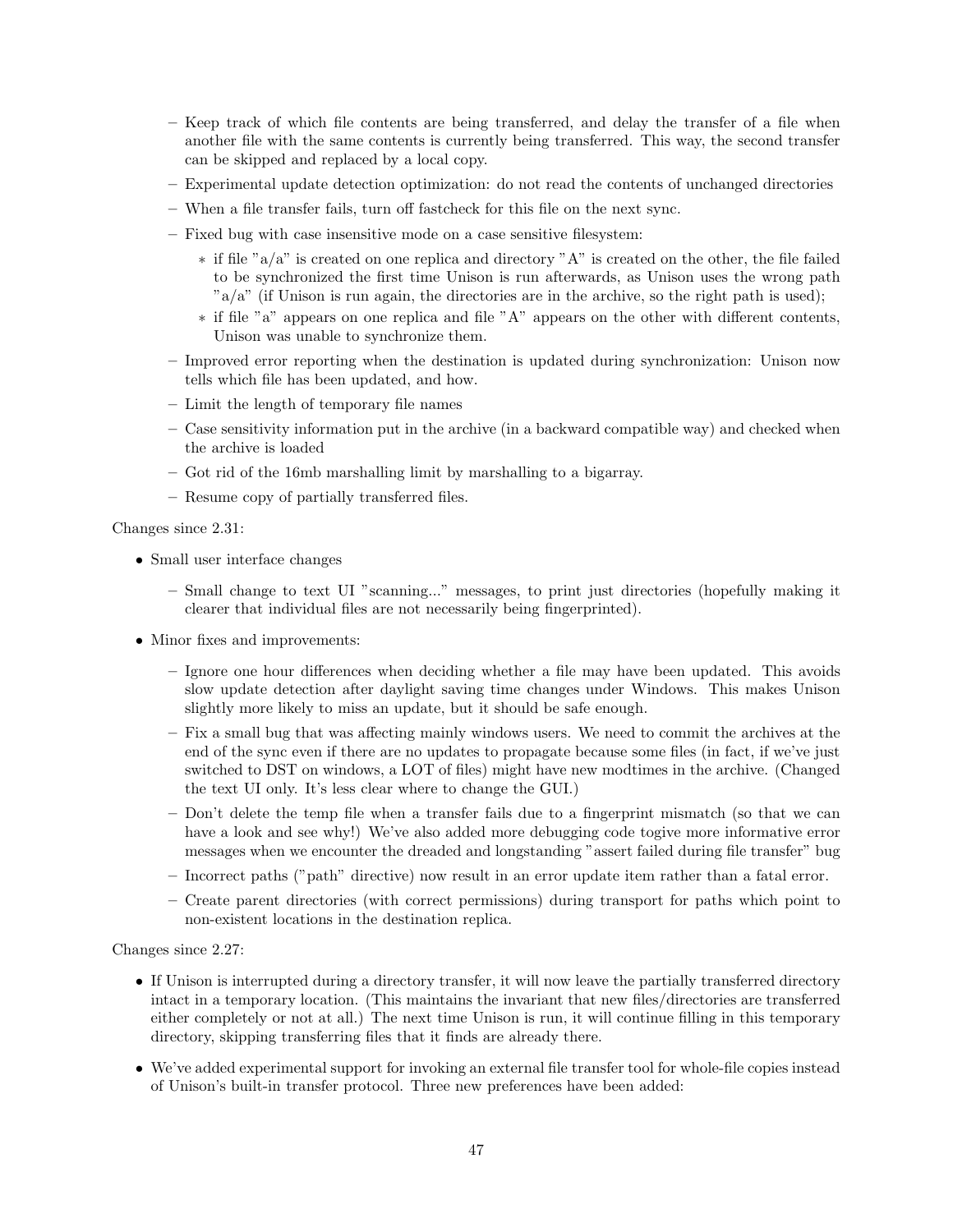- copyprog is a string giving the name (and command-line switches, if needed) of an external program that can be used to copy large files efficiently. By default, rsync is invoked, but other tools such as scp can be used instead by changing the value of this preference. (Although this is not its primary purpose, rsync is actually a pretty fast way of copying files that don't already exist on the receiving host.) For files that do already exist on (but that have been changed in one replica), Unison will always use its built-in implementation of the rsync algorithm.
- Added a "copyprogrest" preference, so that we can give different command lines for invoking the external copy utility depending on whether a partially transferred file already exists or not. (Rsync doesn't seem to care about this, but other utilities may.)
- copythreshold is an integer (-1 by default), indicating above what filesize (in megabytes) Unison should use the external copying utility specified by copyprog. Specifying 0 will cause ALL copies to use the external program; a negative number will prevent any files from using it. (Default is -1.)

Thanks to Alan Schmitt for a huge amount of hacking and to an anonymous sponsor for suggesting and underwriting this extension.

- Small improvements:
	- Added a new preference, dontchmod. By default, Unison uses the chmod system call to set the permission bits of files after it has copied them. But in some circumstances (and under some operating systems), the chmod call always fails. Setting this preference completely prevents Unison from ever calling chmod.
	- Don't ignore files that look like backup files if the backuplocation preference is set to central
	- Shortened the names of several preferences. The old names are also still supported, for backwards compatibility, but they do not appear in the documentation.
	- Lots of little documentation tidying. (In particular, preferences are separated into Basic and Advanced! This should hopefully make Unison a little more approachable for new users.
	- Unison can sometimes fail to transfer a file, giving the unhelpful message "Destination updated during synchronization" even though the file has not been changed. This can be caused by programs that change either the file's contents or the file's extended attributes without changing its modification time. It's not clear what is the best fix for this – it is not Unison's fault, but it makes Unison's behavior puzzling – but at least Unison can be more helpful about suggesting a workaround (running once with fastcheck set to false). The failure message has been changed to give this advice.
	- Further improvements to the OS X GUI (thanks to Alan Schmitt and Craig Federighi).
- Very preliminary support for triggering Unison from an external filesystem-watching utility. The current implementation is very simple, not efficient, and almost completely untested—not ready for real users. But if someone wants to help improve it (e.g., by writing a filesystem watcher for your favorite OS), please make yourself known!

On the Unison side, the new behavior is very simple:

- use the text UI
- start Unison with the command-line flag "-repeat FOO", where FOO is name of a file where Unison should look for notifications of changes
- when it starts up, Unison will read the whole contents of this file (on both hosts), which should be a newline-separated list of paths (relative to the root of the synchronization) and synchronize just these paths, as if it had been started with the "-path=xxx" option for each one of them
- when it finishes, it will sleep for a few seconds and then examine the watchfile again; if anything has been added, it will read the new paths, synchronize them, and go back to sleep
- that's it!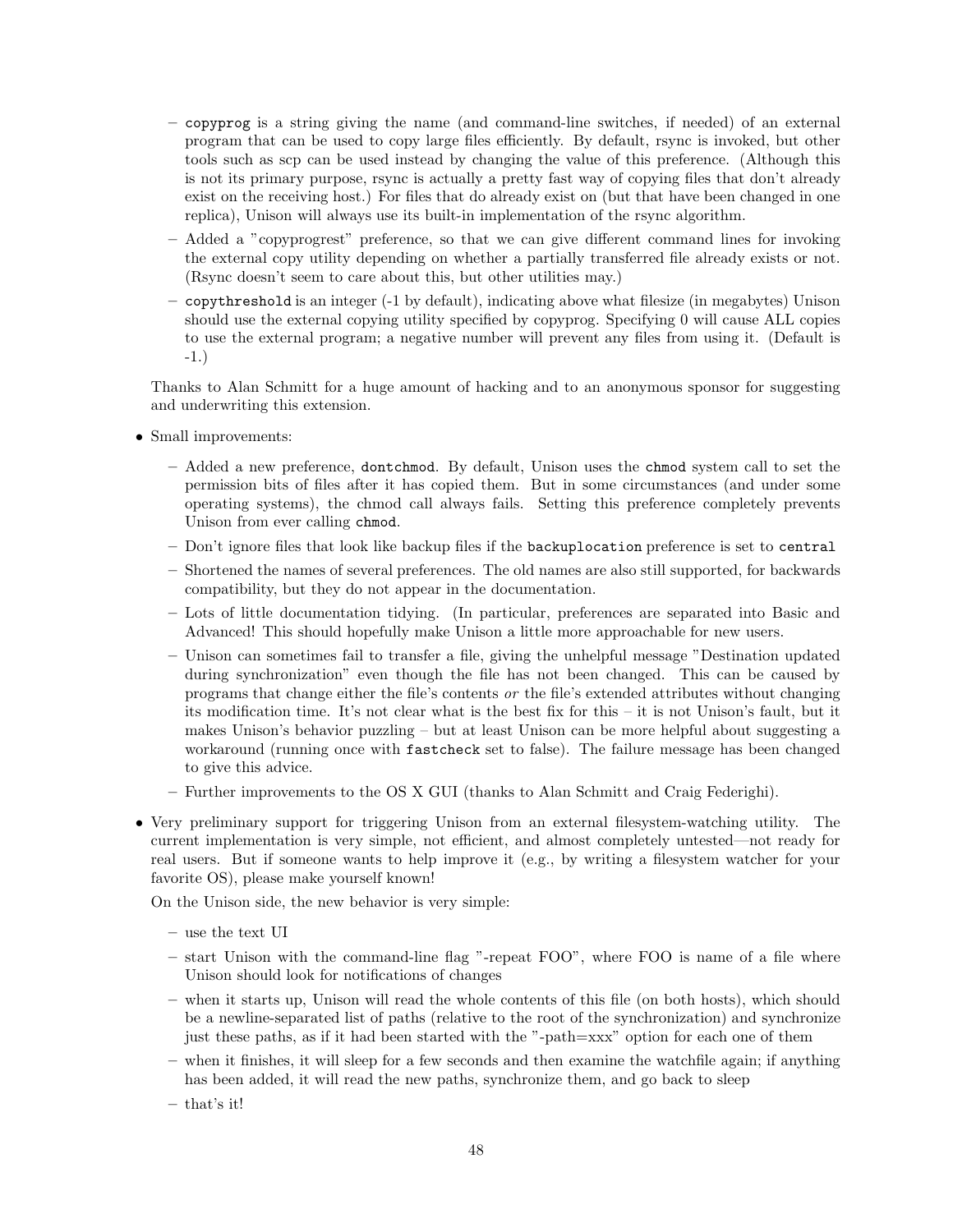To use this to drive Unison "incrementally," just start it in this mode and start up a tool (on each host) to watch for new changes to the filesystem and append the appropriate paths to the watchfile. Hopefully such tools should not be too hard to write.

- Bug fixes:
	- $-$  Fixed a bug that was causing new files to be created with permissions  $0x600$  instead of using a reasonable default (like 0x644), if the 'perms' flag was set to 0. (Bug reported by Ben Crowell.)
	- Follow maxthreads preference when transferring directories.

Changes since 2.17:

- Major rewrite and cleanup of the whole Mac OS X graphical user interface by Craig Federighi. Thanks, Craig!!!
- Small fix to ctime (non-)handling in update detection under windows with fastcheck.
- Several small fixes to the GTK2 UI to make it work better under Windows [thanks to Karl M for these].
- The backup functionality has been completely rewritten. The external interface has not changed, but numerous bugs, irregular behaviors, and cross-platform inconsistencies have been corrected.
- The Unison project now accepts donations via PayPal. If you'd like to donate, you can find a link to the donation page on the Unison home page.
- Some important safety improvements:
	- Added a new mountpoint preference, which can be used to specify a path that must exist in both replicas at the end of update detection (otherwise Unison aborts). This can be used to avoid potentially dangerous situations when Unison is used with removable media such as external hard drives and compact flash cards.
	- The confirmation of "big deletes" is now controlled by a boolean preference confirmbigdeletes. Default is true, which gives the same behavior as previously. (This functionality is at least partly superceded by the mountpoint preference, but it has been left in place in case it is useful to some people.)
	- If Unison is asked to "follow" a symbolic link but there is nothing at the other end of the link, it will now flag this path as an error, rather than treating the symlink itself as missing or deleted. This avoids a potentially dangerous situation where a followed symlink points to an external filesystem that might be offline when Unison is run (whereupon Unison would cheerfully delete the corresponding files in the other replica!).
- Smaller changes:
	- Added forcepartial and preferpartial preferences, which behave like force and prefer but can be specified on a per-path basis. [Thanks to Alan Schmitt for this.]
	- A bare-bones self test feature was added, which runs unison through some of its paces and checks that the results are as expected. The coverage of the tests is still very limited, but the facility has already been very useful in debugging the new backup functionality (especially in exposing some subtle cross-platform issues).
	- Refined debugging code so that the verbosity of individual modules can be controlled separately. Instead of just putting '-debug verbose' on the command line, you can put '-debug update+', which causes all the extra messages in the Update module, but not other modules, to be printed. Putting '-debug verbose' causes all modules to print with maximum verbosity.
	- Removed mergebatch preference. (It never seemed very useful, and its semantics were confusing.)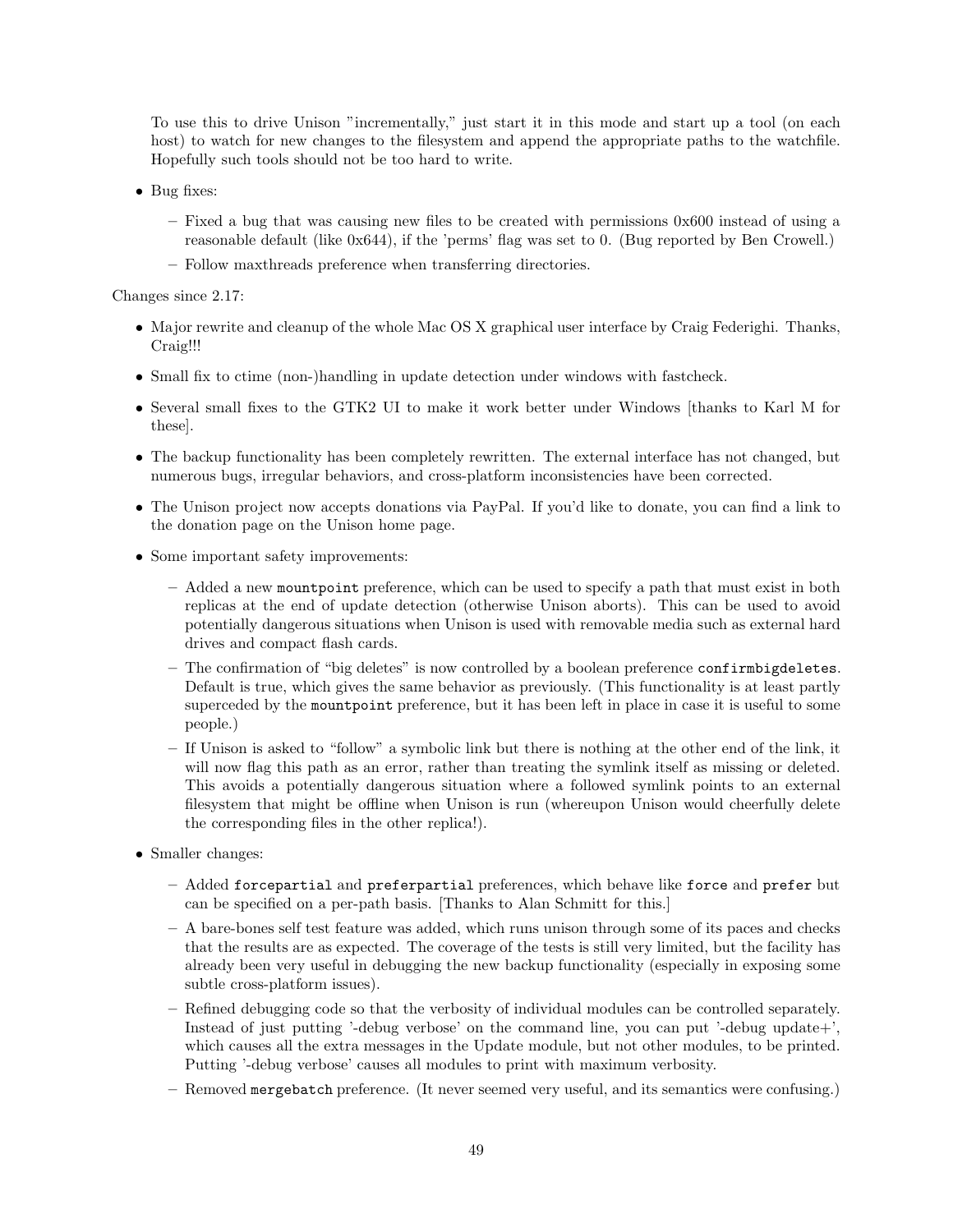- Rewrote some of the merging functionality, for better cooperation with external Harmony instances.
- Changed the temp file prefix from .# to .unison.
- Compressed the output from the text user interface (particularly when run with the -terse flag) to make it easier to interpret the results when Unison is run several times in succession from a script.
- Diff and merge functions now work under Windows.
- Changed the order of arguments to the default diff command (so that the + and annotations in diff's output are reversed).
- Added .mpp files to the "never fastcheck" list (like .xls files).
- Many small bugfixes, including:
	- Fixed a longstanding bug regarding fastcheck and daylight saving time under Windows when Unison is set up to synchronize modification times. (Modification times cannot be updated in the archive in this case, so we have to ignore one hour differences.)
	- Fixed a bug that would occasionally cause the archives to be left in non-identical states on the two hosts after synchronization.
	- Fixed a bug that prevented Unison from communicating correctly between 32- and 64-bit architectures.
	- On windows, file creation times are no longer used as a proxy for inode numbers. (This is unfortunate, as it makes fastcheck a little less safe. But it turns out that file creation times are not reliable under Windows: if a file is removed and a new file is created in its place, the new one will sometimes be given the same creation date as the old one!)
	- Set read-only file to  $R/W$  on OSX before attempting to change other attributes.
	- Fixed bug resulting in spurious "Aborted" errors during transport (thanks to Jerome Vouillon)
	- Enable diff if file contents have changed in one replica, but only properties in the other.
	- Removed misleading documentation for 'repeat' preference.
	- Fixed a bug in merging code where Unison could sometimes deadlock with the external merge program, if the latter produced large amounts of output.
	- $-$  Workaround for a bug compiling gtk2 user interface against current versions of gtk2+ libraries.
	- Added a better error message for "ambiguous paths".
	- Squashed a longstanding bug that would cause file transfer to fail with the message "Failed: Error in readWrite: Is a directory."
	- Replaced symlinks with copies of their targets in the Growl framework in src/uimac. This should make the sources easier to check out from the svn repository on WinXP systems.
	- Added a workaround (suggested by Karl M.) for the problem discussed on the unison users mailing list where, on the Windows platform, the server would hang when transferring files. I conjecture that the problem has to do with the RPC mechanism, which was used to make a call back from the server to the client (inside the Trace.log function) so that the log message would be appended to the log file on the client. The workaround is to dump these messages (about when xferbycopying shortcuts are applied and whether they succeed) just to the standard output of the Unison process, not to the log file.

Changes since 2.13.0:

• The features for performing backups and for invoking external merge programs have been completely rewritten by Stephane Lescuyer (thanks, Stephane!). The user-visible functionality should not change, but the internals have been rationalized and there are a number of new features. See the manual (in particular, the description of the backupXXX preferences) for details.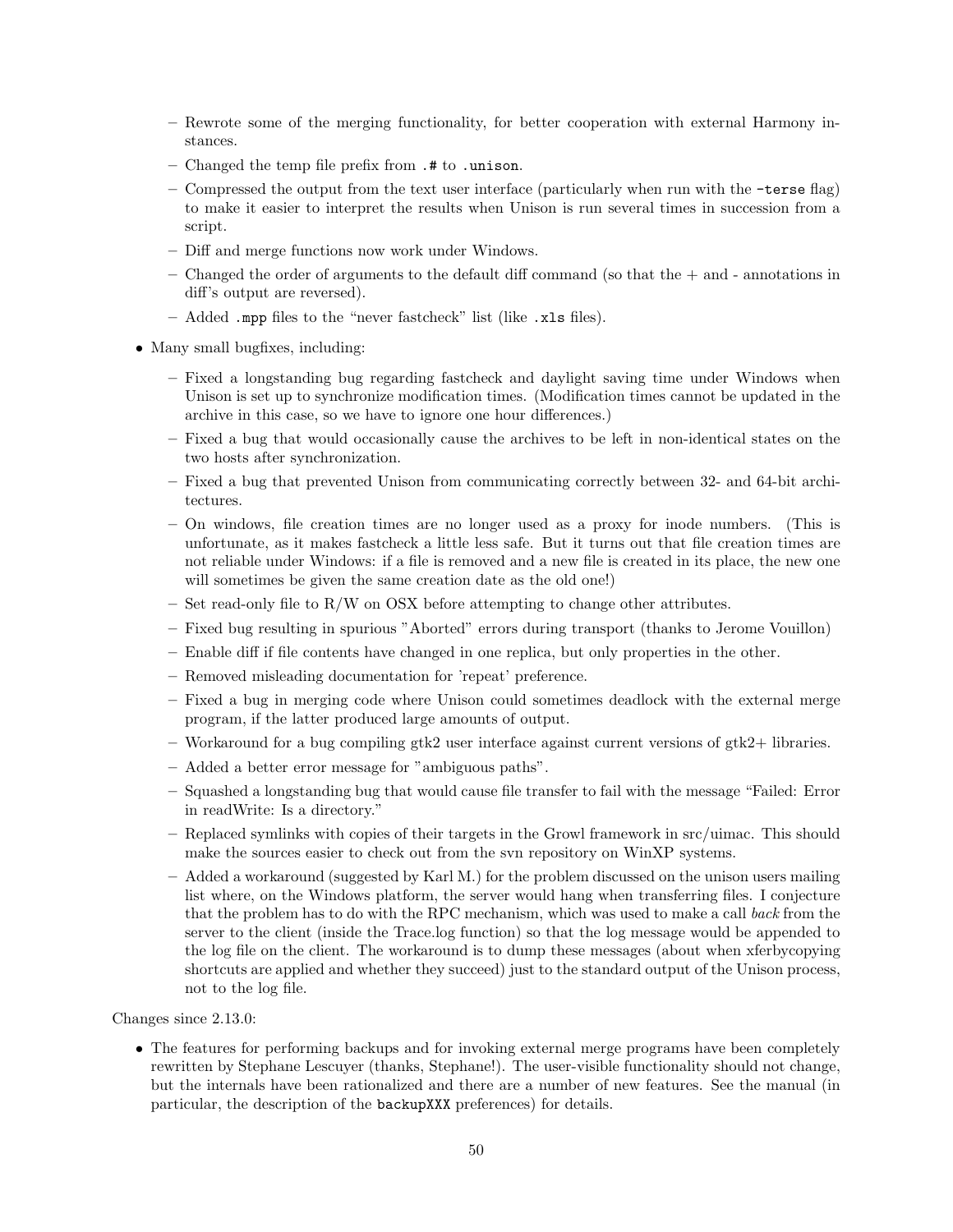- Incorporated patches for ipv6 support, contributed by Samuel Thibault. (Note that, due to a bug in the released OCaml 3.08.3 compiler, this code will not actually work with ipv6 unless compiled with the CVS version of the OCaml compiler, where the bug has been fixed; however, ipv4 should continue to work normally.)
- OSX interface:
	- Incorporated Ben Willmore's cool new icon for the Mac UI.
- Small fixes:
	- Fixed off by one error in month numbers (in printed dates) reported by Bob Burger

Changes since 2.12.0:

• New convention for release numbering: Releases will continue to be given numbers of the form X.Y.Z, but, from now on, just the major version number  $(X, Y)$  will be considered significant when checking compatibility between client and server versions. The third component of the version number will be used only to identify "patch levels" of releases.

This change goes hand in hand with a change to the procedure for making new releases. Candidate releases will initially be given "beta release" status when they are announced for public consumption. Any bugs that are discovered will be fixed in a separate branch of the source repository (without changing the major version number) and new tarballs re-released as needed. When this process converges, the patched beta version will be dubbed stable.

- Warning (failure in batch mode) when one path is completely emptied. This prevents Unison from deleting everything on one replica when the other disappear.
- Fix diff bug (where no difference is shown the first time the diff command is given).
- User interface changes:
	- Improved workaround for button focus problem (GTK2 UI)
	- Put leading zeroes in date fields
	- More robust handling of character encodings in GTK2 UI
	- Changed format of modification time displays, from modified at hh:mm:ss on dd MMM,  $\gamma \gamma \gamma$ to modified on yyyy-mm-dd hh:mm:ss
	- Changed time display to include seconds (so that people on FAT filesystems will not be confused when Unison tries to update a file time to an odd number of seconds and the filesystem truncates it to an even number!)
	- Use the diff "-u" option by default when showing differences between files (the output is more readable)
	- In text mode, pipe the diff output to a pager if the environment variable PAGER is set
	- Bug fixes and cleanups in ssh password prompting. Now works with the GTK2 UI under Linux. (Hopefully the Mac OS X one is not broken!)
	- Include profile name in the GTK2 window name
	- Added bindings ',' (same as '¡') and '.' (same as '¿') in the GTK2 UI
- Mac GUI:
	- actions like ¡ and ¿ scroll to the next item as necessary.
	- Restart has a menu item and keyboard shortcut (command-R).
	- Added a command-line tool for Mac OS X. It can be installed from the Unison menu.
	- New icon.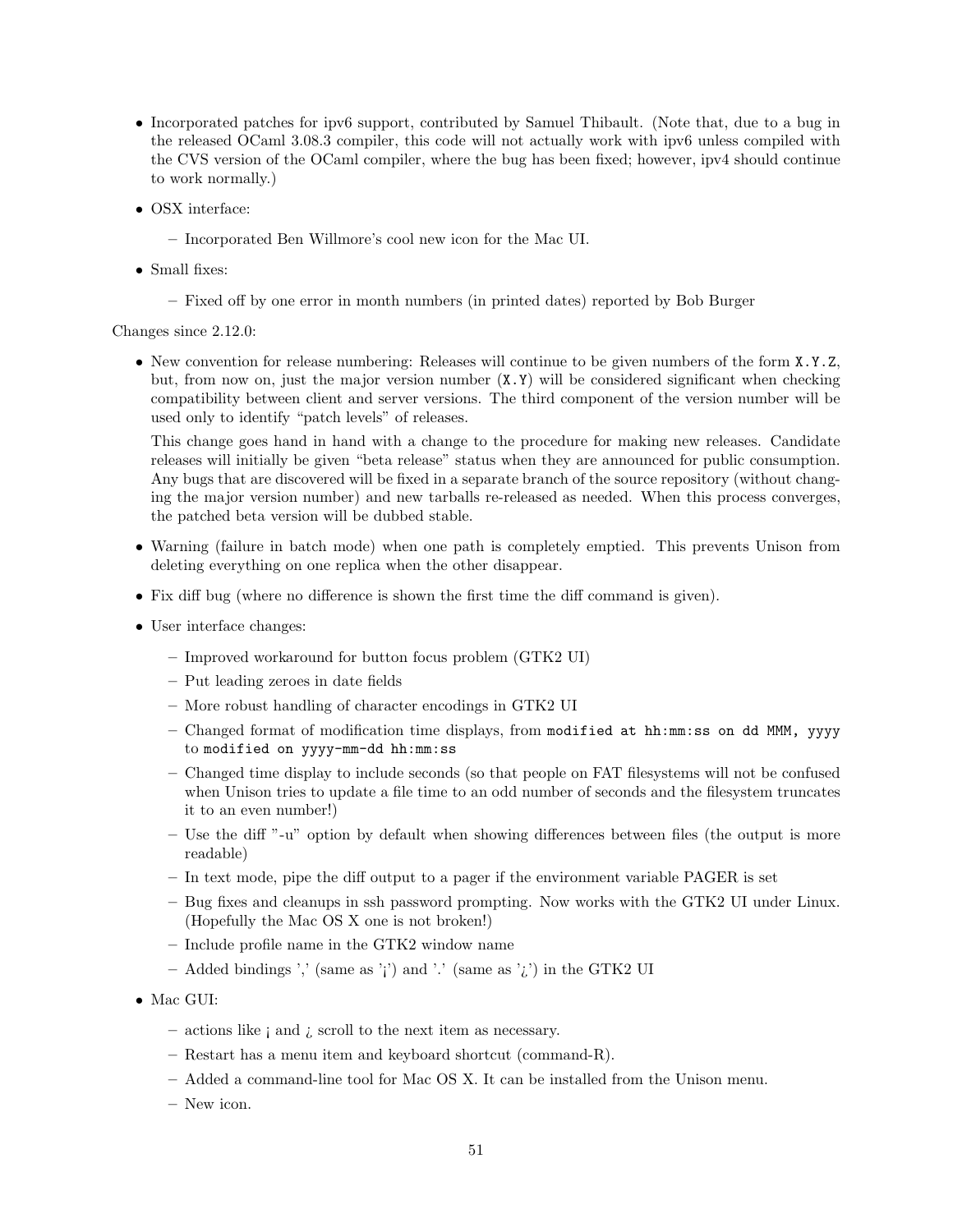- Handle the "help" command-line argument properly.
- Handle profiles given on the command line properly.
- When a profile has been selected, the profile dialog is replaced by a "connecting" message while the connection is being made. This gives better feedback.
- Size of left and right columns is now large enough so that "PropsChanged" is not cut off.
- Minor changes:
	- Disable multi-threading when both roots are local
	- Improved error handling code. In particular, make sure all files are closed in case of a transient failure
	- Under Windows, use \$UNISON for home directory as a last resort (it was wrongly moved before \$HOME and \$USERPROFILE in Unison 2.12.0)
	- Reopen the logfile if its name changes (profile change)
	- Double-check that permissions and modification times have been properly set: there are some combination of OS and filesystem on which setting them can fail in a silent way.
	- Check for bad Windows filenames for pure Windows synchronization also (not just cross architecture synchronization). This way, filenames containing backslashes, which are not correctly handled by unison, are rejected right away.
	- Attempt to resolve issues with synchronizing modification times of read-only files under Windows
	- Ignore chmod failures when deleting files
	- Ignore trailing dots in filenames in case insensitive mode
	- Proper quoting of paths, files and extensions ignored using the UI
	- The strings CURRENT1 and CURRENT2 are now correctly substitued when they occur in the diff preference
	- Improvements to syncing resource forks between Macs via a non-Mac system.

Changes since 2.10.2:

- Incompatible change: Archive format has changed.
- Source code availability: The Unison sources are now managed using Subversion. One nice side-effect is that anonymous checkout is now possible, like this:

svn co https://cvs.cis.upenn.edu:3690/svnroot/unison/

We will also continue to export a "developer tarball" of the current (modulo one day) sources in the web export directory. To receive commit logs for changes to the sources, subscribe to the unison-hackers list (http://www.cis.upenn.edu/~bcpierce/unison/lists.html).

- Text user interface:
	- Substantial reworking of the internal logic of the text UI to make it a bit easier to modify.
	- The dumbtty flag in the text UI is automatically set to true if the client is running on a Unix system and the EMACS environment variable is set to anything other than the empty string.
- Native OS X gui:
	- Added a synchronize menu item with keyboard shortcut
	- Added a merge menu item, still needs to be debugged
	- Fixes to compile for Panther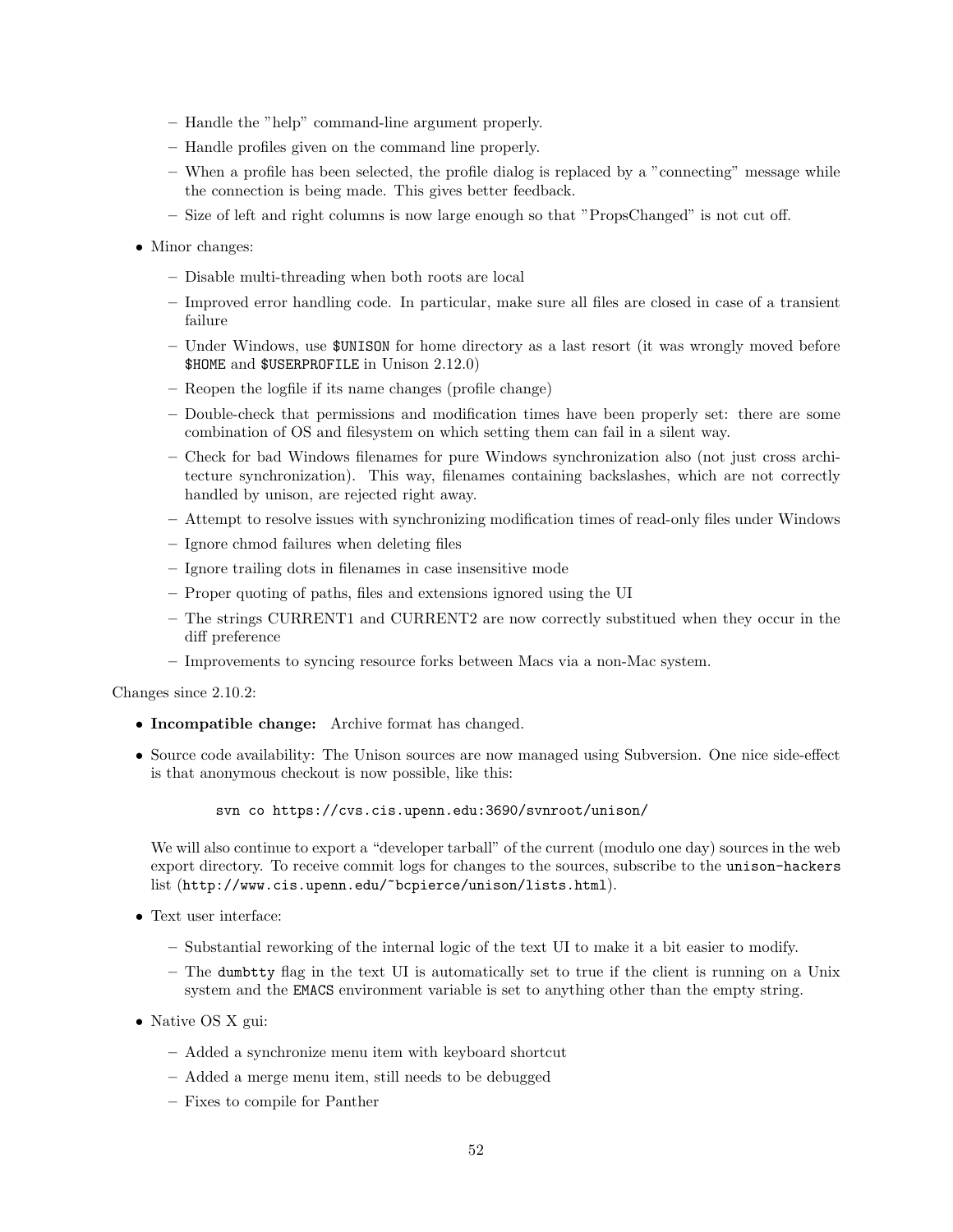- Miscellaneous improvements and bugfixes
- Small changes:
	- Changed the filename checking code to apply to Windows only, instead of OS X as well.
	- Finder flags now synchronized
	- Fallback in copy.ml for filesystem that do not support O\_EXCL
	- Changed buffer size for local file copy (was highly inefficient with synchronous writes)
	- Ignore chmod failure when deleting a directory
	- Fixed assertion failure when resolving a conflict content change / permission changes in favor of the content change.
	- Workaround for transferring large files using rsync.
	- Use buffered I/O for files (this is the only way to open files in binary mode under Cygwin).
	- On non-Cygwin Windows systems, the UNISON environment variable is now checked first to determine where to look for Unison's archive and preference files, followed by HOME and USERPROFILE in that order. On Unix and Cygwin systems, HOME is used.
	- Generalized diff preference so that it can be given either as just the command name to be used for calculating diffs or else a whole command line, containing the strings CURRENT1 and CURRENT2, which will be replaced by the names of the files to be diff'ed before the command is called.
	- Recognize password prompts in some newer versions of ssh.

Changes since 2.9.20:

- Incompatible change: Archive format has changed.
- Major functionality changes:
	- Major tidying and enhancement of 'merge' functionality. The main user-visible change is that the external merge program may either write the merged output to a single new file, as before, or it may modify one or both of its input files, or it may write two new files. In the latter cases, its modifications will be copied back into place on both the local and the remote host, and (if the two files are now equal) the archive will be updated appropriately. More information can be found in the user manual. Thanks to Malo Denielou and Alan Schmitt for these improvements.

Warning: the new merging functionality is not completely compatible with old versions! Check the manual for details.

- Files larger than 2Gb are now supported.
- Added preliminary (and still somewhat experimental) support for the Apple OS X operating system.
	- ∗ Resource forks should be transferred correctly. (See the manual for details of how this works when synchronizing HFS with non-HFS volumes.) Synchronization of file type and creator information is also supported.
	- ∗ On OSX systems, the name of the directory for storing Unison's archives, preference files, etc., is now determined as follows:
		- · if ~/.unison exists, use it
		- · otherwise, use ~/Library/Application Support/Unison, creating it if necessary.
	- ∗ A preliminary native-Cocoa user interface is under construction. This still needs some work, and some users experience unpredictable crashes, so it is only for hackers for now. Run make with UISTYLE=mac to build this interface.
- Minor functionality changes: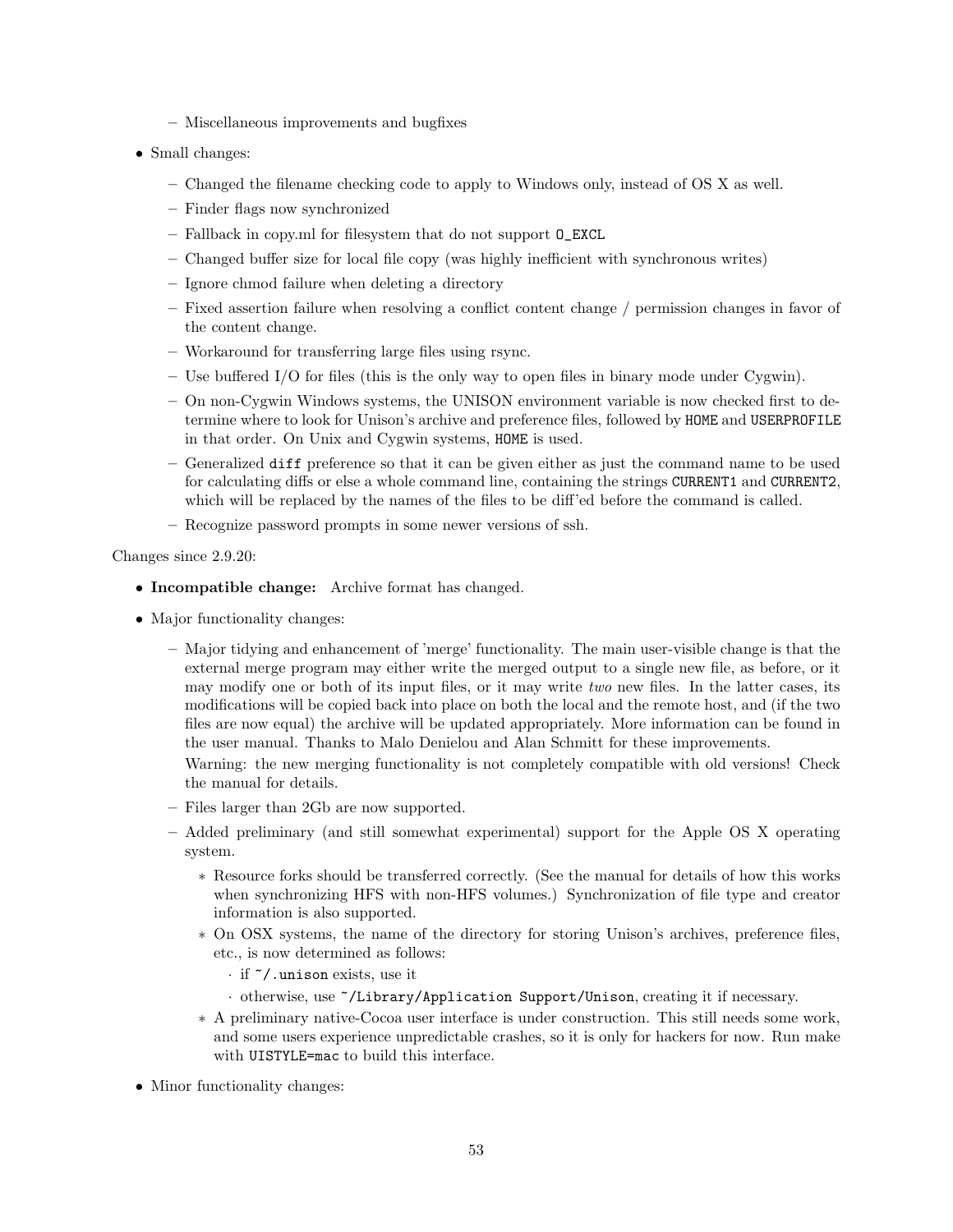- Added an ignorelocks preference, which forces Unison to override left-over archive locks. (Setting this preference is dangerous! Use it only if you are positive you know what you are doing.)
- Added a new preference assumeContentsAreImmutable. If a directory matches one of the patterns set in this preference, then update detection is skipped for files in this directory. (The purpose is to speed update detection for cases like Mail folders, which contain lots and lots of immutable files.) Also a preference assumeContentsAreImmutableNot, which overrides the first, similarly to ignorenot. (Later amendment: these preferences are now called immutable and immutablenot.)
- The ignorecase flag has been changed from a boolean to a three-valued preference. The default setting, called default, checks the operating systems running on the client and server and ignores filename case if either of them is OSX or Windows. Setting ignorecase to true or false overrides this behavior. If you have been setting ignorecase on the command line using -ignorecase=true or -ignorecase=false, you will need to change to -ignorecase true or -ignorecase false.
- a new preference, 'repeat', for the text user interface (only). If 'repeat' is set to a number, then, after it finishes synchronizing, Unison will wait for that many seconds and then start over, continuing this way until it is killed from outside. Setting repeat to true will automatically set the batch preference to true.
- Excel files are now handled specially, so that the fastcheck optimization is skipped even if the fastcheck flag is set. (Excel does some naughty things with modtimes, making this optimization unreliable and leading to failures during change propagation.)
- The ignorecase flag has been changed from a boolean to a three-valued preference. The default setting, called 'default', checks the operating systems running on the client and server and ignores filename case if either of them is OSX or Windows. Setting ignorecase to 'true' or 'false' overrides this behavior.
- Added a new preference, 'repeat', for the text user interface (only, at the moment). If 'repeat' is set to a number, then, after it finishes synchronizing, Unison will wait for that many seconds and then start over, continuing this way until it is killed from outside. Setting repeat to true will automatically set the batch preference to true.
- The 'rshargs' preference has been split into 'rshargs' and 'sshargs' (mainly to make the documentation clearer). In fact, 'rshargs' is no longer mentioned in the documentation at all, since pretty much everybody uses ssh now anyway.
- Documentation
	- The web pages have been completely redesigned and reorganized. (Thanks to Alan Schmitt for help with this.)
- User interface improvements
	- Added a GTK2 user interface, capable (among other things) of displaying filenames in any locale encoding. Kudos to Stephen Tse for contributing this code!
	- The text UI now prints a list of failed and skipped transfers at the end of synchronization.
	- Restarting update detection from the graphical UI will reload the current profile (which in particular will reset the -path preference, in case it has been narrowed by using the "Recheck unsynchronized items" command).
	- Several small improvements to the text user interface, including a progress display.
- Bug fixes (too numerous to count, actually, but here are some):
	- The maxthreads preference works now.
	- Fixed bug where warning message about uname returning an unrecognized result was preventing connection to server. (The warning is no longer printed, and all systems where 'uname' returns anything other than 'Darwin' are assumed not to be running OS X.)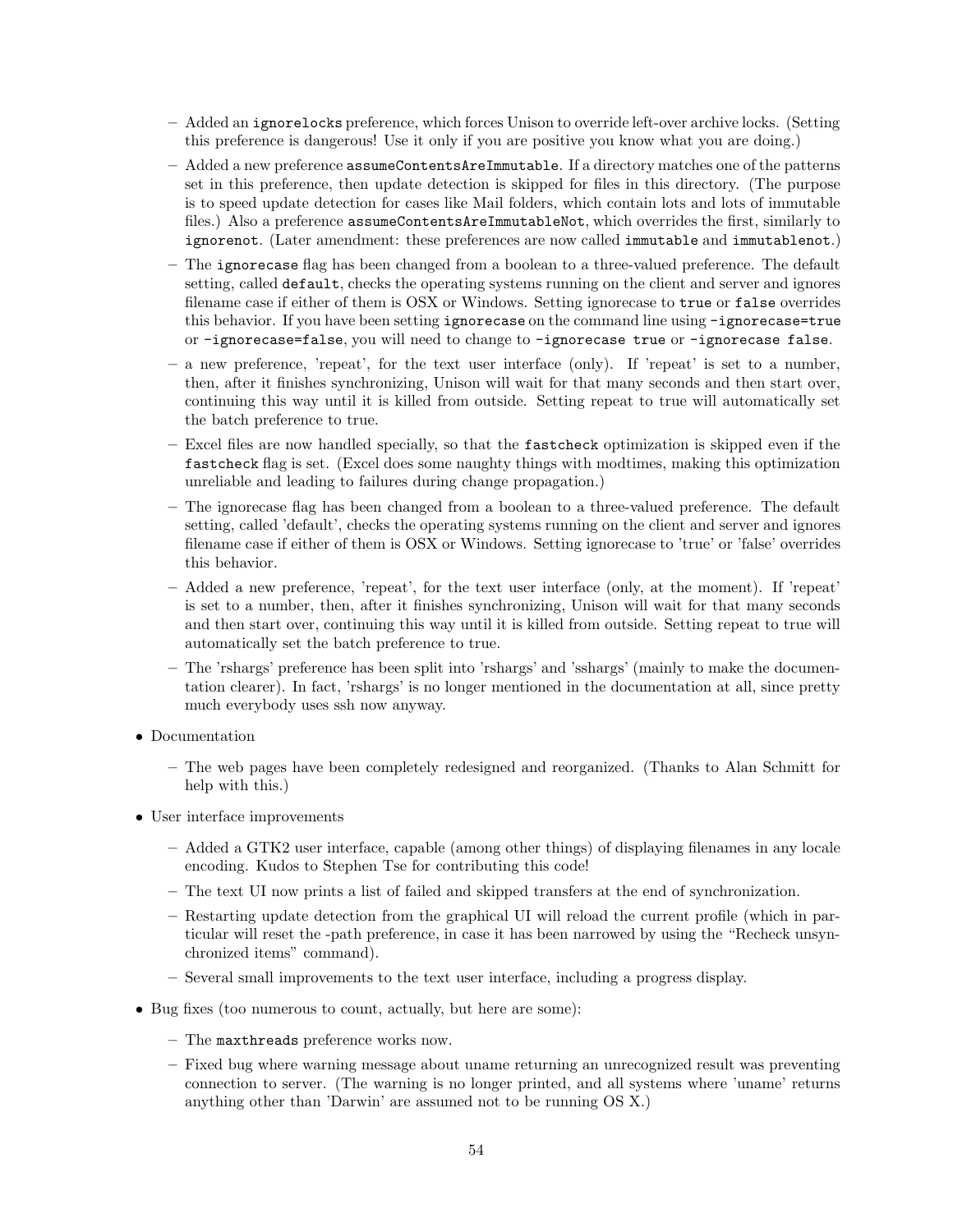- Fixed a problem on OS X that caused some valid file names (e.g., those including colons) to be considered invalid.
- Patched Path.followLink to follow links under cygwin in addition to Unix (suggested by Matt Swift).
- Small change to the storeRootsName function, suggested by bliviero at ichips.intel.com, to fix a problem in unison with the 'rootalias' option, which allows you to tell unison that two roots contain the same files. Rootalias was being applied after the hosts were sorted, so it wouldn't work properly in all cases.
- Incorporated a fix by Dmitry Bely for setting utimes of read-only files on Win32 systems.
- Installation / portability:
	- Unison now compiles with OCaml version 3.07 and later out of the box.
	- Makefile.OCaml fixed to compile out of the box under OpenBSD.
	- a few additional ports (e.g. OpenBSD, Zaurus/IPAQ) are now mentioned in the documentation
	- Unison can now be installed easily on OSX systems using the Fink package manager

Changes since 2.9.1:

- Added a preference maxthreads that can be used to limit the number of simultaneous file transfers.
- Added a backupdir preference, which controls where backup files are stored.
- Basic support added for OSX. In particular, Unison now recognizes when one of the hosts being synchronized is running OSX and switches to a case-insensitive treatment of filenames (i.e., 'foo' and 'FOO' are considered to be the same file). (OSX is not yet fully working, however: in particular, files with resource forks will not be synchronized correctly.)
- The same hash used to form the archive name is now also added to the names of the temp files created during file transfer. The reason for this is that, during update detection, we are going to silently delete any old temp files that we find along the way, and we want to prevent ourselves from deleting temp files belonging to other instances of Unison that may be running in parallel, e.g. synchronizing with a different host. Thanks to Ruslan Ermilov for this suggestion.
- Several small user interface improvements
- Documentation
	- FAQ and bug reporting instructions have been split out as separate HTML pages, accessible directly from the unison web page.
	- Additions to FAQ, in particular suggestions about performance tuning.
- Makefile
	- Makefile.OCaml now sets UISTYLE=text or UISTYLE=gtk automatically, depending on whether it finds lablgtk installed
	- Unison should now compile "out of the box" under OSX

Changes since 2.8.1:

- Changing profile works again under Windows
- File movement optimization: Unison now tries to use local copy instead of transfer for moved or copied files. It is controled by a boolean option "xferbycopying".
- Network statistics window (transfer rate, amount of data transferred). [NB: not available in Windows-Cygwin version.]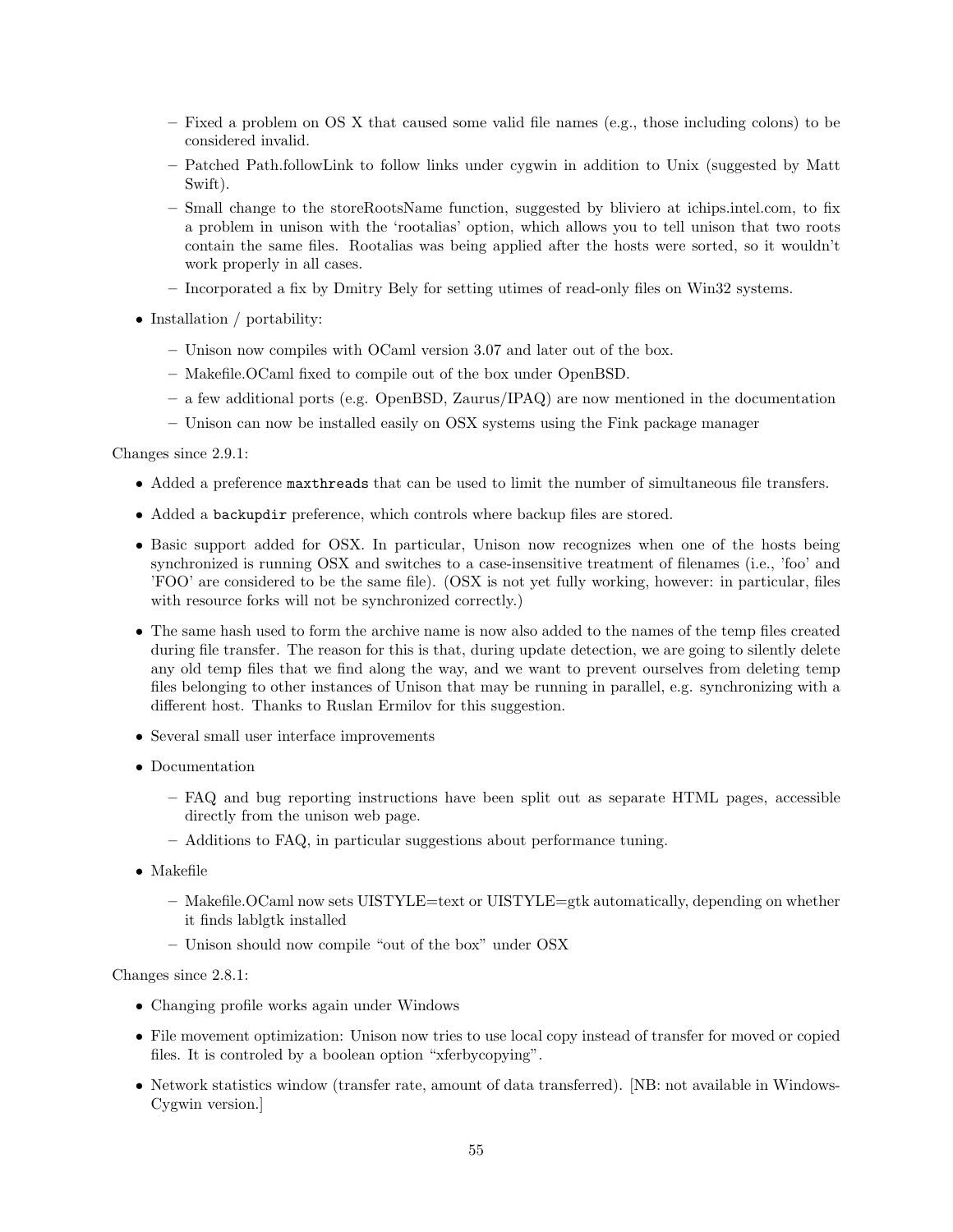- symlinks work under the cygwin version (which is dynamically linked).
- Fixed potential deadlock when synchronizing between Windows and Unix
- Small improvements:
	- If neither the USERPROFILE nor the HOME environment variables are set, then Unison will put its temporary commit log (called DANGER.README) into the directory named by the UNISON environment variable, if any; otherwise it will use C:.
	- $-$  alternative set of values for fastcheck: yes  $=$  true; no  $=$  false; default  $=$  auto.
	- -silent implies -contactquietly
- Source code:
	- Code reorganization and tidying. (Started breaking up some of the basic utility modules so that the non-unison-specific stuff can be made available for other projects.)
	- several Makefile and docs changes (for release);
	- further comments in "update.ml";
	- connection information is not stored in global variables anymore.

Changes since 2.7.78:

• Small bugfix to textual user interface under Unix (to avoid leaving the terminal in a bad state where it would not echo inputs after Unison exited).

Changes since 2.7.39:

- Improvements to the main web page (stable and beta version docs are now both accessible).
- User manual revised.
- Added some new preferences:
	- "sshcmd" and "rshcmd" for specifying paths to ssh and rsh programs.
	- "contactquietly" for suppressing the "contacting server" message during Unison startup (under the graphical UI).
- Bug fixes:
	- Fixed small bug in UI that neglected to change the displayed column headers if loading a new profile caused the roots to change.
	- Fixed a bug that would put the text UI into an infinite loop if it encountered a conflict when run in batch mode.
	- Added some code to try to fix the display of non-Ascii characters in filenames on Windows systems in the GTK UI. (This code is currently untested—if you're one of the people that had reported problems with display of non-ascii filenames, we'd appreciate knowing if this actually fixes things.)
	- '-prefer/-force newer' works properly now. (The bug was reported by Sebastian Urbaniak and Sean Fulton.)
- User interface and Unison behavior:
	- Renamed 'Proceed' to 'Go' in the graphical UI.
	- Added exit status for the textual user interface.
	- Paths that are not synchronized because of conflicts or errors during update detection are now noted in the log file.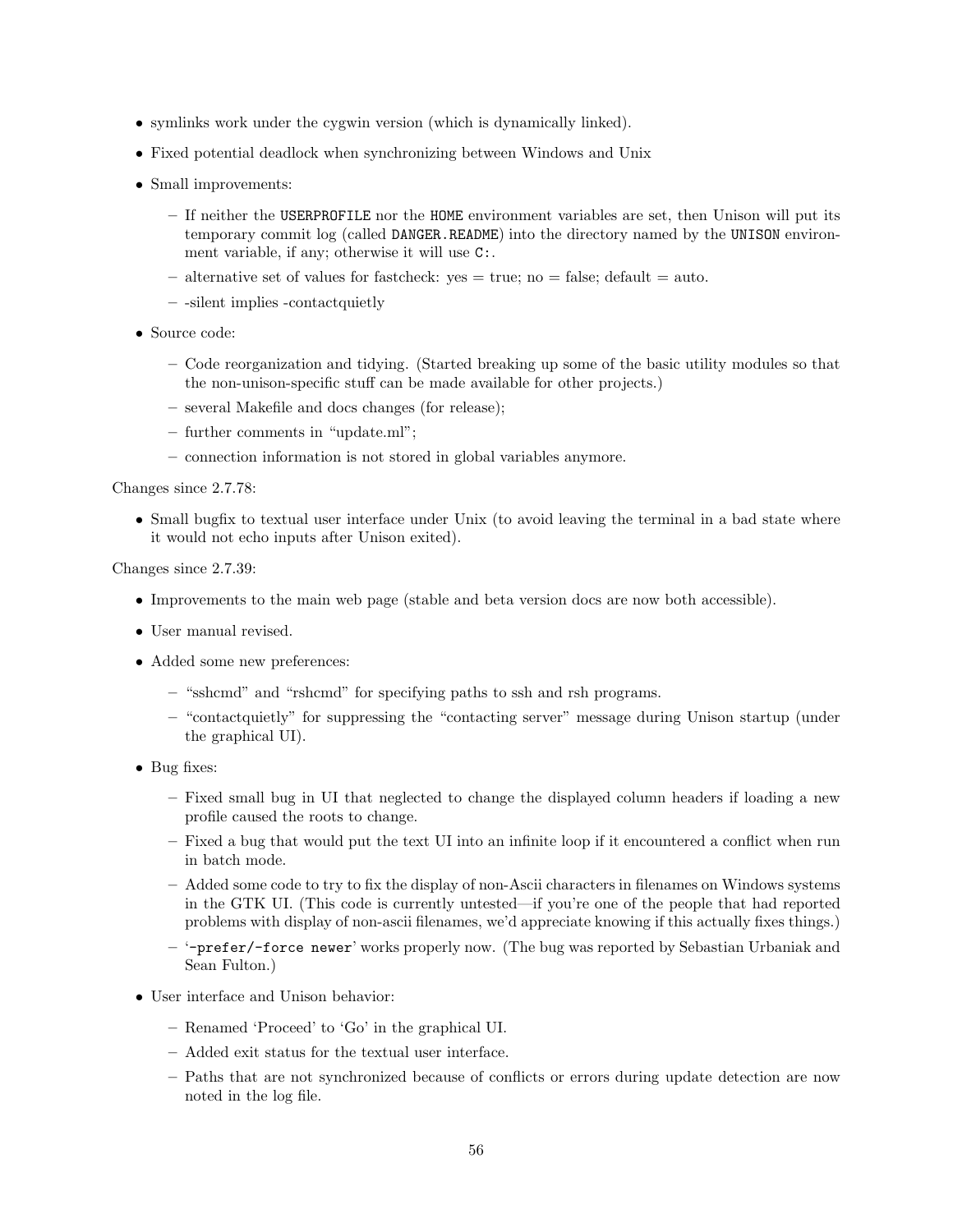- [END] messages in log now use a briefer format
- Changed the text UI startup sequence so that ./unison -ui text will use the default profile instead of failing.
- Made some improvements to the error messages.
- Added some debugging messages to remote.ml.

#### Changes since 2.7.7:

• Incorporated, once again, a multi-threaded transport sub-system. It transfers several files at the same time, thereby making much more effective use of available network bandwidth. Unlike the earlier attempt, this time we do not rely on the native thread library of OCaml. Instead, we implement a light-weight, non-preemptive multi-thread library in OCaml directly. This version appears stable.

Some adjustments to unison are made to accommodate the multi-threaded version. These include, in particular, changes to the user interface and logging, for example:

- Two log entries for each transferring task, one for the beginning, one for the end.
- Suppressed warning messages against removing temp files left by a previous unison run, because warning does not work nicely under multi-threading. The temp file names are made less likely to coincide with the name of a file created by the user. They take the form .#<filename>.<serial>.unison.tmp. [N.b. This was later changed to .unison.<filename>.<serial>.unison.t
- Added a new command to the GTK user interface: pressing 'f' causes Unison to start a new update detection phase, using as paths just those paths that have been detected as changed and not yet marked as successfully completed. Use this command to quickly restart Unison on just the set of paths still needing attention after a previous run.
- Made the ignorecase preference user-visible, and changed the initialization code so that it can be manually set to true, even if neither host is running Windows. (This may be useful, e.g., when using Unison running on a Unix system with a FAT volume mounted.)
- Small improvements and bug fixes:
	- Errors in preference files now generate fatal errors rather than warnings at startup time. (I.e., you can't go on from them.) Also, we fixed a bug that was preventing these warnings from appearing in the text UI, so some users who have been running (unsuspectingly) with garbage in their prefs files may now get error reports.
	- Error reporting for preference files now provides file name and line number.
	- More intelligible message in the case of identical change to the same files: "Nothing to do: replicas have been changed only in identical ways since last sync."
	- Files with prefix  $\cdot \#$  excluded when scanning for preference files.
	- Rsync instructions are send directly instead of first marshaled.
	- Won't try forever to get the fingerprint of a continuously changing file: unison will give up after certain number of retries.
	- Other bug fixes, including the one reported by Peter Selinger (force=older preference not working).
- Compilation:
	- Upgraded to the new OCaml 3.04 compiler, with the LablGtk 1.2.3 library (patched version used for compiling under Windows).
	- Added the option to compile unison on the Windows platform with Cygwin GNU C compiler. This option only supports building dynamically linked unison executables.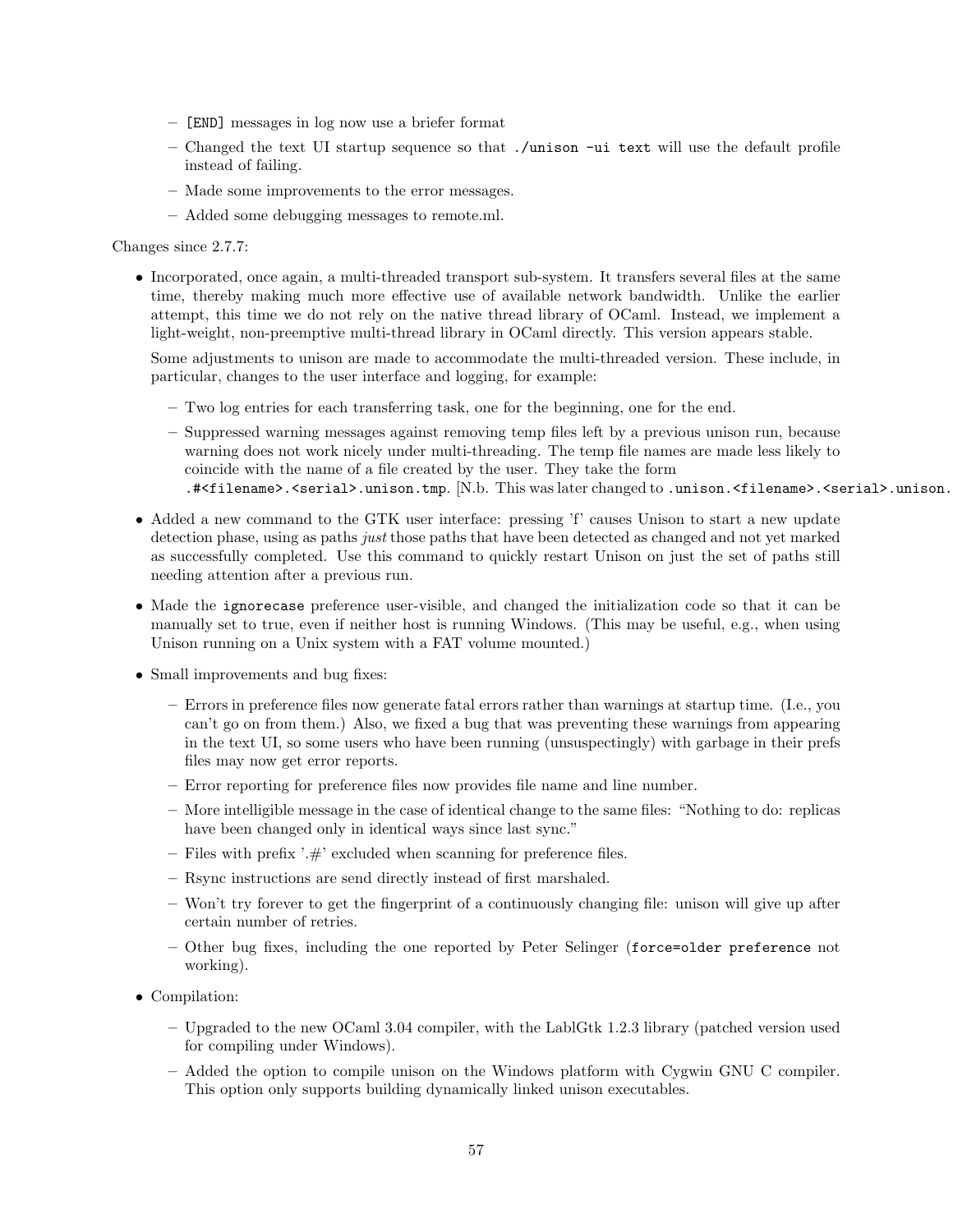Changes since 2.7.4:

• Fixed a silly (but debilitating) bug in the client startup sequence.

Changes since 2.7.1:

- Added addprefsto preference, which (when set) controls which preference file new preferences (e.g. new ignore patterns) are added to.
- Bug fix: read the initial connection header one byte at a time, so that we don't block if the header is shorter than expected. (This bug did not affect normal operation — it just made it hard to tell when you were trying to use Unison incorrectly with an old version of the server, since it would hang instead of giving an error message.)

Changes since 2.6.59:

- Changed fastcheck from a boolean to a string preference. Its legal values are yes (for a fast check), no (for a safe check), or default (for a fast check—which also happens to be safe—when running on Unix and a safe check when on Windows). The default is default.
- Several preferences have been renamed for consistency. All preference names are now spelled out in lowercase. For backward compatibility, the old names still work, but they are not mentioned in the manual any more.
- The temp files created by the 'diff' and 'merge' commands are now named by prepending a new prefix to the file name, rather than appending a suffix. This should avoid confusing diff/merge programs that depend on the suffix to guess the type of the file contents.
- We now set the keepalive option on the server socket, to make sure that the server times out if the communication link is unexpectedly broken.
- Bug fixes:
	- When updating small files, Unison now closes the destination file.
	- File permissions are properly updated when the file is behind a followed link.
	- Several other small fixes.

Changes since 2.6.38:

• Major Windows performance improvement!

We've added a preference fastcheck that makes Unison look only at a file's creation time and lastmodified time to check whether it has changed. This should result in a huge speedup when checking for updates in large replicas.

When this switch is set, Unison will use file creation times as 'pseudo inode numbers' when scanning Windows replicas for updates, instead of reading the full contents of every file. This may cause Unison to miss propagating an update if the create time, modification time, and length of the file are all unchanged by the update (this is not easy to achieve, but it can be done). However, Unison will never overwrite such an update with a change from the other replica, since it always does a safe check for updates just before propagating a change. Thus, it is reasonable to use this switch most of the time and occasionally run Unison once with fastcheck set to false, if you are worried that Unison may have overlooked an update.

Warning: This change is has not yet been thoroughly field-tested. If you set the fastcheck preference, pay careful attention to what Unison is doing.

• New functionality: centralized backups and merging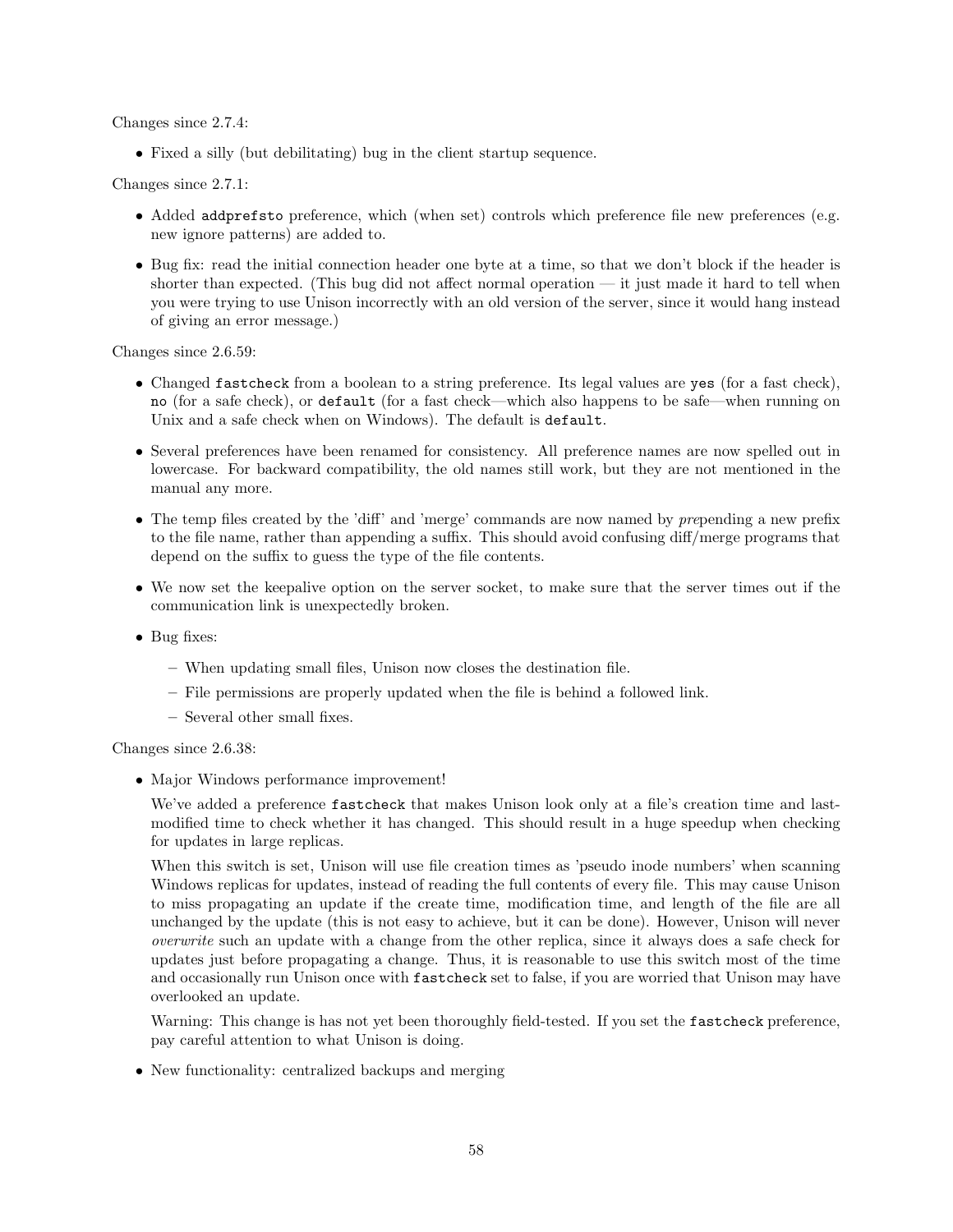- This version incorporates two pieces of major new functionality, implemented by Sylvain Roy during a summer internship at Penn: a *centralized backup* facility that keeps a full backup of (selected files in) each replica, and a merging feature that allows Unison to invoke an external file-merging tool to resolve conflicting changes to individual files.
- Centralized backups:
	- ∗ Unison now maintains full backups of the last-synchronized versions of (some of) the files in each replica; these function both as backups in the usual sense and as the "common version" when invoking external merge programs.
	- ∗ The backed up files are stored in a directory /.unison/backup on each host. (The name of this directory can be changed by setting the environment variable UNISONBACKUPDIR.)
	- ∗ The predicate backup controls which files are actually backed up: giving the preference 'backup = Path  $*$ ' causes backing up of all files.
	- ∗ Files are added to the backup directory whenever unison updates its archive. This means that
		- · When unison reconstructs its archive from scratch (e.g., because of an upgrade, or because the archive files have been manually deleted), all files will be backed up.
		- · Otherwise, each file will be backed up the first time unison propagates an update for it.
	- ∗ The preference backupversions controls how many previous versions of each file are kept. The default is 2 (i.e., the last synchronized version plus one backup).
	- ∗ For backward compatibility, the backups preference is also still supported, but backup is now preferred.
	- ∗ It is OK to manually delete files from the backup directory (or to throw away the directory itself). Before unison uses any of these files for anything important, it checks that its fingerprint matches the one that it expects.
- Merging:
	- ∗ Both user interfaces offer a new 'merge' command, invoked by pressing 'm' (with a changed file selected).
	- ∗ The actual merging is performed by an external program. The preferences merge and merge2 control how this program is invoked. If a backup exists for this file (see the backup preference), then the merge preference is used for this purpose; otherwise merge2 is used. In both cases, the value of the preference should be a string representing the command that should be passed to a shell to invoke the merge program. Within this string, the special substrings CURRENT1, CURRENT2, NEW, and OLD may appear at any point. Unison will substitute these as follows before invoking the command:
		- · CURRENT1 is replaced by the name of the local copy of the file;
		- · CURRENT2 is replaced by the name of a temporary file, into which the contents of the remote copy of the file have been transferred by Unison prior to performing the merge;
		- · NEW is replaced by the name of a temporary file that Unison expects to be written by the merge program when it finishes, giving the desired new contents of the file; and
		- · OLD is replaced by the name of the backed up copy of the original version of the file (i.e., its state at the end of the last successful run of Unison), if one exists (applies only to merge, not merge2).

For example, on Unix systems setting the merge preference to

```
merge = diff3 -m CURRENT1 OLD CURRENT2 > NEW
```
will tell Unison to use the external diff3 program for merging.

A large number of external merging programs are available. For example, emacs users may find the following convenient:

```
merge2 = emacs -q --eval '(ediff-merge-files "CURRENT1" "CURRENT2"
           nil "NEW")'
merge = emacs -q --eval '(ediff-merge-files-with-ancestor
           "CURRENT1" "CURRENT2" "OLD" nil "NEW")'
```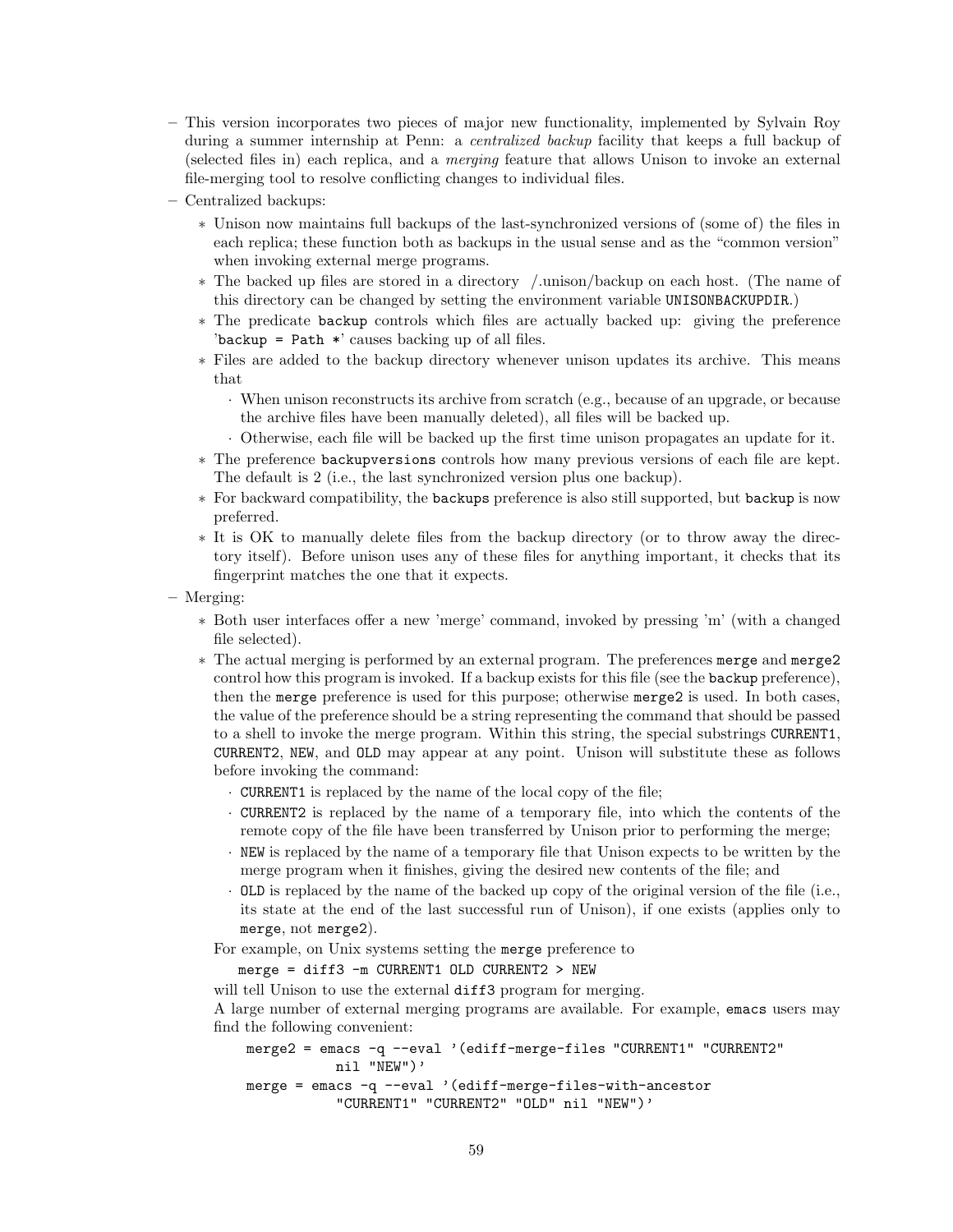(These commands are displayed here on two lines to avoid running off the edge of the page. In your preference file, each should be written on a single line.)

- ∗ If the external program exits without leaving any file at the path NEW, Unison considers the merge to have failed. If the merge program writes a file called NEW but exits with a nonzero status code, then Unison considers the merge to have succeeded but to have generated conflicts. In this case, it attempts to invoke an external editor so that the user can resolve the conflicts. The value of the editor preference controls what editor is invoked by Unison. The default is emacs.
- ∗ Please send us suggestions for other useful values of the merge2 and merge preferences we'd like to give several examples in the manual.
- Smaller changes:
	- When one preference file includes another, unison no longer adds the suffix '.prf' to the included file by default. If a file with precisely the given name exists in the .unison directory, it will be used; otherwise Unison will add .prf, as it did before. (This change means that included preference files can be named blah.include instead of blah.prf, so that unison will not offer them in its 'choose a preference file' dialog.)
	- For Linux systems, we now offer both a statically linked and a dynamically linked executable. The static one is larger, but will probably run on more systems, since it doesn't depend on the same versions of dynamically linked library modules being available.
	- Fixed the force and prefer preferences, which were getting the propagation direction exactly backwards.
	- Fixed a bug in the startup code that would cause unison to crash when the default profile (~/.unison/default.prf) does not exist.
	- Fixed a bug where, on the run when a profile is first created, Unison would confusingly display the roots in reverse order in the user interface.
- For developers:
	- We've added a module dependency diagram to the source distribution, in src/DEPENDENCIES.ps, to help new prospective developers with navigating the code.

Changes since 2.6.11:

- Incompatible change: Archive format has changed.
- Incompatible change: The startup sequence has been completely rewritten and greatly simplified. The main user-visible change is that the defaultpath preference has been removed. Its effect can be approximated by using multiple profiles, with include directives to incorporate common settings. All uses of defaultpath in existing profiles should be changed to path.

Another change in startup behavior that will affect some users is that it is no longer possible to specify roots both in the profile and on the command line.

You can achieve a similar effect, though, by breaking your profile into two:

```
default.prf =
    root = blah
    root = foo
    include common
common.prf =
    <everything else>
```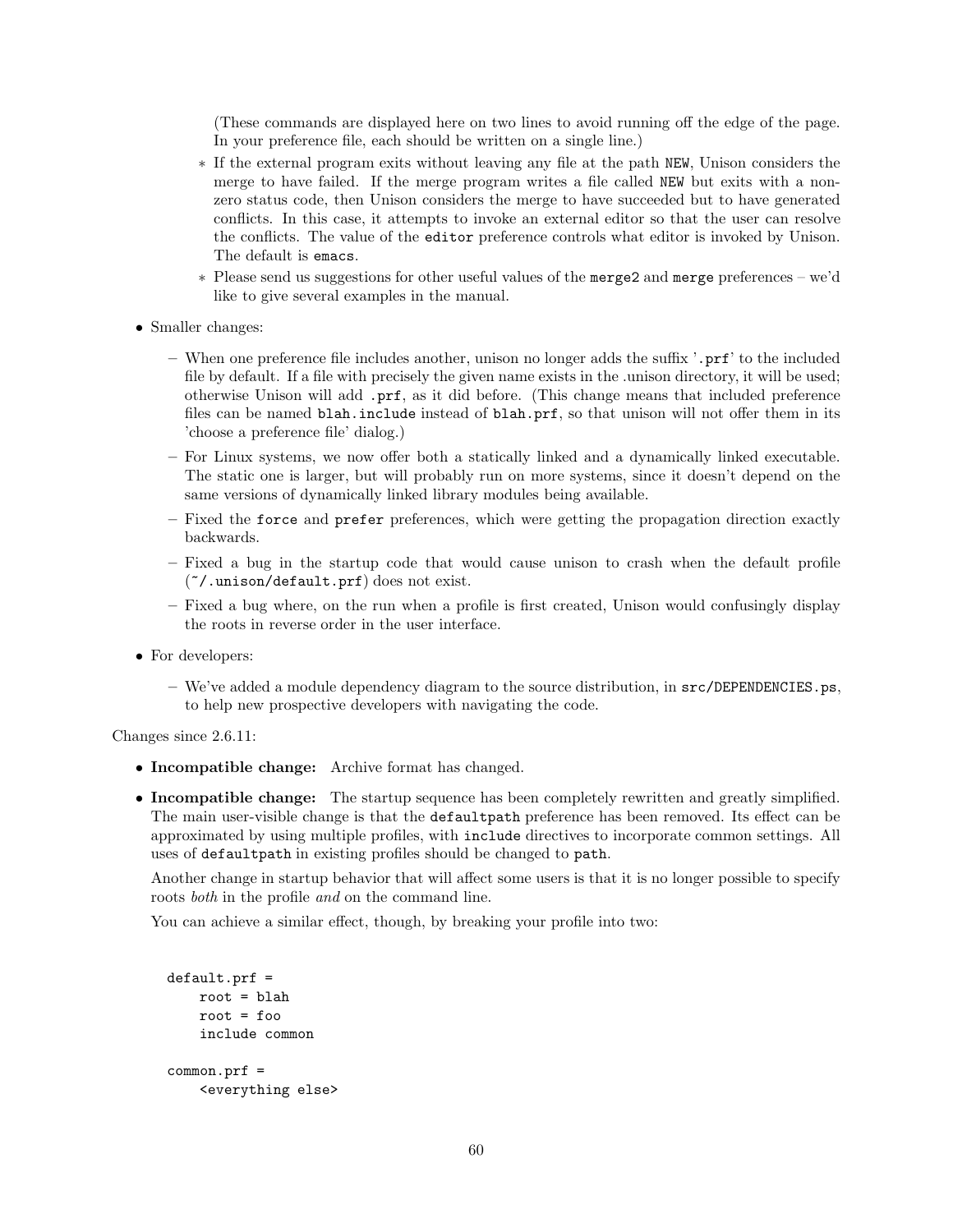Now do

unison common root1 root2

when you want to specify roots explicitly.

• The -prefer and -force options have been extended to allow users to specify that files with more recent modtimes should be propagated, writing either -prefer newer or -force newer. (For symmetry, Unison will also accept -prefer older or -force older.) The -force older/newer options can only be used when -times is also set.

The graphical user interface provides access to these facilities on a one-off basis via the Actions menu.

- Names of roots can now be "aliased" to allow replicas to be relocated without changing the name of the archive file where Unison stores information between runs. (This feature is for experts only. See the "Archive Files" section of the manual for more information.)
- Graphical user-interface:
	- A new command is provided in the Synchronization menu for switching to a new profile without restarting Unison from scratch.
	- The GUI also supports one-key shortcuts for commonly used profiles. If a profile contains a preference of the form 'key =  $n'$ , where n is a single digit, then pressing this key will cause Unison to immediately switch to this profile and begin synchronization again from scratch. (Any actions that may have been selected for a set of changes currently being displayed will be discarded.)
	- Each profile may include a preference 'label =  $\langle$ string>' giving a descriptive string that described the options selected in this profile. The string is listed along with the profile name in the profile selection dialog, and displayed in the top-right corner of the main Unison window.
- Minor:
	- Fixed a bug that would sometimes cause the 'diff' display to order the files backwards relative to the main user interface. (Thanks to Pascal Brisset for this fix.)
	- On Unix systems, the graphical version of Unison will check the DISPLAY variable and, if it is not set, automatically fall back to the textual user interface.
	- Synchronization paths (path preferences) are now matched against the ignore preferences. So if a path is both specified in a path preference and ignored, it will be skipped.
	- Numerous other bugfixes and small improvements.

Changes since 2.6.1:

- The synchronization of modification times has been disabled for directories.
- Preference files may now include lines of the form include  $\langle$ name>, which will cause name.prf to be read at that point.
- The synchronization of permission between Windows and Unix now works properly.
- A binding CYGWIN=binmode in now added to the environment so that the Cygwin port of OpenSSH works properly in a non-Cygwin context.
- The servercmd and addversionno preferences can now be used together: -addversionno appends an appropriate -NNN to the server command, which is found by using the value of the -servercmd preference if there is one, or else just unison.
- Both '-pref=val' and '-pref val' are now allowed for boolean values. (The former can be used to set a preference to false.)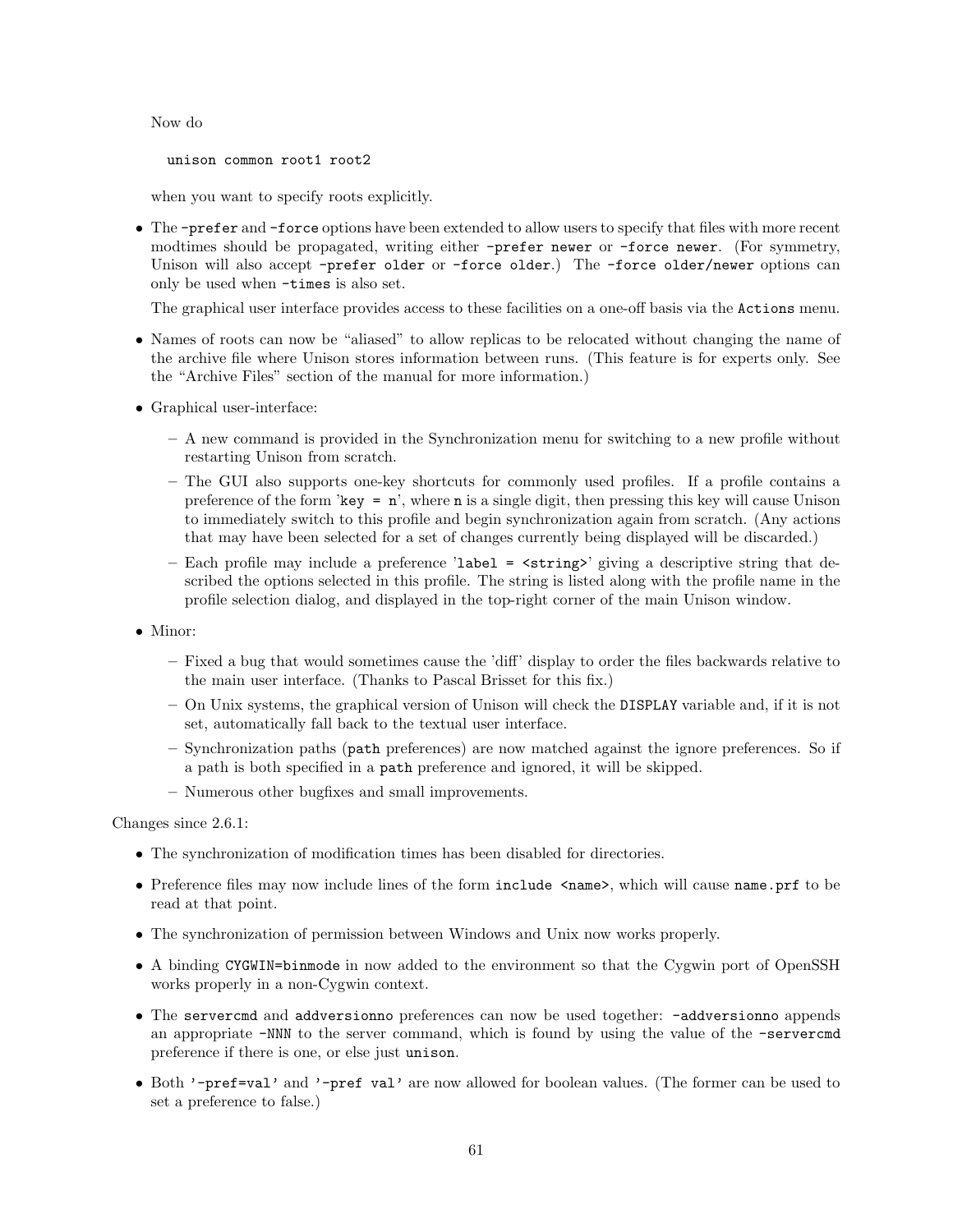• Lot of small bugs fixed.

Changes since 2.5.31:

- The log preference is now set to true by default, since the log file seems useful for most users.
- Several miscellaneous bugfixes (most involving symlinks).

Changes since 2.5.25:

- Incompatible change: Archive format has changed (again).
- Several significant bugs introduced in 2.5.25 have been fixed.

Changes since 2.5.1:

- Incompatible change: Archive format has changed. Make sure you synchronize your replicas before upgrading, to avoid spurious conflicts. The first sync after upgrading will be slow.
- New functionality:
	- Unison now synchronizes file modtimes, user-ids, and group-ids.

These new features are controlled by a set of new preferences, all of which are currently false by default.

- ∗ When the times preference is set to true, file modification times are propaged. (Because the representations of time may not have the same granularity on both replicas, Unison may not always be able to make the modtimes precisely equal, but it will get them as close as the operating systems involved allow.)
- ∗ When the owner preference is set to true, file ownership information is synchronized.
- ∗ When the group preference is set to true, group information is synchronized.
- ∗ When the numericIds preference is set to true, owner and group information is synchronized numerically. By default, owner and group numbers are converted to names on each replica and these names are synchronized. (The special user id 0 and the special group 0 are never mapped via user/group names even if this preference is not set.)
- Added an integer-valued preference perms that can be used to control the propagation of permission bits. The value of this preference is a mask indicating which permission bits should be synchronized. It is set by default to 0o1777: all bits but the set-uid and set-gid bits are synchronised (synchronizing theses latter bits can be a security hazard). If you want to synchronize all bits, you can set the value of this preference to  $-1$ .
- Added a log preference (default false), which makes Unison keep a complete record of the changes it makes to the replicas. By default, this record is written to a file called unison.log in the user's home directory (the value of the HOME environment variable). If you want it someplace else, set the logfile preference to the full pathname you want Unison to use.
- Added an ignorenot preference that maintains a set of patterns for paths that should definitely not be ignored, whether or not they match an ignore pattern. (That is, a path will now be ignored iff it matches an ignore pattern and does not match any ignorenot patterns.)
- User-interface improvements:
	- Roots are now displayed in the user interface in the same order as they were given on the command line or in the preferences file.
	- When the batch preference is set, the graphical user interface no longer waits for user confirmation when it displays a warning message: it simply pops up an advisory window with a Dismiss button at the bottom and keeps on going.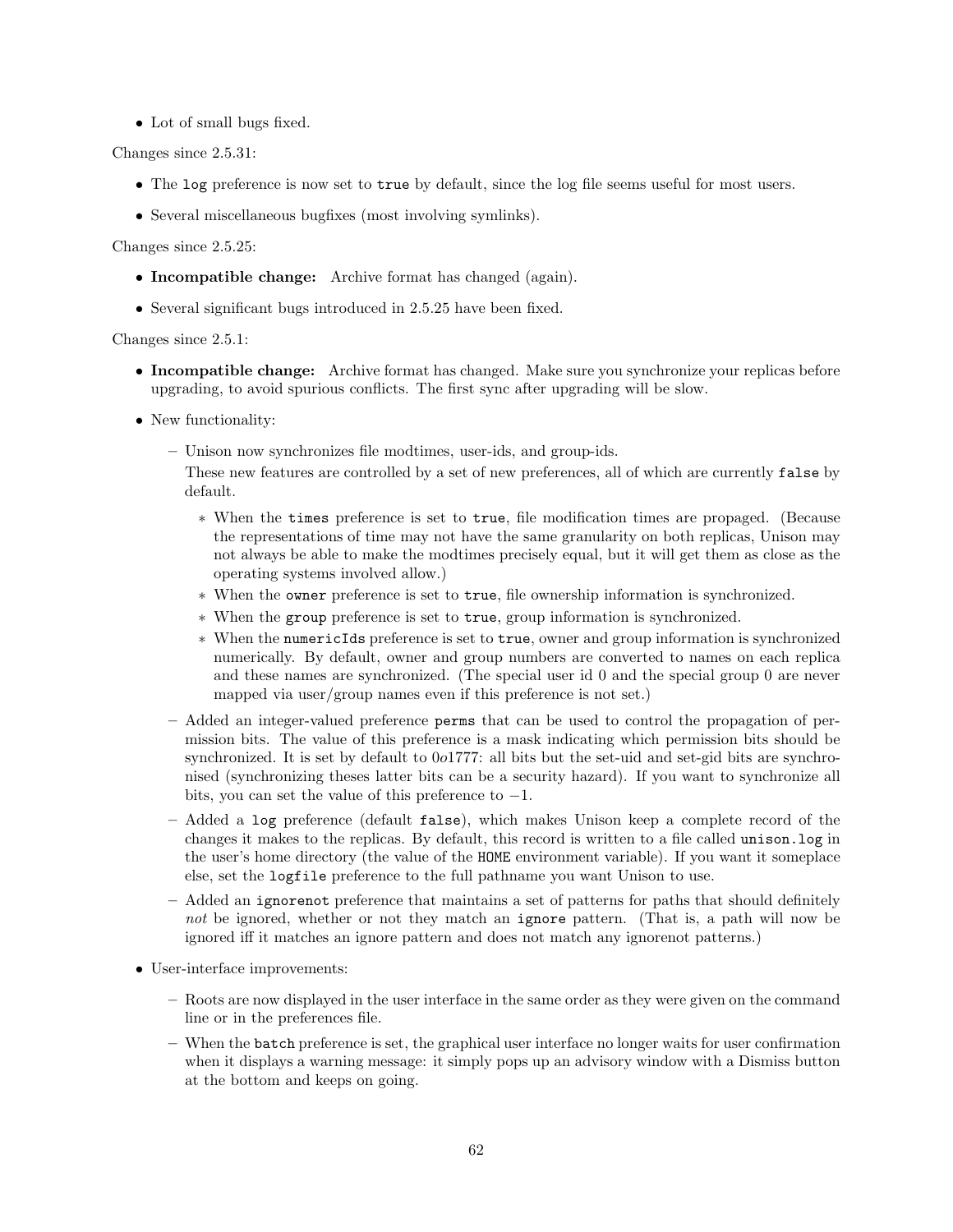- Added a new preference for controlling how many status messages are printed during update detection: statusdepth controls the maximum depth for paths on the local machine (longer paths are not displayed, nor are non-directory paths). The value should be an integer; default is 1.
- Removed the trace and silent preferences. They did not seem very useful, and there were too many preferences for controlling output in various ways.
- The text UI now displays just the default command (the one that will be used if the user just types <**return>**) instead of all available commands. Typing ? will print the full list of possibilities.
- The function that finds the canonical hostname of the local host (which is used, for example, in calculating the name of the archive file used to remember which files have been synchronized) normally uses the gethostname operating system call. However, if the environment variable UNISONLOCALHOSTNAME is set, its value will now be used instead. This makes it easier to use Unison in situations where a machine's name changes frequently (e.g., because it is a laptop and gets moved around a lot).
- File owner and group are now displayed in the "detail window" at the bottom of the screen, when unison is configured to synchronize them.
- For hackers:
	- Updated to Jacques Garrigue's new version of lablgtk, which means we can throw away our local patched version.

If you're compiling the GTK version of unison from sources, you'll need to update your copy of lablgtk to the developers release. (Warning: installing lablgtk under Windows is currently a bit challenging.)

- The TODO.txt file (in the source distribution) has been cleaned up and reorganized. The list of pending tasks should be much easier to make sense of, for people that may want to contribute their programming energies. There is also a separate file BUGS.txt for open bugs.
- The Tk user interface has been removed (it was not being maintained and no longer compiles).
- The debug preference now prints quite a bit of additional information that should be useful for identifying sources of problems.
- The version number of the remote server is now checked right away during the connection setup handshake, rather than later. (Somebody sent a bug report of a server crash that turned out to come from using inconsistent versions: better to check this earlier and in a way that can't crash either client or server.)
- Unison now runs correctly on 64-bit architectures (e.g. Alpha linux). We will not be distributing binaries for these architectures ourselves (at least for a while) but if someone would like to make them available, we'll be glad to provide a link to them.
- Bug fixes:
	- Pattern matching (e.g. for ignore) is now case-insensitive when Unison is in case-insensitive mode (i.e., when one of the replicas is on a windows machine).
	- Some people had trouble with mysterious failures during propagation of updates, where files would be falsely reported as having changed during synchronization. This should be fixed.
	- Numerous smaller fixes.

Changes since 2.4.1:

• Added a number of 'sorting modes' for the user interface. By default, conflicting changes are displayed at the top, and the rest of the entries are sorted in alphabetical order. This behavior can be changed in the following ways: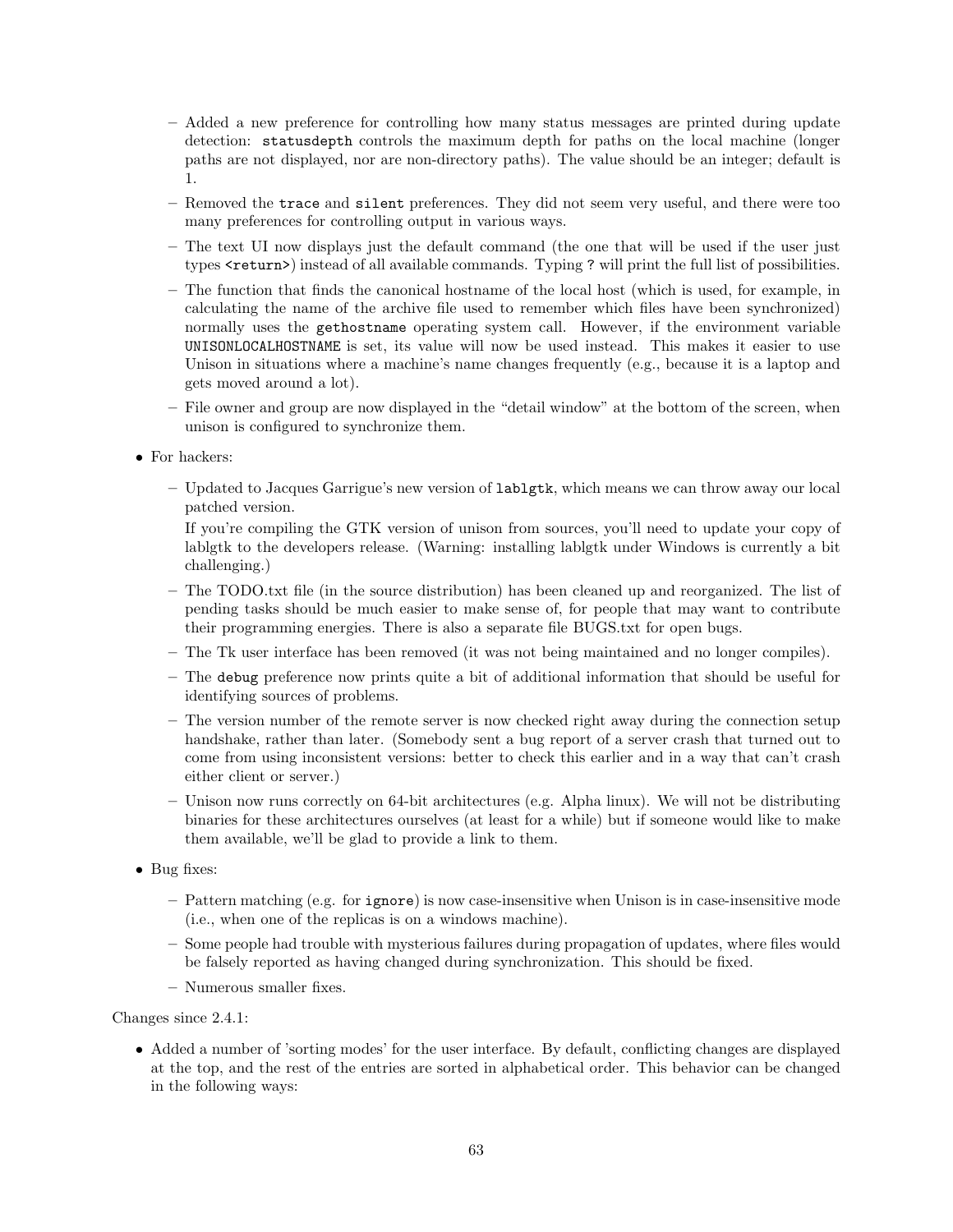- Setting the sortnewfirst preference to true causes newly created files to be displayed before changed files.
- Setting sortbysize causes files to be displayed in increasing order of size.
- Giving the preference sortfirst= $\epsilon$ pattern> (where  $\epsilon$ pattern> is a path descriptor in the same format as 'ignore' and 'follow' patterns, causes paths matching this pattern to be displayed first.
- Similarly, giving the preference sortlast=<pattern> causes paths matching this pattern to be displayed last.

The sorting preferences are described in more detail in the user manual. The sortnewfirst and sortbysize flags can also be accessed from the 'Sort' menu in the grpahical user interface.

- Added two new preferences that can be used to change unison's fundamental behavior to make it more like a mirroring tool instead of a synchronizer.
	- Giving the preference prefer with argument <root> (by adding -prefer <root> to the command line or  $prefer=\text{root}$  to your profile) means that, if there is a conflict, the contents of  $\text{root}$ should be propagated to the other replica (with no questions asked). Non-conflicting changes are treated as usual.
	- Giving the preference force with argument <root> will make unison resolve *all* differences in favor of the given root, even if it was the other replica that was changed.

These options should be used with care! (More information is available in the manual.)

- Small changes:
	- Changed default answer to 'Yes' in all two-button dialogs in the graphical interface (this seems more intuitive).
	- The rsync preference has been removed (it was used to activate rsync compression for file transfers, but rsync compression is now enabled by default).
	- In the text user interface, the arrows indicating which direction changes are being propagated are printed differently when the user has overridded Unison's default recommendation (====> instead of ---->). This matches the behavior of the graphical interface, which displays such arrows in a different color.
	- Carriage returns (Control-M's) are ignored at the ends of lines in profiles, for Windows compatibility.
	- All preferences are now fully documented in the user manual.

Changes since 2.3.12:

- Incompatible change: Archive format has changed. Make sure you synchronize your replicas before upgrading, to avoid spurious conflicts. The first sync after upgrading will be slow.
- New/improved functionality:
	- A new preference -sortbysize controls the order in which changes are displayed to the user: when it is set to true, the smallest changed files are displayed first. (The default setting is false.)
	- A new preference -sortnewfirst causes newly created files to be listed before other updates in the user interface.
	- We now allow the ssh protocol to specify a port.
	- Incompatible change: The unison: protocol is deprecated, and we added file: and socket:. You may have to modify your profiles in the .unison directory. If a replica is specified without an explicit protocol, we now assume it refers to a file. (Previously "//saul/foo" meant to use SSH to connect to saul, then access the foo directory. Now it means to access saul via a remote file mechanism such as samba; the old effect is now achieved by writing  $\text{ssh}$ ://saul/foo.)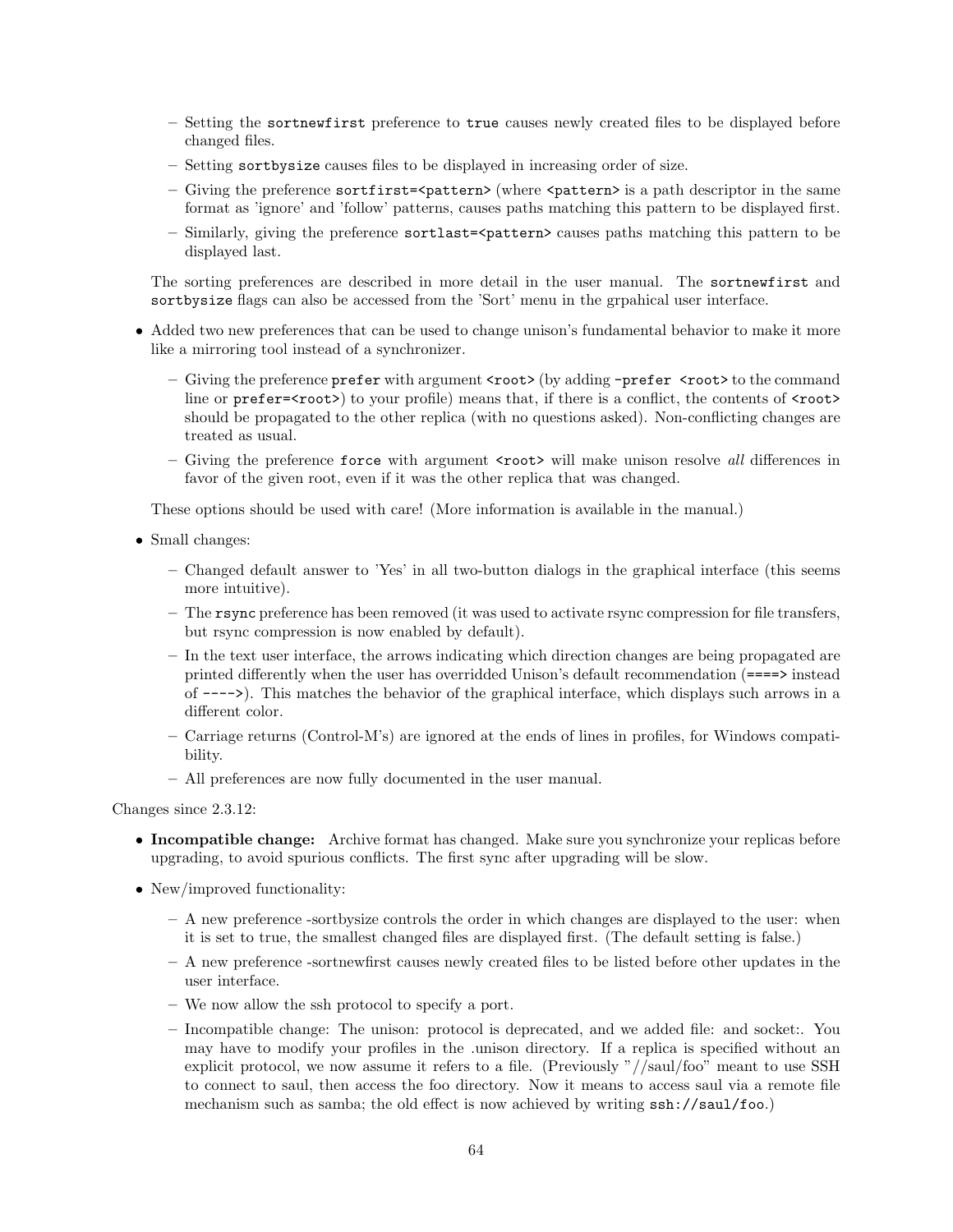- Changed the startup sequence for the case where roots are given but no profile is given on the command line. The new behavior is to use the default profile (creating it if it does not exist), and temporarily override its roots. The manual claimed that this case would work by reading no profile at all, but AFAIK this was never true.
- In all user interfaces, files with conflicts are always listed first
- A new preference 'sshversion' can be used to control which version of ssh should be used to connect to the server. Legal values are 1 and 2. (Default is empty, which will make unison use whatever version of ssh is installed as the default 'ssh' command.)
- The situation when the permissions of a file was updated the same on both side is now handled correctly (we used to report a spurious conflict)
- Improvements for the Windows version:
	- The fact that filenames are treated case-insensitively under Windows should now be handled correctly. The exact behavior is described in the cross-platform section of the manual.
	- It should be possible to synchronize with Windows shares, e.g., //host/drive/path.
	- Workarounds to the bug in syncing root directories in Windows. The most difficult thing to fix is an ocaml bug: Unix.opendir fails on c: in some versions of Windows.
- Improvements to the GTK user interface (the Tk interface is no longer being maintained):
	- The UI now displays actions differently (in blue) when they have been explicitly changed by the user from Unison's default recommendation.
	- More colorful appearance.
	- The initial profile selection window works better.
	- If any transfers failed, a message to this effect is displayed along with 'Synchronization complete' at the end of the transfer phase (in case they may have scrolled off the top).
	- $-$  Added a global progress meter, displaying the percentage of *total* bytes that have been transferred so far.
- Improvements to the text user interface:
	- The file details will be displayed automatically when a conflict is been detected.
	- when a warning is generated (e.g. for a temporary file left over from a previous run of unison) Unison will no longer wait for a response if it is running in -batch mode.
	- The UI now displays a short list of possible inputs each time it waits for user interaction.
	- The UI now quits immediately (rather than looping back and starting the interaction again) if the user presses 'q' when asked whether to propagate changes.
	- Pressing 'g' in the text user interface will proceed immediately with propagating updates, without asking any more questions.
- Documentation and installation changes:
	- The manual now includes a FAQ, plus sections on common problems and on tricks contributed by users.
	- Both the download page and the download directory explicitly say what are the current stable and beta-test version numbers.
	- The OCaml sources for the up-to-the-minute developers' version (not guaranteed to be stable, or even to compile, at any given time!) are now available from the download page.
	- Added a subsection to the manual describing cross-platform issues (case conflicts, illegal filenames)
- Many small bug fixes and random improvements.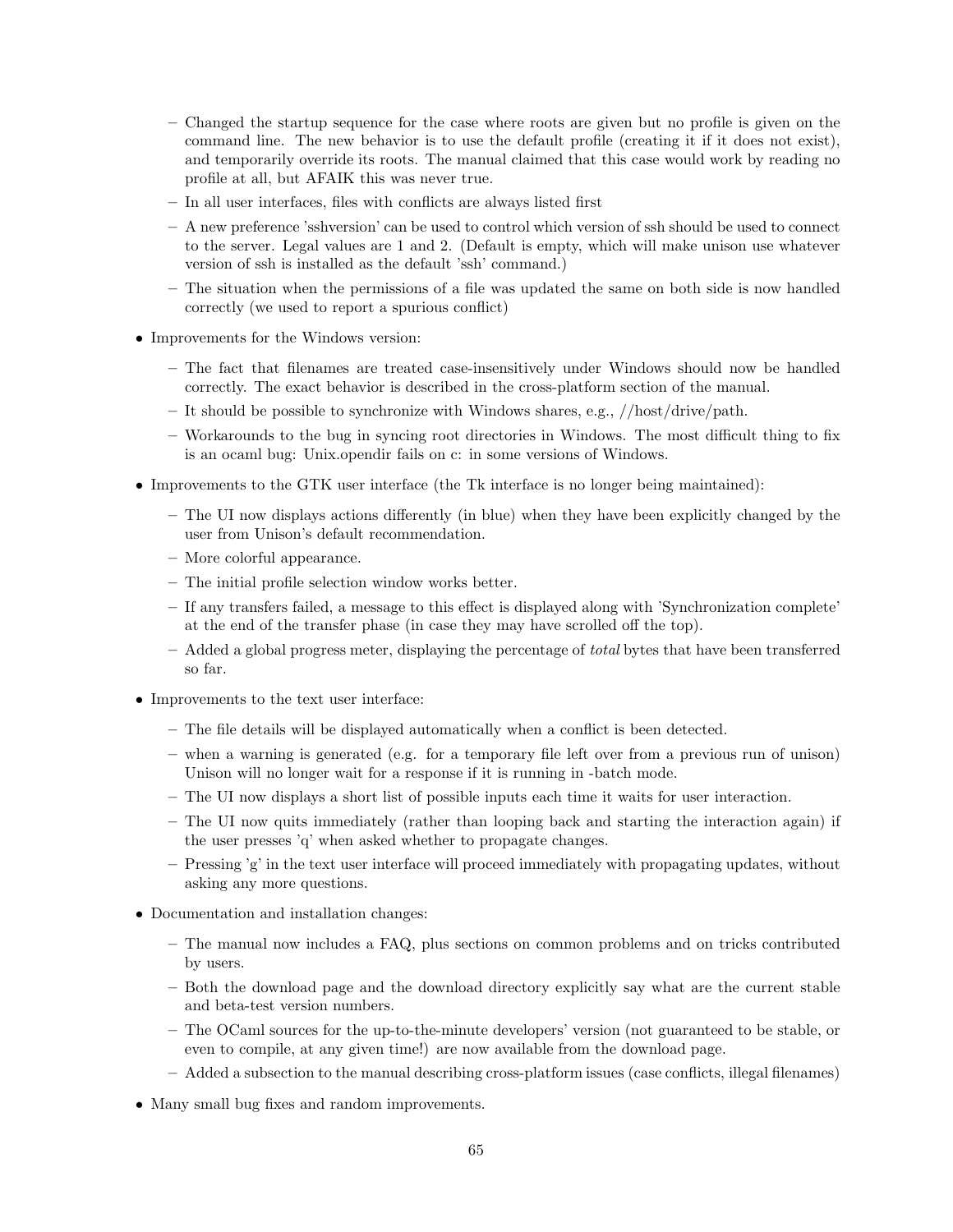Changes since 2.3.1:

• Several bug fixes. The most important is a bug in the rsync module that would occasionally cause change propagation to fail with a 'rename' error.

Changes since 2.2:

- The multi-threaded transport system is now disabled by default. (It is not stable enough yet.)
- Various bug fixes.
- A new experimental feature:

The final component of a -path argument may now be the wildcard specifier  $\ast$ . When Unison sees such a path, it expands this path on the client into into the corresponding list of paths by listing the contents of that directory.

Note that if you use wildcard paths from the command line, you will probably need to use quotes or a backslash to prevent the \* from being interpreted by your shell.

If both roots are local, the contents of the first one will be used for expanding wildcard paths. (Nb: this is the first one *after* the canonization step – i.e., the one that is listed first in the user interface – not the one listed first on the command line or in the preferences file.)

Changes since 2.1:

- The transport subsystem now includes an implementation by Sylvain Gommier and Norman Ramsey of Tridgell and Mackerras's rsync protocol. This protocol achieves much faster transfers when only a small part of a large file has been changed by sending just diffs. This feature is mainly helpful for transfers over slow links—on fast local area networks it can actually degrade performance—so we have left it off by default. Start unison with the  $\text{-rsync}$  option (or put rsync=true in your preferences file) to turn it on.
- "Progress bars" are now diplayed during remote file transfers, showing what percentage of each file has been transferred so far.
- $\bullet$  The version numbering scheme has changed. New releases will now be have numbers like 2.2.30, where the second component is incremented on every significant public release and the third component is the "patch level."
- Miscellaneous improvements to the GTK-based user interface.
- The manual is now available in PDF format.
- We are experimenting with using a multi-threaded transport subsystem to transfer several files at the same time, making much more effective use of available network bandwidth. This feature is not completely stable yet, so by default it is disabled in the release version of Unison.

If you want to play with the multi-threaded version, you'll need to recompile Unison from sources (as described in the documentation), setting the THREADS flag in Makefile.OCaml to true. Make sure that your OCaml compiler has been installed with the -with-pthreads configuration option. (You can verify this by checking whether the file threads/threads.cma in the OCaml standard library directory contains the string -lpthread near the end.)

Changes since 1.292:

- Reduced memory footprint (this is especially important during the first run of unison, where it has to gather information about all the files in both repositories).
- Fixed a bug that would cause the socket server under NT to fail after the client exits.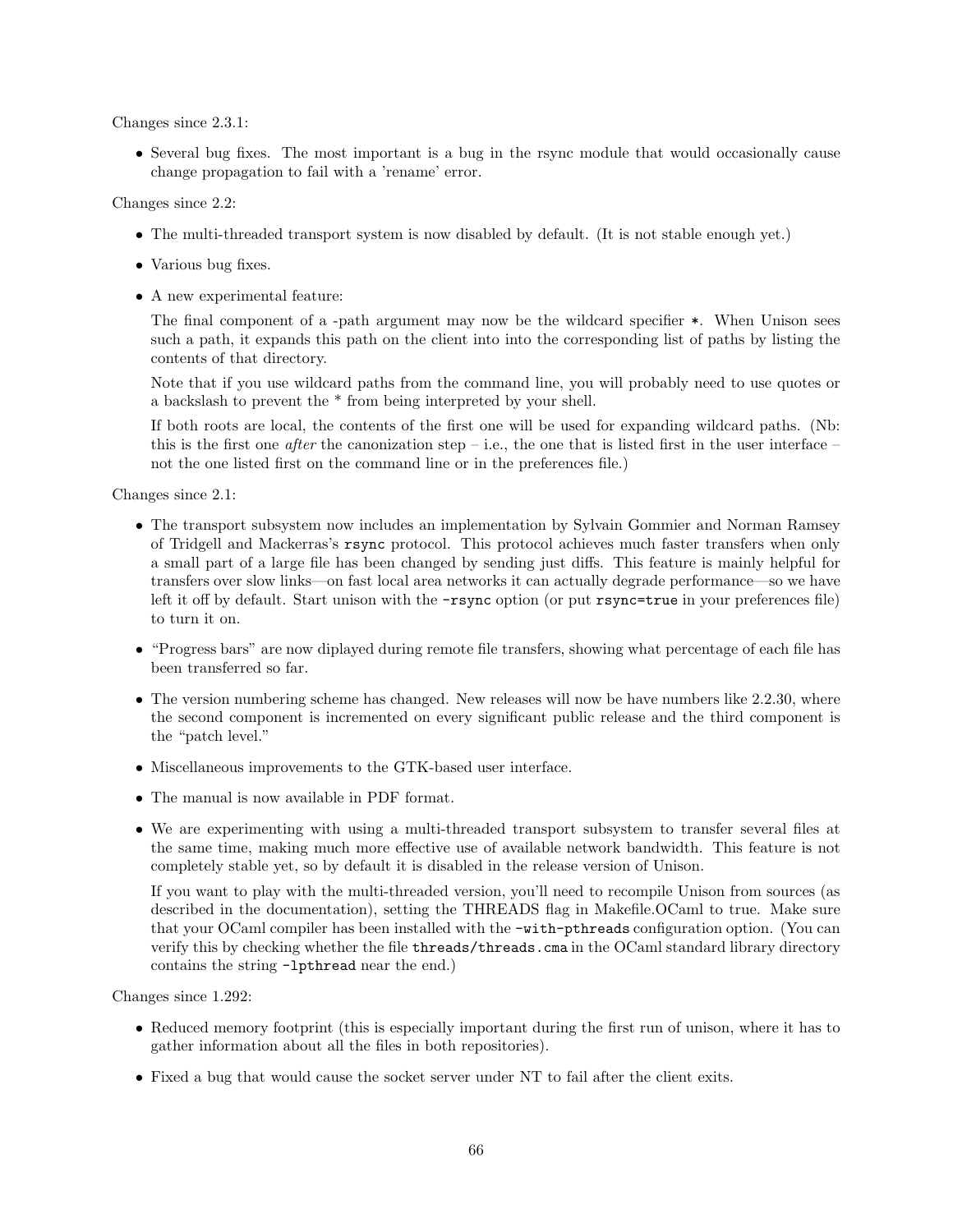• Added a SHIFT modifier to the Ignore menu shortcut keys in GTK interface (to avoid hitting them accidentally).

Changes since 1.231:

- Tunneling over ssh is now supported in the Windows version. See the installation section of the manual for detailed instructions.
- The transport subsystem now includes an implementation of the rsync protocol, built by Sylvain Gommier and Norman Ramsey. This protocol achieves much faster transfers when only a small part of a large file has been changed by sending just diffs. The rsync feature is off by default in the current version. Use the -rsync switch to turn it on. (Nb. We still have a lot of tuning to do: you may not notice much speedup yet.)
- We're experimenting with a multi-threaded transport subsystem, written by Jerome Vouillon. The downloadable binaries are still single-threaded: if you want to try the multi-threaded version, you'll need to recompile from sources. (Say make THREADS=true.) Native thread support from the compiler is required. Use the option -threads N to select the maximal number of concurrent threads (default is 5). Multi-threaded and single-threaded clients/servers can interoperate.
- A new GTK-based user interface is now available, thanks to Jacques Garrigue. The Tk user interface still works, but we'll be shifting development effort to the GTK interface from now on.
- OCaml 3.00 is now required for compiling Unison from sources. The modules uitk and myfileselect have been changed to use labltk instead of camltk. To compile the Tk interface in Windows, you must have ocaml-3.00 and tk8.3. When installing tk8.3, put it in  $c:\T{cl}$  rather than the suggested c:\Program Files\Tcl, and be sure to install the headers and libraries (which are not installed by default).
- Added a new -addversionno switch, which causes unison to use unison-<currentversionnumber> instead of just unison as the remote server command. This allows multiple versions of unison to coexist conveniently on the same server: whichever version is run on the client, the same version will be selected on the server.

Changes since 1.219:

- Incompatible change: Archive format has changed. Make sure you synchronize your replicas before upgrading, to avoid spurious conflicts. The first sync after upgrading will be slow.
- This version fixes several annoying bugs, including:
	- Some cases where propagation of file permissions was not working.
	- umask is now ignored when creating directories
	- directories are create writable, so that a read-only directory and its contents can be propagated.
	- Handling of warnings generated by the server.
	- Synchronizing a path whose parent is not a directory on both sides is now flagged as erroneous.
	- Fixed some bugs related to symnbolic links and nonexistant roots.
		- ∗ When a change (deletion or new contents) is propagated onto a 'follow'ed symlink, the file pointed to by the link is now changed. (We used to change the link itself, which doesn't fit our assertion that 'follow' means the link is completely invisible)
		- ∗ When one root did not exist, propagating the other root on top of it used to fail, becuase unison could not calculate the working directory into which to write changes. This should be fixed.
- A human-readable timestamp has been added to Unison's archive files.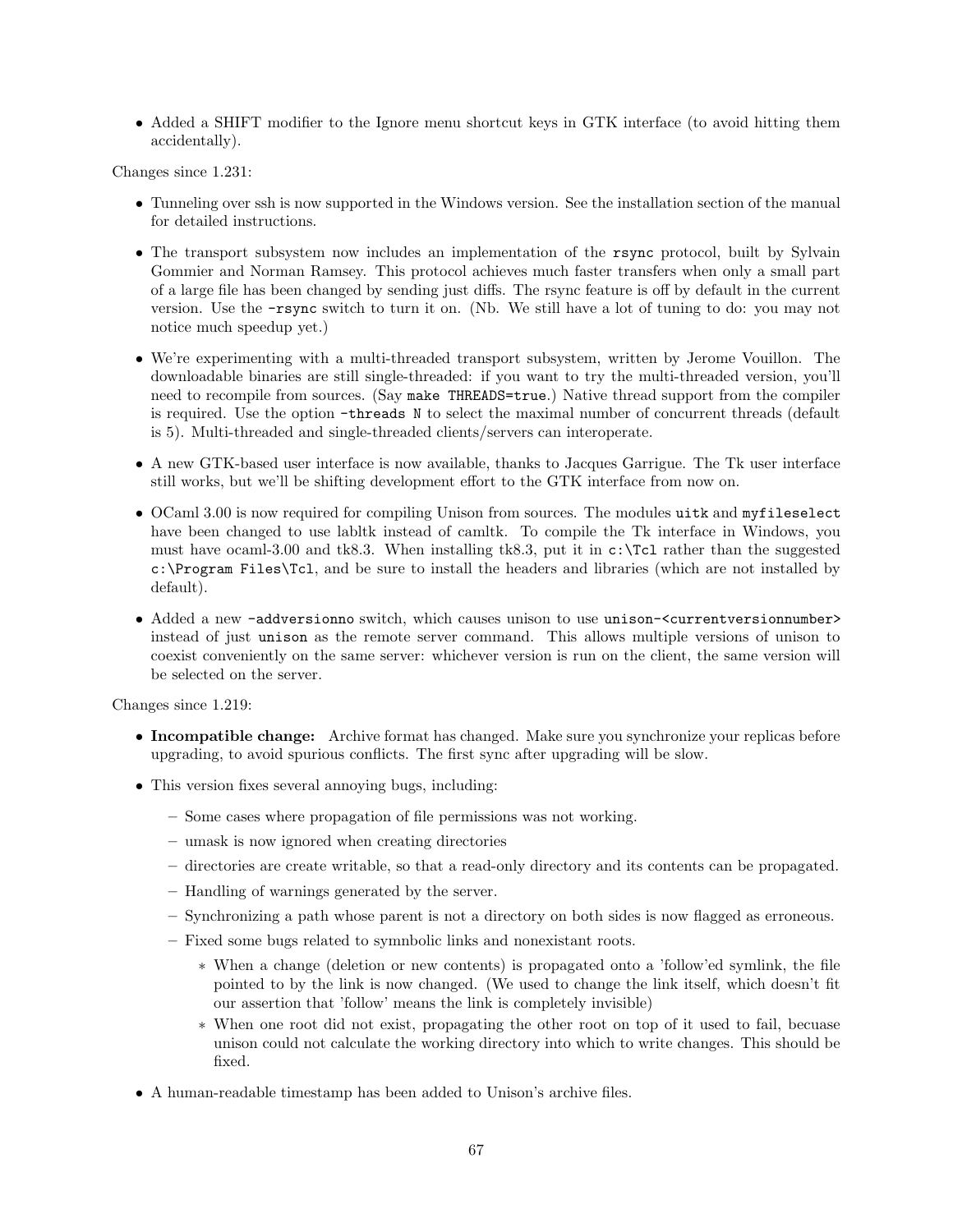- The semantics of Path and Name regular expressions now correspond better.
- Some minor improvements to the text UI (e.g. a command for going back to previous items)
- The organization of the export directory has changed should be easier to find / download things now.

Changes since 1.200:

- Incompatible change: Archive format has changed. Make sure you synchronize your replicas before upgrading, to avoid spurious conflicts. The first sync after upgrading will be slow.
- This version has not been tested extensively on Windows.
- Major internal changes designed to make unison safer to run at the same time as the replicas are being changed by the user.
- Internal performance improvements.

Changes since 1.190:

- Incompatible change: Archive format has changed. Make sure you synchronize your replicas before upgrading, to avoid spurious conflicts. The first sync after upgrading will be slow.
- A number of internal functions have been changed to reduce the amount of memory allocation, especially during the first synchronization. This should help power users with very big replicas.
- Reimplementation of low-level remote procedure call stuff, in preparation for adding rsync-like smart file transfer in a later release.
- Miscellaneous bug fixes.

Changes since 1.180:

- Incompatible change: Archive format has changed. Make sure you synchronize your replicas before upgrading, to avoid spurious conflicts. The first sync after upgrading will be slow.
- Fixed some small bugs in the interpretation of ignore patterns.
- Fixed some problems that were preventing the Windows version from working correctly when clickstarted.
- Fixes to treatment of file permissions under Windows, which were causing spurious reports of different permissions when synchronizing between windows and unix systems.
- Fixed one more non-tail-recursive list processing function, which was causing stack overflows when synchronizing very large replicas.

Changes since 1.169:

- The text user interface now provides commands for ignoring files.
- We found and fixed some *more* non-tail-recursive list processing functions. Some power users have reported success with very large replicas.
- Incompatible change: Files ending in .tmp are no longer ignored automatically. If you want to ignore such files, put an appropriate ignore pattern in your profile.
- Incompatible change: The syntax of ignore and follow patterns has changed. Instead of putting a line of the form

ignore = <regexp>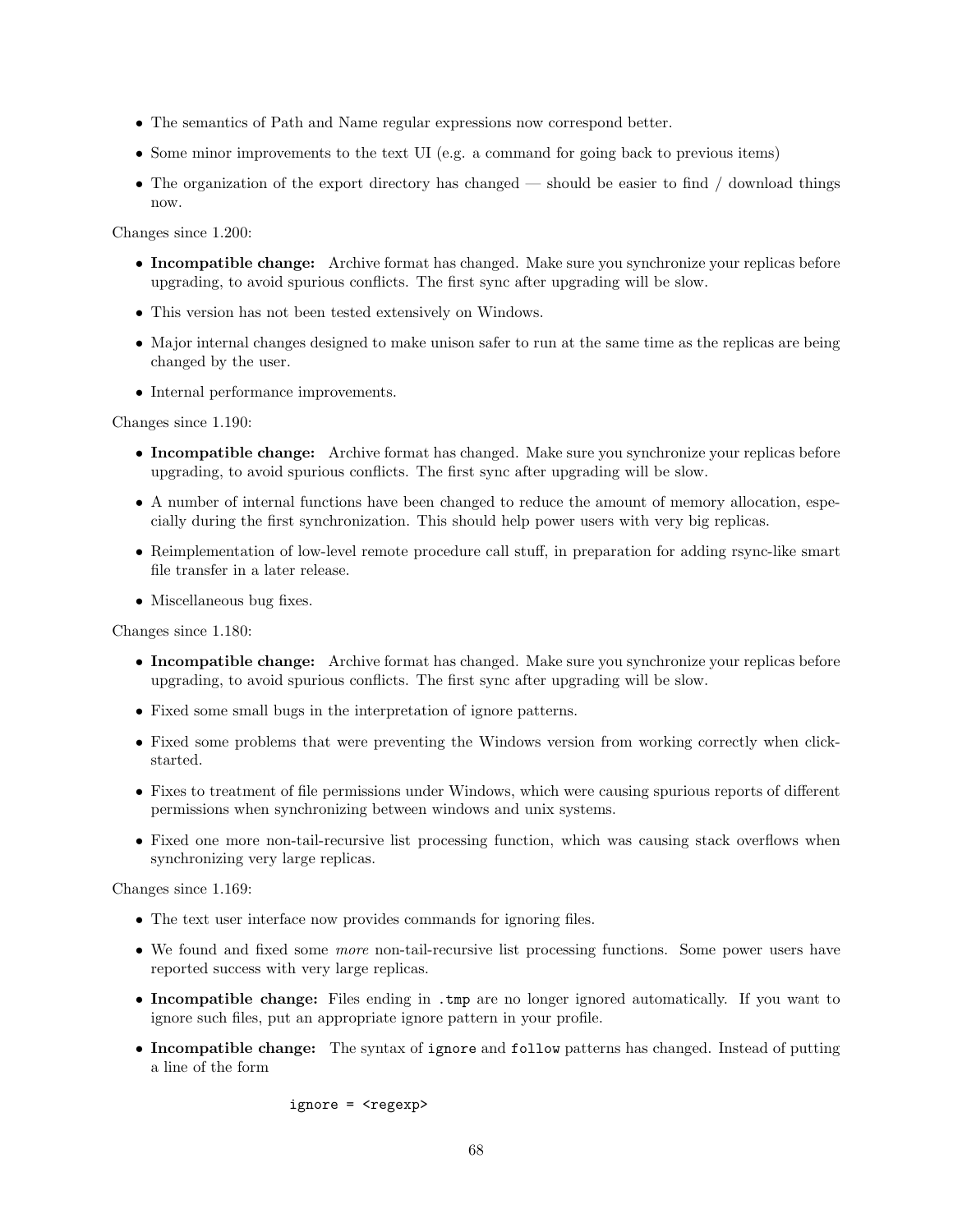in your profile (.unison/default.prf), you should put:

ignore = Regexp <regexp>

Moreover, two other styles of pattern are also recognized:

ignore = Name <name>

matches any path in which one component matches  $\langle$  name>, while

ignore = Path <path>

matches exactly the path <path>.

Standard "globbing" conventions can be used in  $\langle$ name> and  $\langle$ path>:

– a ? matches any single character except /

- a \* matches any sequence of characters not including /
- [xyz] matches any character from the set  $\{x, y, z\}$
- {a,bb,ccc} matches any one of a, bb, or ccc.

See the user manual for some examples.

Changes since 1.146:

- Some users were reporting stack overflows when synchronizing huge directories. We found and fixed some non-tail-recursive list processing functions, which we hope will solve the problem. Please give it a try and let us know.
- Major additions to the documentation.

Changes since 1.142:

- Major internal tidying and many small bugfixes.
- Major additions to the user manual.
- Unison can now be started with no arguments it will prompt automatically for the name of a profile file containing the roots to be synchronized. This makes it possible to start the graphical UI from a desktop icon.
- Fixed a small bug where the text UI on NT was raising a 'no such signal' exception.

Changes since 1.139:

- The precompiled windows binary in the last release was compiled with an old OCaml compiler, causing propagation of permissions not to work (and perhaps leading to some other strange behaviors we've heard reports about). This has been corrected. If you're using precompiled binaries on Windows, please upgrade.
- Added a -debug command line flag, which controls debugging of various modules. Say -debug XXX to enable debug tracing for module XXX, or -debug all to turn on absolutely everything.
- Fixed a small bug where the text UI on NT was raising a 'no such signal' exception.

Changes since 1.111:

• Incompatible change: The names and formats of the preference files in the unison directory have changed. In particular: